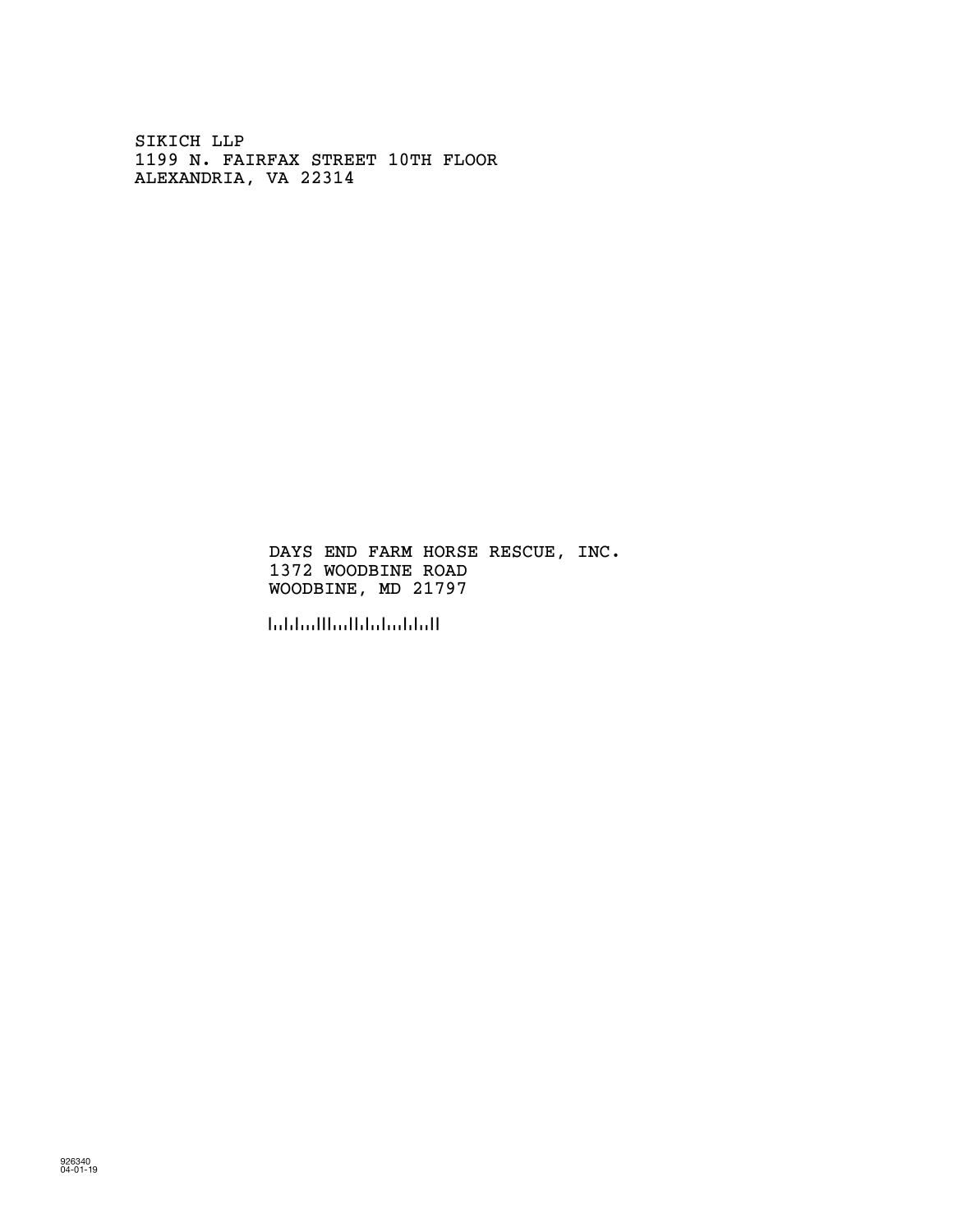Caution: Forms printed from within Adobe Acrobat products may not meet IRS or state taxing agency specifications. When using Acrobat, select the "Actual Size" in the Adobe "Print" dialog.

CLIENT'S COPY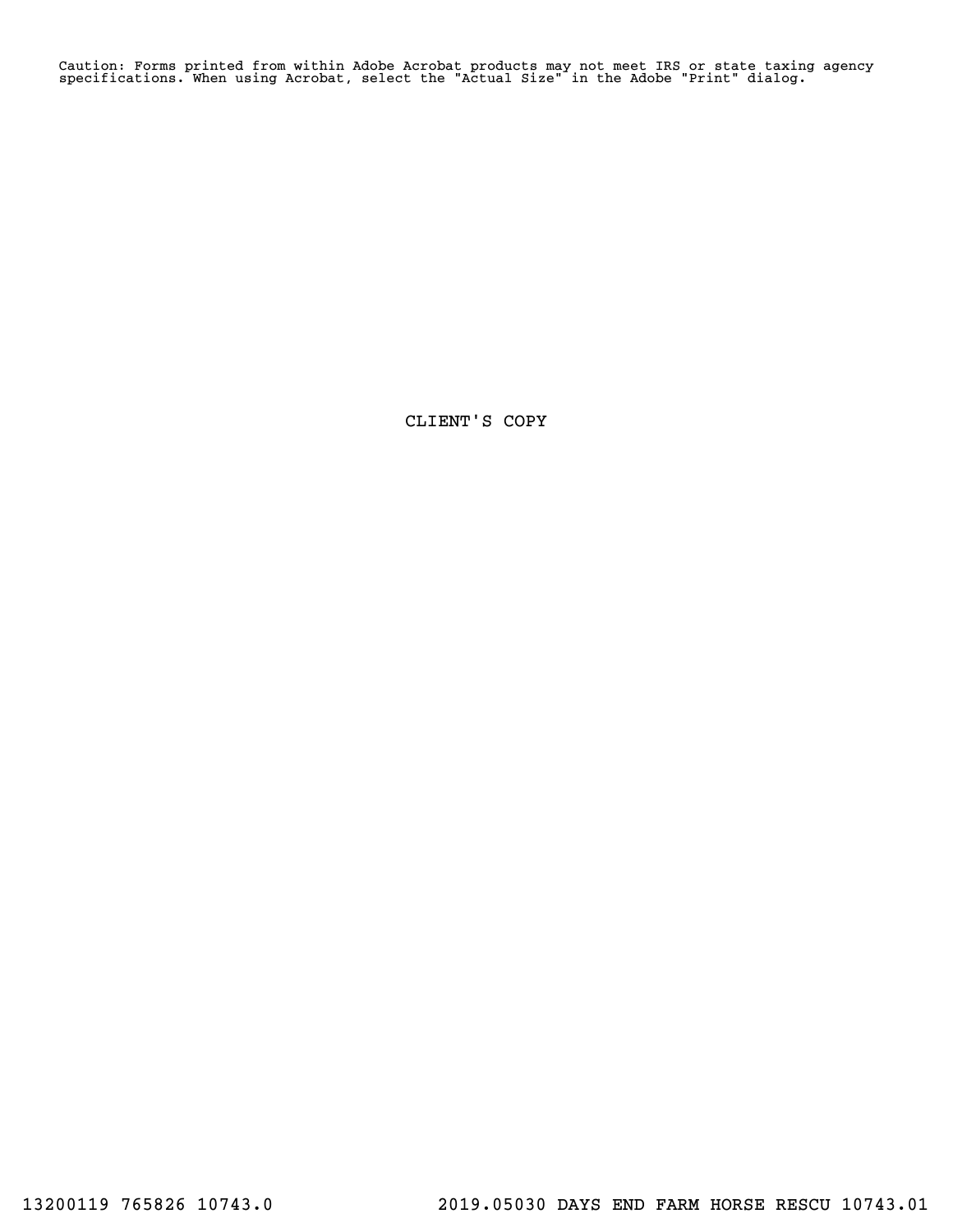#### SIKICH LLP 1199 N FAIRFAX STREET ALEXANDRIA, VA 22314 703-836-1350

JANUARY 19, 2021

DAYS END FARM HORSE RESCUE, INC. 1372 WOODBINE ROAD WOODBINE, MD 21797 ATTENTION: ERIN OCHOA

DEAR MS. OCHOA:

ENCLOSED IS THE ORGANIZATION'S 2019 EXEMPT ORGANIZATION RETURN. THE RETURN SHOULD BE SIGNED, DATED, AND MAILED.

SPECIFIC FILING INSTRUCTIONS ARE AS FOLLOWS.

FORM 990 RETURN:

PLEASE SIGN AND MAIL ON OR BEFORE MAY 17, 2021.

MAIL TO:

DEPARTMENT OF THE TREASURY INTERNAL REVENUE SERVICE CENTER OGDEN, UT 84201-0027

WE ARE ALSO ENCLOSING A COPY OF FORM 990 FOR PUBLIC INSPECTION PURPOSES. THIS COPY SHOULD BE MADE AVAILABLE FOR PUBLIC INSPECTION UPON REQUEST IN ACCORDANCE WITH PUBLIC INSPECTION REQUIREMENTS.

WE SINCERELY APPRECIATE THE OPPORTUNITY TO SERVE YOU. PLEASE CONTACT US IF YOU HAVE ANY QUESTIONS CONCERNING THE TAX RETURN.

WE PREPARED RETURN FROM INFORMATION YOU FURNISHED US WITHOUT VERIFICATION. UPON EXAMINATION OF THE RETURN BY TAX AUTHORITIES, REQUESTS MAY BE MADE FOR UNDERLYING DATA. WE THEREFORE RECOMMEND THAT YOU PRESERVE ALL RECORDS WHICH YOU MAY BE CALLED UPON TO PRODUCE IN CONNECTION WITH SUCH POSSIBLE EXAMINATIONS.

A COPY OF THE RETURN IS ENCLOSED FOR YOUR FILES. WE SUGGEST THAT YOU RETAIN THIS COPY INDEFINITELY.

SINCERELY,

ROHINI CHANDRABHATLA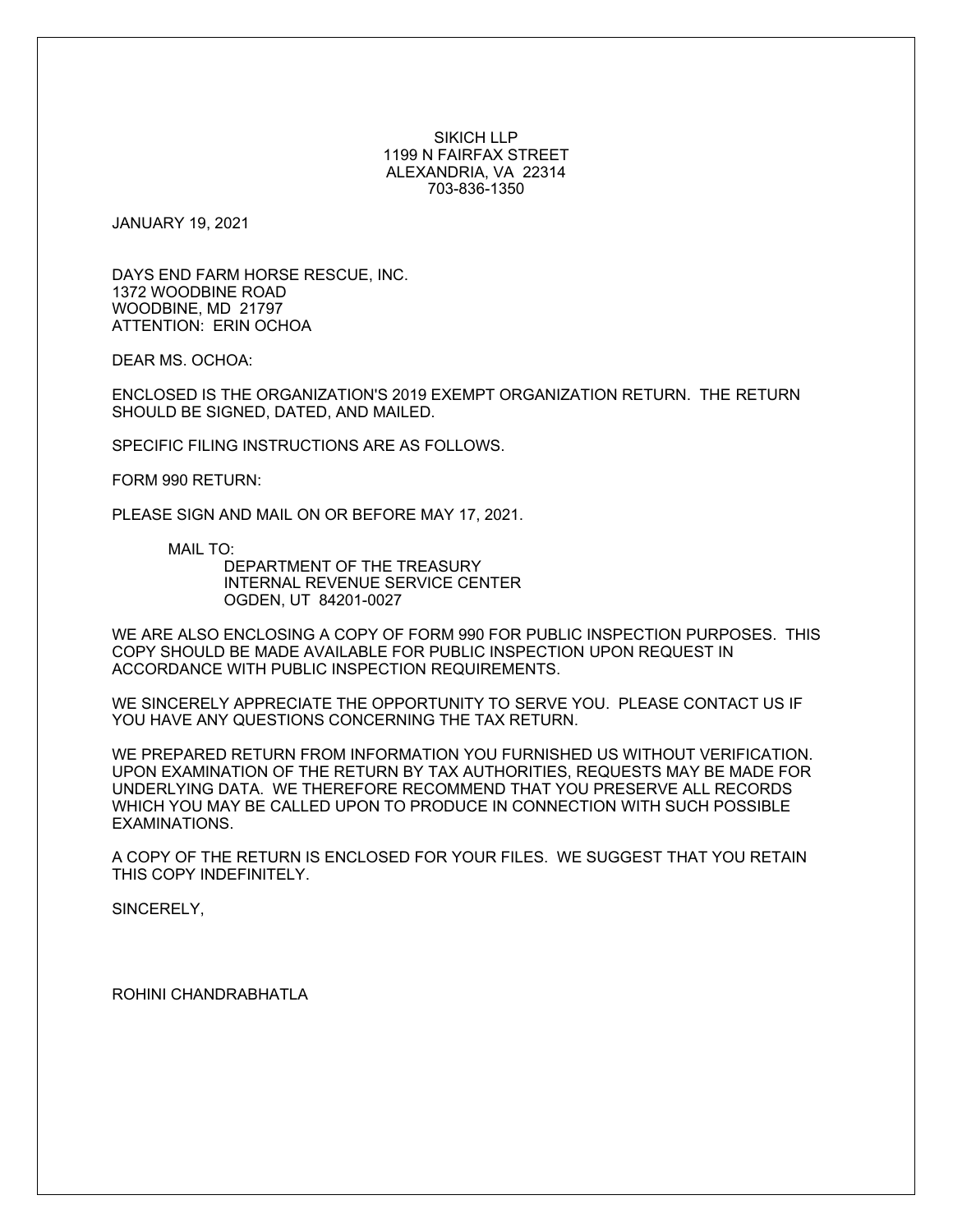## **TAX RETURN FILING INSTRUCTIONS**

FORM 990

#### **FOR THE YEAR ENDING**

JUNE 30, 2020

#### **PREPARED FOR:**

DAYS END FARM HORSE RESCUE, INC. 1372 WOODBINE ROAD WOODBINE, MD 21797

#### **PREPARED BY:**

SIKICH LLP 1199 N. FAIRFAX STREET 10TH FLOOR ALEXANDRIA, VA 22314

#### **AMOUNT DUE OR REFUND:**

NOT APPLICABLE

#### **MAKE CHECK PAYABLE TO:**

NOT APPLICABLE

#### **MAIL TAX RETURN AND CHECK (IF APPLICABLE) TO:**

NOT APPLICABLE

### **RETURN MUST BE MAILED ON OR BEFORE:**

NOT APPLICABLE

#### **SPECIAL INSTRUCTIONS:**

THIS COPY OF THE RETURN IS PROVIDED ONLY FOR PUBLIC DISCLOSURE PURPOSES. ANY CONFIDENTIAL INFORMATION REGARDING LARGE DONORS HAS BEEN REMOVED.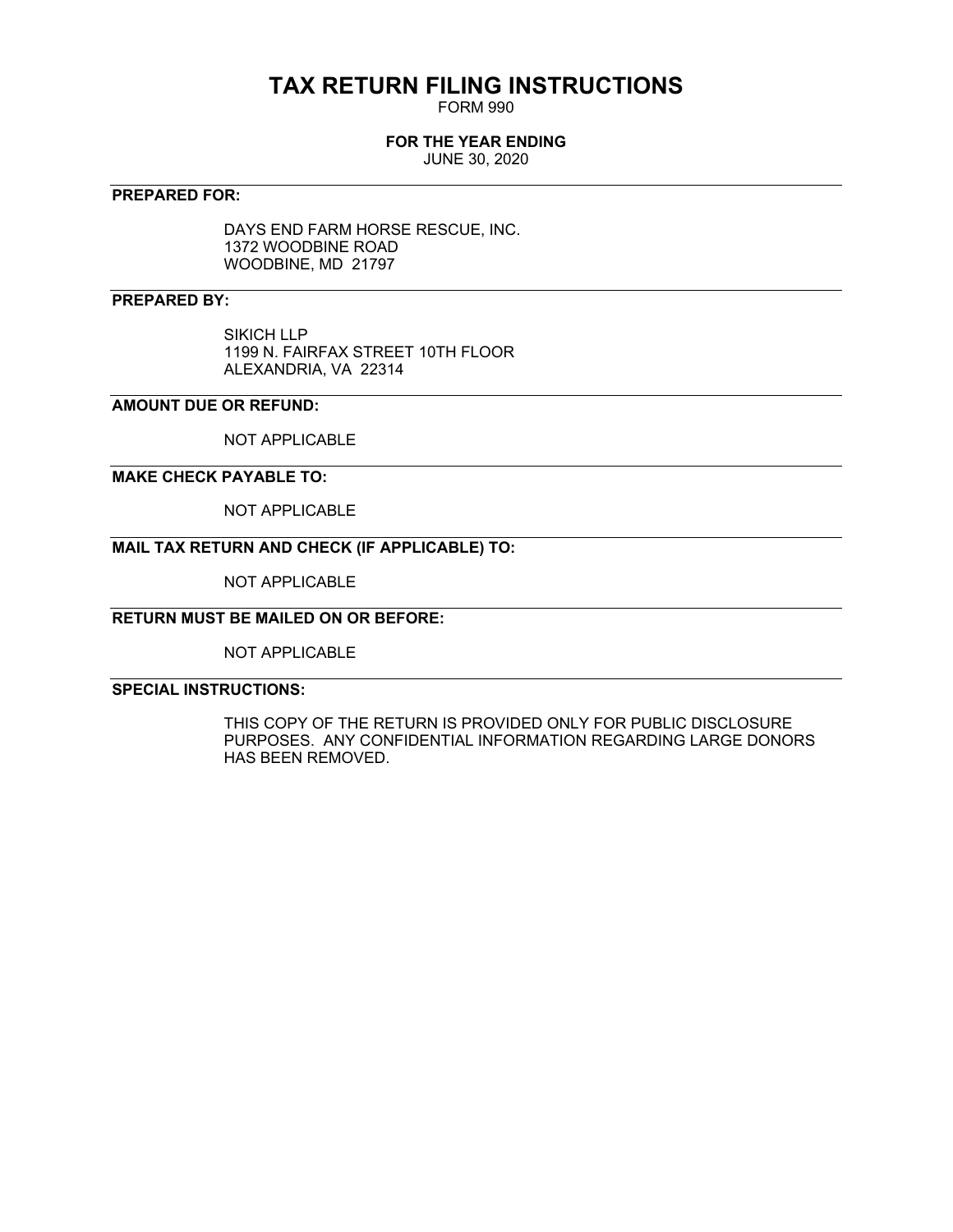| 2020<br>2019<br>JUL 1,<br>and ending $JUN$ 30,<br>A For the 2019 calendar year, or tax year beginning<br>D Employer identification number<br><b>C</b> Name of organization<br><b>B</b> Check if<br>applicable:<br>Address<br>DAYS END FARM HORSE RESCUE, INC.<br>change<br>Name<br>52-1759077<br>Doing business as<br>change<br>Initial<br>Number and street (or P.O. box if mail is not delivered to street address)<br>Room/suite<br>E Telephone number<br>return<br> Final<br>$301 - 854 - 5037$<br>1372 WOODBINE ROAD<br>return/<br>termin-<br>City or town, state or province, country, and ZIP or foreign postal code<br>G Gross receipts \$<br>ated<br>Amended<br>21797<br>WOODBINE, MD<br>H(a) Is this a group return<br> return<br> Applica-<br>F Name and address of principal officer: ERIN OCHOA<br>for subordinates?<br>tion<br>pending<br>SAME AS C ABOVE<br>H(b) Are all subordinates included? Ves<br>Tax-exempt status: $\boxed{\mathbf{X}}$ 501(c)(3)<br>527<br>$501(c)$ (<br>$\blacktriangleleft$ (insert no.)<br>$4947(a)(1)$ or<br>If "No," attach a list. (see instructions)<br>J Website: WWW.DEFHR.ORG<br>$H(c)$ Group exemption number $\blacktriangleright$<br>K Form of organization: X Corporation<br>L Year of formation: $1991$ M State of legal domicile: MD<br>Trust<br>Other $\blacktriangleright$<br>Association<br>Part I<br>Summary<br>Briefly describe the organization's mission or most significant activities: TO ENSURE QUALITY CARE AND<br>1.<br>Activities & Governance<br>TREATMENT OF HORSES THROUGH INTERVENTION, EDUCATION AND OUTREACH.<br>if the organization discontinued its operations or disposed of more than 25% of its net assets.<br>Check this box $\blacktriangleright$<br>2<br>3<br>Number of voting members of the governing body (Part VI, line 1a)<br>З<br>$\overline{\mathbf{4}}$<br>4<br>5<br>5<br>6<br>7a<br>7b<br><b>Current Year</b><br><b>Prior Year</b><br>1,628,517.<br>Contributions and grants (Part VIII, line 1h)<br>8<br>Revenue<br>125,483.<br>Program service revenue (Part VIII, line 2g)<br>9<br>15,865.<br>10<br>131,584.<br>Other revenue (Part VIII, column (A), lines 5, 6d, 8c, 9c, 10c, and 11e)<br>11<br>$\overline{1}$ , 901, 449.<br>Total revenue - add lines 8 through 11 (must equal Part VIII, column (A), line 12)<br>12<br>0.<br>13<br>Grants and similar amounts paid (Part IX, column (A), lines 1-3)<br>0.<br>14<br>720,914.<br>15 Salaries, other compensation, employee benefits (Part IX, column (A), lines 5-10)<br>Expenses<br>0.<br>49,264.<br><b>b</b> Total fundraising expenses (Part IX, column (D), line 25)<br>886,159.<br>17<br>1,607,073.<br>Total expenses. Add lines 13-17 (must equal Part IX, column (A), line 25)<br>18<br>294,376.<br>Revenue less expenses. Subtract line 18 from line 12<br>19<br>t Assets or<br>d Balances<br><b>Beginning of Current Year</b><br><b>End of Year</b><br>3,688,456.<br>Total assets (Part X, line 16)<br>20<br>986,428.<br>Total liabilities (Part X, line 26)<br>21<br>혍<br>2,702,028.<br>3,362,259.<br>22 | Form $\blacksquare$<br>(Rev. January 2020)<br>Department of the Treasury<br>Internal Revenue Service | <b>Return of Organization Exempt From Income Tax</b><br>Under section 501(c), 527, or 4947(a)(1) of the Internal Revenue Code (except private foundations)<br>Do not enter social security numbers on this form as it may be made public.<br>Go to www.irs.gov/Form990 for instructions and the latest information. |  | OMB No. 1545-0047<br><b>Open to Public</b><br><b>Inspection</b> |
|---------------------------------------------------------------------------------------------------------------------------------------------------------------------------------------------------------------------------------------------------------------------------------------------------------------------------------------------------------------------------------------------------------------------------------------------------------------------------------------------------------------------------------------------------------------------------------------------------------------------------------------------------------------------------------------------------------------------------------------------------------------------------------------------------------------------------------------------------------------------------------------------------------------------------------------------------------------------------------------------------------------------------------------------------------------------------------------------------------------------------------------------------------------------------------------------------------------------------------------------------------------------------------------------------------------------------------------------------------------------------------------------------------------------------------------------------------------------------------------------------------------------------------------------------------------------------------------------------------------------------------------------------------------------------------------------------------------------------------------------------------------------------------------------------------------------------------------------------------------------------------------------------------------------------------------------------------------------------------------------------------------------------------------------------------------------------------------------------------------------------------------------------------------------------------------------------------------------------------------------------------------------------------------------------------------------------------------------------------------------------------------------------------------------------------------------------------------------------------------------------------------------------------------------------------------------------------------------------------------------------------------------------------------------------------------------------------------------------------------------------------------------------------------------------------------------------------------------------------------------------------------------------------------------------------------------------------------------------------------------------------------------------------------------------------------------|------------------------------------------------------------------------------------------------------|---------------------------------------------------------------------------------------------------------------------------------------------------------------------------------------------------------------------------------------------------------------------------------------------------------------------|--|-----------------------------------------------------------------|
|                                                                                                                                                                                                                                                                                                                                                                                                                                                                                                                                                                                                                                                                                                                                                                                                                                                                                                                                                                                                                                                                                                                                                                                                                                                                                                                                                                                                                                                                                                                                                                                                                                                                                                                                                                                                                                                                                                                                                                                                                                                                                                                                                                                                                                                                                                                                                                                                                                                                                                                                                                                                                                                                                                                                                                                                                                                                                                                                                                                                                                                                     |                                                                                                      |                                                                                                                                                                                                                                                                                                                     |  |                                                                 |
|                                                                                                                                                                                                                                                                                                                                                                                                                                                                                                                                                                                                                                                                                                                                                                                                                                                                                                                                                                                                                                                                                                                                                                                                                                                                                                                                                                                                                                                                                                                                                                                                                                                                                                                                                                                                                                                                                                                                                                                                                                                                                                                                                                                                                                                                                                                                                                                                                                                                                                                                                                                                                                                                                                                                                                                                                                                                                                                                                                                                                                                                     |                                                                                                      |                                                                                                                                                                                                                                                                                                                     |  |                                                                 |
|                                                                                                                                                                                                                                                                                                                                                                                                                                                                                                                                                                                                                                                                                                                                                                                                                                                                                                                                                                                                                                                                                                                                                                                                                                                                                                                                                                                                                                                                                                                                                                                                                                                                                                                                                                                                                                                                                                                                                                                                                                                                                                                                                                                                                                                                                                                                                                                                                                                                                                                                                                                                                                                                                                                                                                                                                                                                                                                                                                                                                                                                     |                                                                                                      |                                                                                                                                                                                                                                                                                                                     |  |                                                                 |
|                                                                                                                                                                                                                                                                                                                                                                                                                                                                                                                                                                                                                                                                                                                                                                                                                                                                                                                                                                                                                                                                                                                                                                                                                                                                                                                                                                                                                                                                                                                                                                                                                                                                                                                                                                                                                                                                                                                                                                                                                                                                                                                                                                                                                                                                                                                                                                                                                                                                                                                                                                                                                                                                                                                                                                                                                                                                                                                                                                                                                                                                     |                                                                                                      |                                                                                                                                                                                                                                                                                                                     |  |                                                                 |
|                                                                                                                                                                                                                                                                                                                                                                                                                                                                                                                                                                                                                                                                                                                                                                                                                                                                                                                                                                                                                                                                                                                                                                                                                                                                                                                                                                                                                                                                                                                                                                                                                                                                                                                                                                                                                                                                                                                                                                                                                                                                                                                                                                                                                                                                                                                                                                                                                                                                                                                                                                                                                                                                                                                                                                                                                                                                                                                                                                                                                                                                     |                                                                                                      |                                                                                                                                                                                                                                                                                                                     |  |                                                                 |
|                                                                                                                                                                                                                                                                                                                                                                                                                                                                                                                                                                                                                                                                                                                                                                                                                                                                                                                                                                                                                                                                                                                                                                                                                                                                                                                                                                                                                                                                                                                                                                                                                                                                                                                                                                                                                                                                                                                                                                                                                                                                                                                                                                                                                                                                                                                                                                                                                                                                                                                                                                                                                                                                                                                                                                                                                                                                                                                                                                                                                                                                     |                                                                                                      |                                                                                                                                                                                                                                                                                                                     |  |                                                                 |
|                                                                                                                                                                                                                                                                                                                                                                                                                                                                                                                                                                                                                                                                                                                                                                                                                                                                                                                                                                                                                                                                                                                                                                                                                                                                                                                                                                                                                                                                                                                                                                                                                                                                                                                                                                                                                                                                                                                                                                                                                                                                                                                                                                                                                                                                                                                                                                                                                                                                                                                                                                                                                                                                                                                                                                                                                                                                                                                                                                                                                                                                     |                                                                                                      |                                                                                                                                                                                                                                                                                                                     |  |                                                                 |
|                                                                                                                                                                                                                                                                                                                                                                                                                                                                                                                                                                                                                                                                                                                                                                                                                                                                                                                                                                                                                                                                                                                                                                                                                                                                                                                                                                                                                                                                                                                                                                                                                                                                                                                                                                                                                                                                                                                                                                                                                                                                                                                                                                                                                                                                                                                                                                                                                                                                                                                                                                                                                                                                                                                                                                                                                                                                                                                                                                                                                                                                     |                                                                                                      |                                                                                                                                                                                                                                                                                                                     |  | 2,319,587.                                                      |
|                                                                                                                                                                                                                                                                                                                                                                                                                                                                                                                                                                                                                                                                                                                                                                                                                                                                                                                                                                                                                                                                                                                                                                                                                                                                                                                                                                                                                                                                                                                                                                                                                                                                                                                                                                                                                                                                                                                                                                                                                                                                                                                                                                                                                                                                                                                                                                                                                                                                                                                                                                                                                                                                                                                                                                                                                                                                                                                                                                                                                                                                     |                                                                                                      |                                                                                                                                                                                                                                                                                                                     |  |                                                                 |
|                                                                                                                                                                                                                                                                                                                                                                                                                                                                                                                                                                                                                                                                                                                                                                                                                                                                                                                                                                                                                                                                                                                                                                                                                                                                                                                                                                                                                                                                                                                                                                                                                                                                                                                                                                                                                                                                                                                                                                                                                                                                                                                                                                                                                                                                                                                                                                                                                                                                                                                                                                                                                                                                                                                                                                                                                                                                                                                                                                                                                                                                     |                                                                                                      |                                                                                                                                                                                                                                                                                                                     |  | $\sqrt{}$ Yes $\sqrt{X}$ No                                     |
|                                                                                                                                                                                                                                                                                                                                                                                                                                                                                                                                                                                                                                                                                                                                                                                                                                                                                                                                                                                                                                                                                                                                                                                                                                                                                                                                                                                                                                                                                                                                                                                                                                                                                                                                                                                                                                                                                                                                                                                                                                                                                                                                                                                                                                                                                                                                                                                                                                                                                                                                                                                                                                                                                                                                                                                                                                                                                                                                                                                                                                                                     |                                                                                                      |                                                                                                                                                                                                                                                                                                                     |  | No                                                              |
|                                                                                                                                                                                                                                                                                                                                                                                                                                                                                                                                                                                                                                                                                                                                                                                                                                                                                                                                                                                                                                                                                                                                                                                                                                                                                                                                                                                                                                                                                                                                                                                                                                                                                                                                                                                                                                                                                                                                                                                                                                                                                                                                                                                                                                                                                                                                                                                                                                                                                                                                                                                                                                                                                                                                                                                                                                                                                                                                                                                                                                                                     |                                                                                                      |                                                                                                                                                                                                                                                                                                                     |  |                                                                 |
|                                                                                                                                                                                                                                                                                                                                                                                                                                                                                                                                                                                                                                                                                                                                                                                                                                                                                                                                                                                                                                                                                                                                                                                                                                                                                                                                                                                                                                                                                                                                                                                                                                                                                                                                                                                                                                                                                                                                                                                                                                                                                                                                                                                                                                                                                                                                                                                                                                                                                                                                                                                                                                                                                                                                                                                                                                                                                                                                                                                                                                                                     |                                                                                                      |                                                                                                                                                                                                                                                                                                                     |  |                                                                 |
|                                                                                                                                                                                                                                                                                                                                                                                                                                                                                                                                                                                                                                                                                                                                                                                                                                                                                                                                                                                                                                                                                                                                                                                                                                                                                                                                                                                                                                                                                                                                                                                                                                                                                                                                                                                                                                                                                                                                                                                                                                                                                                                                                                                                                                                                                                                                                                                                                                                                                                                                                                                                                                                                                                                                                                                                                                                                                                                                                                                                                                                                     |                                                                                                      |                                                                                                                                                                                                                                                                                                                     |  |                                                                 |
|                                                                                                                                                                                                                                                                                                                                                                                                                                                                                                                                                                                                                                                                                                                                                                                                                                                                                                                                                                                                                                                                                                                                                                                                                                                                                                                                                                                                                                                                                                                                                                                                                                                                                                                                                                                                                                                                                                                                                                                                                                                                                                                                                                                                                                                                                                                                                                                                                                                                                                                                                                                                                                                                                                                                                                                                                                                                                                                                                                                                                                                                     |                                                                                                      |                                                                                                                                                                                                                                                                                                                     |  |                                                                 |
|                                                                                                                                                                                                                                                                                                                                                                                                                                                                                                                                                                                                                                                                                                                                                                                                                                                                                                                                                                                                                                                                                                                                                                                                                                                                                                                                                                                                                                                                                                                                                                                                                                                                                                                                                                                                                                                                                                                                                                                                                                                                                                                                                                                                                                                                                                                                                                                                                                                                                                                                                                                                                                                                                                                                                                                                                                                                                                                                                                                                                                                                     |                                                                                                      |                                                                                                                                                                                                                                                                                                                     |  |                                                                 |
|                                                                                                                                                                                                                                                                                                                                                                                                                                                                                                                                                                                                                                                                                                                                                                                                                                                                                                                                                                                                                                                                                                                                                                                                                                                                                                                                                                                                                                                                                                                                                                                                                                                                                                                                                                                                                                                                                                                                                                                                                                                                                                                                                                                                                                                                                                                                                                                                                                                                                                                                                                                                                                                                                                                                                                                                                                                                                                                                                                                                                                                                     |                                                                                                      |                                                                                                                                                                                                                                                                                                                     |  |                                                                 |
|                                                                                                                                                                                                                                                                                                                                                                                                                                                                                                                                                                                                                                                                                                                                                                                                                                                                                                                                                                                                                                                                                                                                                                                                                                                                                                                                                                                                                                                                                                                                                                                                                                                                                                                                                                                                                                                                                                                                                                                                                                                                                                                                                                                                                                                                                                                                                                                                                                                                                                                                                                                                                                                                                                                                                                                                                                                                                                                                                                                                                                                                     |                                                                                                      |                                                                                                                                                                                                                                                                                                                     |  |                                                                 |
|                                                                                                                                                                                                                                                                                                                                                                                                                                                                                                                                                                                                                                                                                                                                                                                                                                                                                                                                                                                                                                                                                                                                                                                                                                                                                                                                                                                                                                                                                                                                                                                                                                                                                                                                                                                                                                                                                                                                                                                                                                                                                                                                                                                                                                                                                                                                                                                                                                                                                                                                                                                                                                                                                                                                                                                                                                                                                                                                                                                                                                                                     |                                                                                                      |                                                                                                                                                                                                                                                                                                                     |  |                                                                 |
|                                                                                                                                                                                                                                                                                                                                                                                                                                                                                                                                                                                                                                                                                                                                                                                                                                                                                                                                                                                                                                                                                                                                                                                                                                                                                                                                                                                                                                                                                                                                                                                                                                                                                                                                                                                                                                                                                                                                                                                                                                                                                                                                                                                                                                                                                                                                                                                                                                                                                                                                                                                                                                                                                                                                                                                                                                                                                                                                                                                                                                                                     |                                                                                                      |                                                                                                                                                                                                                                                                                                                     |  |                                                                 |
|                                                                                                                                                                                                                                                                                                                                                                                                                                                                                                                                                                                                                                                                                                                                                                                                                                                                                                                                                                                                                                                                                                                                                                                                                                                                                                                                                                                                                                                                                                                                                                                                                                                                                                                                                                                                                                                                                                                                                                                                                                                                                                                                                                                                                                                                                                                                                                                                                                                                                                                                                                                                                                                                                                                                                                                                                                                                                                                                                                                                                                                                     |                                                                                                      |                                                                                                                                                                                                                                                                                                                     |  |                                                                 |
|                                                                                                                                                                                                                                                                                                                                                                                                                                                                                                                                                                                                                                                                                                                                                                                                                                                                                                                                                                                                                                                                                                                                                                                                                                                                                                                                                                                                                                                                                                                                                                                                                                                                                                                                                                                                                                                                                                                                                                                                                                                                                                                                                                                                                                                                                                                                                                                                                                                                                                                                                                                                                                                                                                                                                                                                                                                                                                                                                                                                                                                                     |                                                                                                      |                                                                                                                                                                                                                                                                                                                     |  |                                                                 |
|                                                                                                                                                                                                                                                                                                                                                                                                                                                                                                                                                                                                                                                                                                                                                                                                                                                                                                                                                                                                                                                                                                                                                                                                                                                                                                                                                                                                                                                                                                                                                                                                                                                                                                                                                                                                                                                                                                                                                                                                                                                                                                                                                                                                                                                                                                                                                                                                                                                                                                                                                                                                                                                                                                                                                                                                                                                                                                                                                                                                                                                                     |                                                                                                      |                                                                                                                                                                                                                                                                                                                     |  | $\overline{32}$<br>804                                          |
|                                                                                                                                                                                                                                                                                                                                                                                                                                                                                                                                                                                                                                                                                                                                                                                                                                                                                                                                                                                                                                                                                                                                                                                                                                                                                                                                                                                                                                                                                                                                                                                                                                                                                                                                                                                                                                                                                                                                                                                                                                                                                                                                                                                                                                                                                                                                                                                                                                                                                                                                                                                                                                                                                                                                                                                                                                                                                                                                                                                                                                                                     |                                                                                                      |                                                                                                                                                                                                                                                                                                                     |  | $0$ .                                                           |
|                                                                                                                                                                                                                                                                                                                                                                                                                                                                                                                                                                                                                                                                                                                                                                                                                                                                                                                                                                                                                                                                                                                                                                                                                                                                                                                                                                                                                                                                                                                                                                                                                                                                                                                                                                                                                                                                                                                                                                                                                                                                                                                                                                                                                                                                                                                                                                                                                                                                                                                                                                                                                                                                                                                                                                                                                                                                                                                                                                                                                                                                     |                                                                                                      |                                                                                                                                                                                                                                                                                                                     |  |                                                                 |
|                                                                                                                                                                                                                                                                                                                                                                                                                                                                                                                                                                                                                                                                                                                                                                                                                                                                                                                                                                                                                                                                                                                                                                                                                                                                                                                                                                                                                                                                                                                                                                                                                                                                                                                                                                                                                                                                                                                                                                                                                                                                                                                                                                                                                                                                                                                                                                                                                                                                                                                                                                                                                                                                                                                                                                                                                                                                                                                                                                                                                                                                     |                                                                                                      |                                                                                                                                                                                                                                                                                                                     |  | 0.                                                              |
|                                                                                                                                                                                                                                                                                                                                                                                                                                                                                                                                                                                                                                                                                                                                                                                                                                                                                                                                                                                                                                                                                                                                                                                                                                                                                                                                                                                                                                                                                                                                                                                                                                                                                                                                                                                                                                                                                                                                                                                                                                                                                                                                                                                                                                                                                                                                                                                                                                                                                                                                                                                                                                                                                                                                                                                                                                                                                                                                                                                                                                                                     |                                                                                                      |                                                                                                                                                                                                                                                                                                                     |  |                                                                 |
|                                                                                                                                                                                                                                                                                                                                                                                                                                                                                                                                                                                                                                                                                                                                                                                                                                                                                                                                                                                                                                                                                                                                                                                                                                                                                                                                                                                                                                                                                                                                                                                                                                                                                                                                                                                                                                                                                                                                                                                                                                                                                                                                                                                                                                                                                                                                                                                                                                                                                                                                                                                                                                                                                                                                                                                                                                                                                                                                                                                                                                                                     |                                                                                                      |                                                                                                                                                                                                                                                                                                                     |  | 2,112,330.<br>103, 253.                                         |
|                                                                                                                                                                                                                                                                                                                                                                                                                                                                                                                                                                                                                                                                                                                                                                                                                                                                                                                                                                                                                                                                                                                                                                                                                                                                                                                                                                                                                                                                                                                                                                                                                                                                                                                                                                                                                                                                                                                                                                                                                                                                                                                                                                                                                                                                                                                                                                                                                                                                                                                                                                                                                                                                                                                                                                                                                                                                                                                                                                                                                                                                     |                                                                                                      |                                                                                                                                                                                                                                                                                                                     |  | 27,366.                                                         |
|                                                                                                                                                                                                                                                                                                                                                                                                                                                                                                                                                                                                                                                                                                                                                                                                                                                                                                                                                                                                                                                                                                                                                                                                                                                                                                                                                                                                                                                                                                                                                                                                                                                                                                                                                                                                                                                                                                                                                                                                                                                                                                                                                                                                                                                                                                                                                                                                                                                                                                                                                                                                                                                                                                                                                                                                                                                                                                                                                                                                                                                                     |                                                                                                      |                                                                                                                                                                                                                                                                                                                     |  | 2,783.                                                          |
|                                                                                                                                                                                                                                                                                                                                                                                                                                                                                                                                                                                                                                                                                                                                                                                                                                                                                                                                                                                                                                                                                                                                                                                                                                                                                                                                                                                                                                                                                                                                                                                                                                                                                                                                                                                                                                                                                                                                                                                                                                                                                                                                                                                                                                                                                                                                                                                                                                                                                                                                                                                                                                                                                                                                                                                                                                                                                                                                                                                                                                                                     |                                                                                                      |                                                                                                                                                                                                                                                                                                                     |  | 2, 245, 732.                                                    |
|                                                                                                                                                                                                                                                                                                                                                                                                                                                                                                                                                                                                                                                                                                                                                                                                                                                                                                                                                                                                                                                                                                                                                                                                                                                                                                                                                                                                                                                                                                                                                                                                                                                                                                                                                                                                                                                                                                                                                                                                                                                                                                                                                                                                                                                                                                                                                                                                                                                                                                                                                                                                                                                                                                                                                                                                                                                                                                                                                                                                                                                                     |                                                                                                      |                                                                                                                                                                                                                                                                                                                     |  | 0.                                                              |
|                                                                                                                                                                                                                                                                                                                                                                                                                                                                                                                                                                                                                                                                                                                                                                                                                                                                                                                                                                                                                                                                                                                                                                                                                                                                                                                                                                                                                                                                                                                                                                                                                                                                                                                                                                                                                                                                                                                                                                                                                                                                                                                                                                                                                                                                                                                                                                                                                                                                                                                                                                                                                                                                                                                                                                                                                                                                                                                                                                                                                                                                     |                                                                                                      |                                                                                                                                                                                                                                                                                                                     |  |                                                                 |
|                                                                                                                                                                                                                                                                                                                                                                                                                                                                                                                                                                                                                                                                                                                                                                                                                                                                                                                                                                                                                                                                                                                                                                                                                                                                                                                                                                                                                                                                                                                                                                                                                                                                                                                                                                                                                                                                                                                                                                                                                                                                                                                                                                                                                                                                                                                                                                                                                                                                                                                                                                                                                                                                                                                                                                                                                                                                                                                                                                                                                                                                     |                                                                                                      |                                                                                                                                                                                                                                                                                                                     |  |                                                                 |
|                                                                                                                                                                                                                                                                                                                                                                                                                                                                                                                                                                                                                                                                                                                                                                                                                                                                                                                                                                                                                                                                                                                                                                                                                                                                                                                                                                                                                                                                                                                                                                                                                                                                                                                                                                                                                                                                                                                                                                                                                                                                                                                                                                                                                                                                                                                                                                                                                                                                                                                                                                                                                                                                                                                                                                                                                                                                                                                                                                                                                                                                     |                                                                                                      |                                                                                                                                                                                                                                                                                                                     |  |                                                                 |
|                                                                                                                                                                                                                                                                                                                                                                                                                                                                                                                                                                                                                                                                                                                                                                                                                                                                                                                                                                                                                                                                                                                                                                                                                                                                                                                                                                                                                                                                                                                                                                                                                                                                                                                                                                                                                                                                                                                                                                                                                                                                                                                                                                                                                                                                                                                                                                                                                                                                                                                                                                                                                                                                                                                                                                                                                                                                                                                                                                                                                                                                     |                                                                                                      |                                                                                                                                                                                                                                                                                                                     |  |                                                                 |
|                                                                                                                                                                                                                                                                                                                                                                                                                                                                                                                                                                                                                                                                                                                                                                                                                                                                                                                                                                                                                                                                                                                                                                                                                                                                                                                                                                                                                                                                                                                                                                                                                                                                                                                                                                                                                                                                                                                                                                                                                                                                                                                                                                                                                                                                                                                                                                                                                                                                                                                                                                                                                                                                                                                                                                                                                                                                                                                                                                                                                                                                     |                                                                                                      |                                                                                                                                                                                                                                                                                                                     |  | 0.<br>754, 570.<br>0.<br>900, 284.                              |
|                                                                                                                                                                                                                                                                                                                                                                                                                                                                                                                                                                                                                                                                                                                                                                                                                                                                                                                                                                                                                                                                                                                                                                                                                                                                                                                                                                                                                                                                                                                                                                                                                                                                                                                                                                                                                                                                                                                                                                                                                                                                                                                                                                                                                                                                                                                                                                                                                                                                                                                                                                                                                                                                                                                                                                                                                                                                                                                                                                                                                                                                     |                                                                                                      |                                                                                                                                                                                                                                                                                                                     |  | 1,654,854.                                                      |
|                                                                                                                                                                                                                                                                                                                                                                                                                                                                                                                                                                                                                                                                                                                                                                                                                                                                                                                                                                                                                                                                                                                                                                                                                                                                                                                                                                                                                                                                                                                                                                                                                                                                                                                                                                                                                                                                                                                                                                                                                                                                                                                                                                                                                                                                                                                                                                                                                                                                                                                                                                                                                                                                                                                                                                                                                                                                                                                                                                                                                                                                     |                                                                                                      |                                                                                                                                                                                                                                                                                                                     |  | 590,878.                                                        |
|                                                                                                                                                                                                                                                                                                                                                                                                                                                                                                                                                                                                                                                                                                                                                                                                                                                                                                                                                                                                                                                                                                                                                                                                                                                                                                                                                                                                                                                                                                                                                                                                                                                                                                                                                                                                                                                                                                                                                                                                                                                                                                                                                                                                                                                                                                                                                                                                                                                                                                                                                                                                                                                                                                                                                                                                                                                                                                                                                                                                                                                                     |                                                                                                      |                                                                                                                                                                                                                                                                                                                     |  |                                                                 |
|                                                                                                                                                                                                                                                                                                                                                                                                                                                                                                                                                                                                                                                                                                                                                                                                                                                                                                                                                                                                                                                                                                                                                                                                                                                                                                                                                                                                                                                                                                                                                                                                                                                                                                                                                                                                                                                                                                                                                                                                                                                                                                                                                                                                                                                                                                                                                                                                                                                                                                                                                                                                                                                                                                                                                                                                                                                                                                                                                                                                                                                                     |                                                                                                      |                                                                                                                                                                                                                                                                                                                     |  | 4,414,501.                                                      |
| Part II<br><b>Signature Block</b>                                                                                                                                                                                                                                                                                                                                                                                                                                                                                                                                                                                                                                                                                                                                                                                                                                                                                                                                                                                                                                                                                                                                                                                                                                                                                                                                                                                                                                                                                                                                                                                                                                                                                                                                                                                                                                                                                                                                                                                                                                                                                                                                                                                                                                                                                                                                                                                                                                                                                                                                                                                                                                                                                                                                                                                                                                                                                                                                                                                                                                   |                                                                                                      |                                                                                                                                                                                                                                                                                                                     |  | 1,052,242.                                                      |

| Sign     | Signature of officer                                                              |                                             | Date                                      |                |
|----------|-----------------------------------------------------------------------------------|---------------------------------------------|-------------------------------------------|----------------|
| Here     | ERIN OCHOA, CEO                                                                   |                                             |                                           |                |
|          | Type or print name and title                                                      |                                             |                                           |                |
|          | Print/Type preparer's name                                                        | Preparer's signature                        | Date<br><b>PTIN</b><br>Check              |                |
| Paid     | ROHINI CHANDRABHATLA                                                              | ROHINI CHANDRABHATLA 01/19/21 self-employed |                                           | P00740442      |
| Preparer | Firm's name SIKICH LLP                                                            |                                             | $\sqrt{5}$ Firm's EIN $\geq 36 - 3168081$ |                |
| Use Only | Firm's address 1199 N. FAIRFAX STREET 10TH FLOOR                                  |                                             |                                           |                |
|          | ALEXANDRIA, VA 22314                                                              |                                             | Phone no. (703) 836-1350                  |                |
|          | May the IRS discuss this return with the preparer shown above? (see instructions) |                                             | x<br>Yes                                  | No             |
|          |                                                                                   |                                             |                                           | $000 \div 100$ |

932001 01-20-20 **For Paperwork Reduction Act Notice, see the separate instructions.** LHA Form (2019)

**990**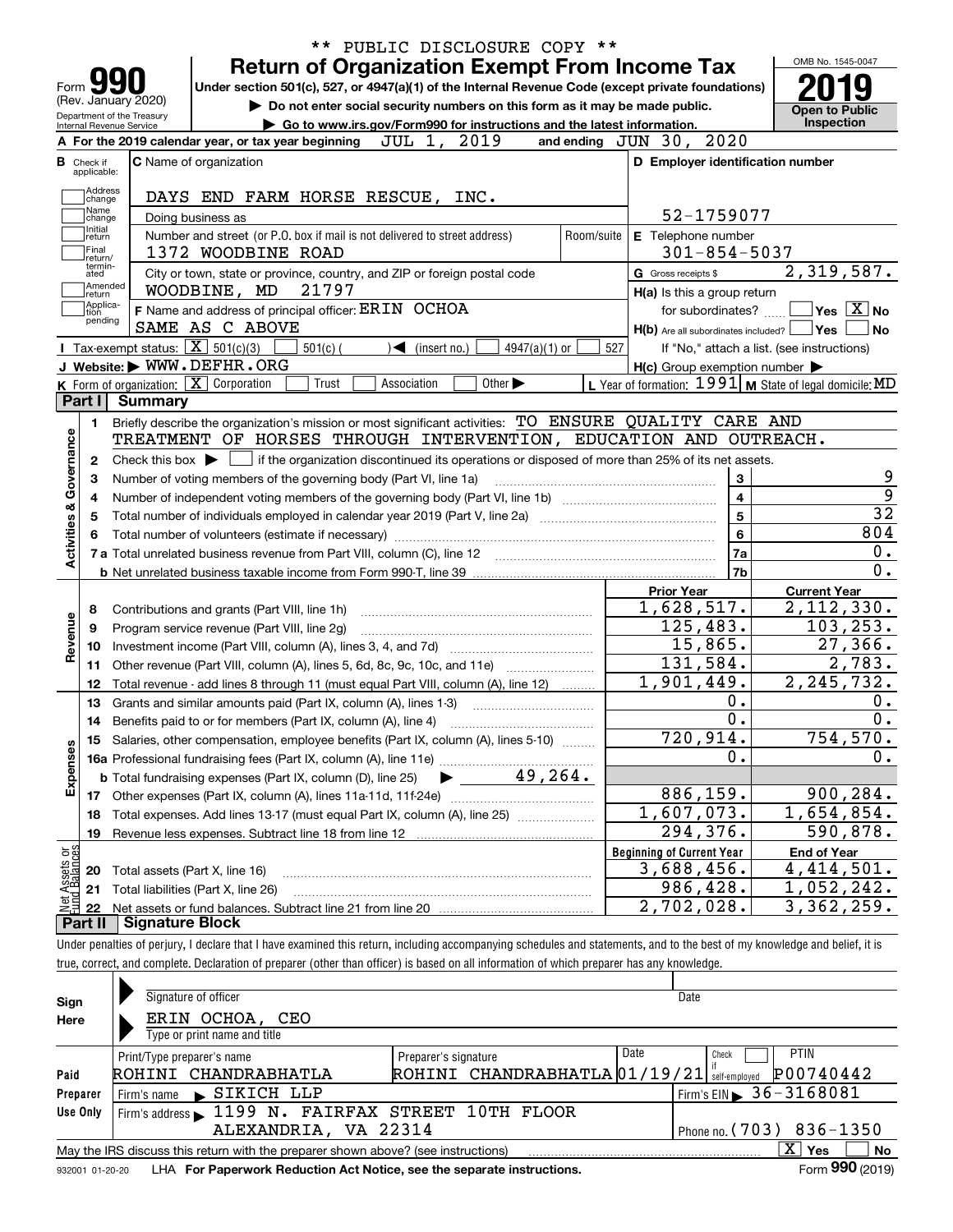|              | 52-1759077<br>DAYS END FARM HORSE RESCUE, INC.<br>Page 2<br>Form 990 (2019)                                                                                                                                                                                                                                                                                                                    |
|--------------|------------------------------------------------------------------------------------------------------------------------------------------------------------------------------------------------------------------------------------------------------------------------------------------------------------------------------------------------------------------------------------------------|
|              | Part III   Statement of Program Service Accomplishments                                                                                                                                                                                                                                                                                                                                        |
| 1            | $\vert X \vert$<br>Briefly describe the organization's mission:                                                                                                                                                                                                                                                                                                                                |
|              | TO ENSURE QUALITY CARE AND TREATMENT OF HORSES THROUGH INTERVENTION,<br>EDUCATION AND OUTREACH.                                                                                                                                                                                                                                                                                                |
|              |                                                                                                                                                                                                                                                                                                                                                                                                |
| $\mathbf{2}$ | Did the organization undertake any significant program services during the year which were not listed on the<br>$\overline{\mathsf{Yes} \mathrel{\hspace{0.5pt}\mathsf{X}}}$ No<br>prior Form 990 or 990-EZ?                                                                                                                                                                                   |
| 3            | If "Yes," describe these new services on Schedule O.<br>$X$ Yes<br>Did the organization cease conducting, or make significant changes in how it conducts, any program services?<br><b>No</b>                                                                                                                                                                                                   |
| 4            | If "Yes," describe these changes on Schedule O.<br>Describe the organization's program service accomplishments for each of its three largest program services, as measured by expenses.<br>Section 501(c)(3) and 501(c)(4) organizations are required to report the amount of grants and allocations to others, the total expenses, and<br>revenue, if any, for each program service reported. |
| 4а           | 75,934.<br>$1,292,541$ $\cdot$ including grants of \$<br>) (Expenses \$<br>(Code:<br>) (Revenue \$                                                                                                                                                                                                                                                                                             |
|              | RESCUE AND REHABILITATION OF ABUSED AND NEGLECTED HORSES IN                                                                                                                                                                                                                                                                                                                                    |
|              | COLLABORATION WITH LOCAL ANIMAL CONTROL AND HUMANE AGENCIES.<br>HORSE                                                                                                                                                                                                                                                                                                                          |
|              | CARE PROGRAMS INCLUDE ADOPTION, GUARDIAN PROGRAM AND DEFHR FOREVER                                                                                                                                                                                                                                                                                                                             |
|              | FAMILY. ALSO,<br>WE PROVIDE DISASTER AND LARGE ANIMAL EMERGENCY RESCUE                                                                                                                                                                                                                                                                                                                         |
|              | SERVICES.                                                                                                                                                                                                                                                                                                                                                                                      |
|              |                                                                                                                                                                                                                                                                                                                                                                                                |
|              |                                                                                                                                                                                                                                                                                                                                                                                                |
|              |                                                                                                                                                                                                                                                                                                                                                                                                |
|              |                                                                                                                                                                                                                                                                                                                                                                                                |
|              |                                                                                                                                                                                                                                                                                                                                                                                                |
|              |                                                                                                                                                                                                                                                                                                                                                                                                |
| 4b           | 74,997.<br>27,319.<br>including grants of \$<br>) (Expenses \$<br>(Revenue \$<br>(Code:                                                                                                                                                                                                                                                                                                        |
|              | HUMANE EDUCATION PROGRAMS TO PROMOTE THE PROPER CARE,<br>TREATMENT AND                                                                                                                                                                                                                                                                                                                         |
|              | EDUCATION PROGRAMS INCLUDE THE INTERN AND LEGACY<br>TRAINING OF HORSES.<br>SITE SEMINARS, YOUTH GROUPS AND<br>TOURS.<br>PROGRAMS,<br>ON AND OFF                                                                                                                                                                                                                                                |
|              |                                                                                                                                                                                                                                                                                                                                                                                                |
|              |                                                                                                                                                                                                                                                                                                                                                                                                |
|              |                                                                                                                                                                                                                                                                                                                                                                                                |
|              |                                                                                                                                                                                                                                                                                                                                                                                                |
|              |                                                                                                                                                                                                                                                                                                                                                                                                |
|              |                                                                                                                                                                                                                                                                                                                                                                                                |
|              |                                                                                                                                                                                                                                                                                                                                                                                                |
|              |                                                                                                                                                                                                                                                                                                                                                                                                |
|              | 74,985. including grants of \$                                                                                                                                                                                                                                                                                                                                                                 |
| 4с           | (Expenses \$<br>(Code:<br>) (Revenue \$<br>OUTREACH PROGRAMS DESIGNATED TO CREATE AWARENESS OF THE ABUSE AND                                                                                                                                                                                                                                                                                   |
|              | NEGLECT OF HORSES, INCLUDING INFORMATIONAL BOOTHS AT FAIRS AND EXPOS,                                                                                                                                                                                                                                                                                                                          |
|              | OUR NEWSLETTER 'HORSE TALK, ' CONSULTATION WITH PERSONS WANTING TO START                                                                                                                                                                                                                                                                                                                       |
|              | HORSE RESCUES AND/OR WORKING WITH THOSE WHO ALREADY HAVE A RESCUE AND                                                                                                                                                                                                                                                                                                                          |
|              | NEED GUIDANCE.                                                                                                                                                                                                                                                                                                                                                                                 |
|              |                                                                                                                                                                                                                                                                                                                                                                                                |
|              |                                                                                                                                                                                                                                                                                                                                                                                                |
|              |                                                                                                                                                                                                                                                                                                                                                                                                |
|              |                                                                                                                                                                                                                                                                                                                                                                                                |
|              |                                                                                                                                                                                                                                                                                                                                                                                                |
|              |                                                                                                                                                                                                                                                                                                                                                                                                |
| 4d           | Other program services (Describe on Schedule O.)                                                                                                                                                                                                                                                                                                                                               |
|              | (Expenses \$<br>including grants of \$<br>(Revenue \$                                                                                                                                                                                                                                                                                                                                          |
| 4е           | 1,442,523.<br>Total program service expenses                                                                                                                                                                                                                                                                                                                                                   |
|              | Form 990 (2019)<br>932002 01-20-20                                                                                                                                                                                                                                                                                                                                                             |
|              | 2                                                                                                                                                                                                                                                                                                                                                                                              |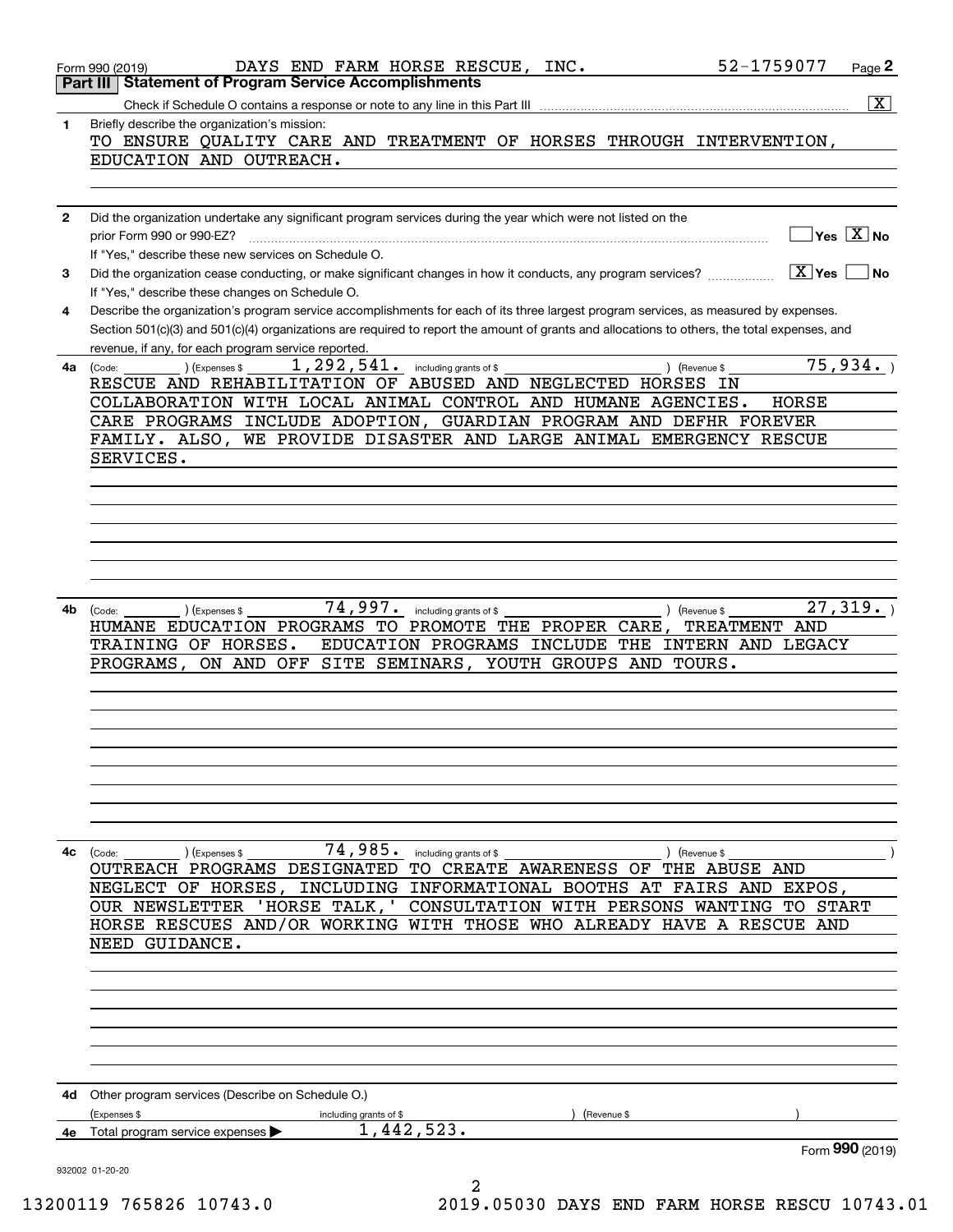| Form 990 (2019) |  |  |
|-----------------|--|--|

Form 990 (2019) DAYS END FARM HORSE RESCUE, INC 52-1759077 <sub>Page</sub> 3<br>**Part IV | Checklist of Required Schedules** 

|     |                                                                                                                                       |                 | Yes             | No |
|-----|---------------------------------------------------------------------------------------------------------------------------------------|-----------------|-----------------|----|
| 1.  | Is the organization described in section $501(c)(3)$ or $4947(a)(1)$ (other than a private foundation)?                               |                 |                 |    |
|     |                                                                                                                                       | $\mathbf{1}$    | x               |    |
| 2   |                                                                                                                                       | $\mathbf{2}$    | $\mathbf X$     |    |
| 3   | Did the organization engage in direct or indirect political campaign activities on behalf of or in opposition to candidates for       |                 |                 |    |
|     |                                                                                                                                       | 3               |                 | x  |
| 4   | Section 501(c)(3) organizations. Did the organization engage in lobbying activities, or have a section 501(h) election in effect      |                 |                 |    |
|     |                                                                                                                                       | 4               |                 | x  |
| 5   | Is the organization a section 501(c)(4), 501(c)(5), or 501(c)(6) organization that receives membership dues, assessments, or          |                 |                 |    |
|     |                                                                                                                                       | 5               |                 | x  |
| 6   | Did the organization maintain any donor advised funds or any similar funds or accounts for which donors have the right to             |                 |                 |    |
|     | provide advice on the distribution or investment of amounts in such funds or accounts? If "Yes," complete Schedule D, Part I          | 6               |                 | x  |
| 7   | Did the organization receive or hold a conservation easement, including easements to preserve open space,                             | $\overline{7}$  | X               |    |
|     |                                                                                                                                       |                 |                 |    |
| 8   | Did the organization maintain collections of works of art, historical treasures, or other similar assets? If "Yes," complete          | 8               |                 | x  |
| 9   | Did the organization report an amount in Part X, line 21, for escrow or custodial account liability, serve as a custodian for         |                 |                 |    |
|     | amounts not listed in Part X; or provide credit counseling, debt management, credit repair, or debt negotiation services?             |                 |                 |    |
|     |                                                                                                                                       | 9               |                 | x  |
| 10  | Did the organization, directly or through a related organization, hold assets in donor-restricted endowments                          |                 |                 |    |
|     |                                                                                                                                       | 10              | X               |    |
| 11  | If the organization's answer to any of the following questions is "Yes," then complete Schedule D, Parts VI, VII, VIII, IX, or X      |                 |                 |    |
|     | as applicable.                                                                                                                        |                 |                 |    |
|     | a Did the organization report an amount for land, buildings, and equipment in Part X, line 10? If "Yes," complete Schedule D,         |                 |                 |    |
|     |                                                                                                                                       | 11a             | X               |    |
|     | <b>b</b> Did the organization report an amount for investments - other securities in Part X, line 12, that is 5% or more of its total |                 |                 |    |
|     |                                                                                                                                       | 11b             |                 | x  |
|     | c Did the organization report an amount for investments - program related in Part X, line 13, that is 5% or more of its total         |                 |                 |    |
|     |                                                                                                                                       | 11c             |                 | x  |
|     | d Did the organization report an amount for other assets in Part X, line 15, that is 5% or more of its total assets reported in       |                 |                 |    |
|     |                                                                                                                                       | 11d             |                 | x  |
|     | e Did the organization report an amount for other liabilities in Part X, line 25? If "Yes," complete Schedule D, Part X               | 11e             | $\mathbf X$     |    |
| f   | Did the organization's separate or consolidated financial statements for the tax year include a footnote that addresses               |                 |                 |    |
|     | the organization's liability for uncertain tax positions under FIN 48 (ASC 740)? If "Yes," complete Schedule D, Part X                | 11f             | X               |    |
|     | 12a Did the organization obtain separate, independent audited financial statements for the tax year? If "Yes," complete               |                 |                 |    |
|     |                                                                                                                                       | 12a             | X               |    |
|     | <b>b</b> Was the organization included in consolidated, independent audited financial statements for the tax year?                    |                 |                 |    |
|     | If "Yes," and if the organization answered "No" to line 12a, then completing Schedule D, Parts XI and XII is optional manum           | 12 <sub>b</sub> |                 | x. |
| 13  |                                                                                                                                       | 13              |                 | X  |
| 14a | Did the organization maintain an office, employees, or agents outside of the United States?                                           | 14a             |                 | X  |
|     | b Did the organization have aggregate revenues or expenses of more than \$10,000 from grantmaking, fundraising, business,             |                 |                 |    |
|     | investment, and program service activities outside the United States, or aggregate foreign investments valued at \$100,000            |                 |                 |    |
|     |                                                                                                                                       | 14b             |                 | x  |
| 15  | Did the organization report on Part IX, column (A), line 3, more than \$5,000 of grants or other assistance to or for any             |                 |                 |    |
|     |                                                                                                                                       | 15              |                 | x  |
| 16  | Did the organization report on Part IX, column (A), line 3, more than \$5,000 of aggregate grants or other assistance to              |                 |                 | X  |
|     | Did the organization report a total of more than \$15,000 of expenses for professional fundraising services on Part IX,               | 16              |                 |    |
| 17  |                                                                                                                                       | 17              |                 | X  |
| 18  | Did the organization report more than \$15,000 total of fundraising event gross income and contributions on Part VIII, lines          |                 |                 |    |
|     |                                                                                                                                       | 18              | х               |    |
| 19  | Did the organization report more than \$15,000 of gross income from gaming activities on Part VIII, line 9a? If "Yes."                |                 |                 |    |
|     |                                                                                                                                       | 19              |                 | x  |
| 20a |                                                                                                                                       | 20a             |                 | х  |
| b   | If "Yes" to line 20a, did the organization attach a copy of its audited financial statements to this return?                          | 20 <sub>b</sub> |                 |    |
| 21  | Did the organization report more than \$5,000 of grants or other assistance to any domestic organization or                           |                 |                 |    |
|     |                                                                                                                                       | 21              |                 | x  |
|     | 932003 01-20-20                                                                                                                       |                 | Form 990 (2019) |    |

3

932003 01-20-20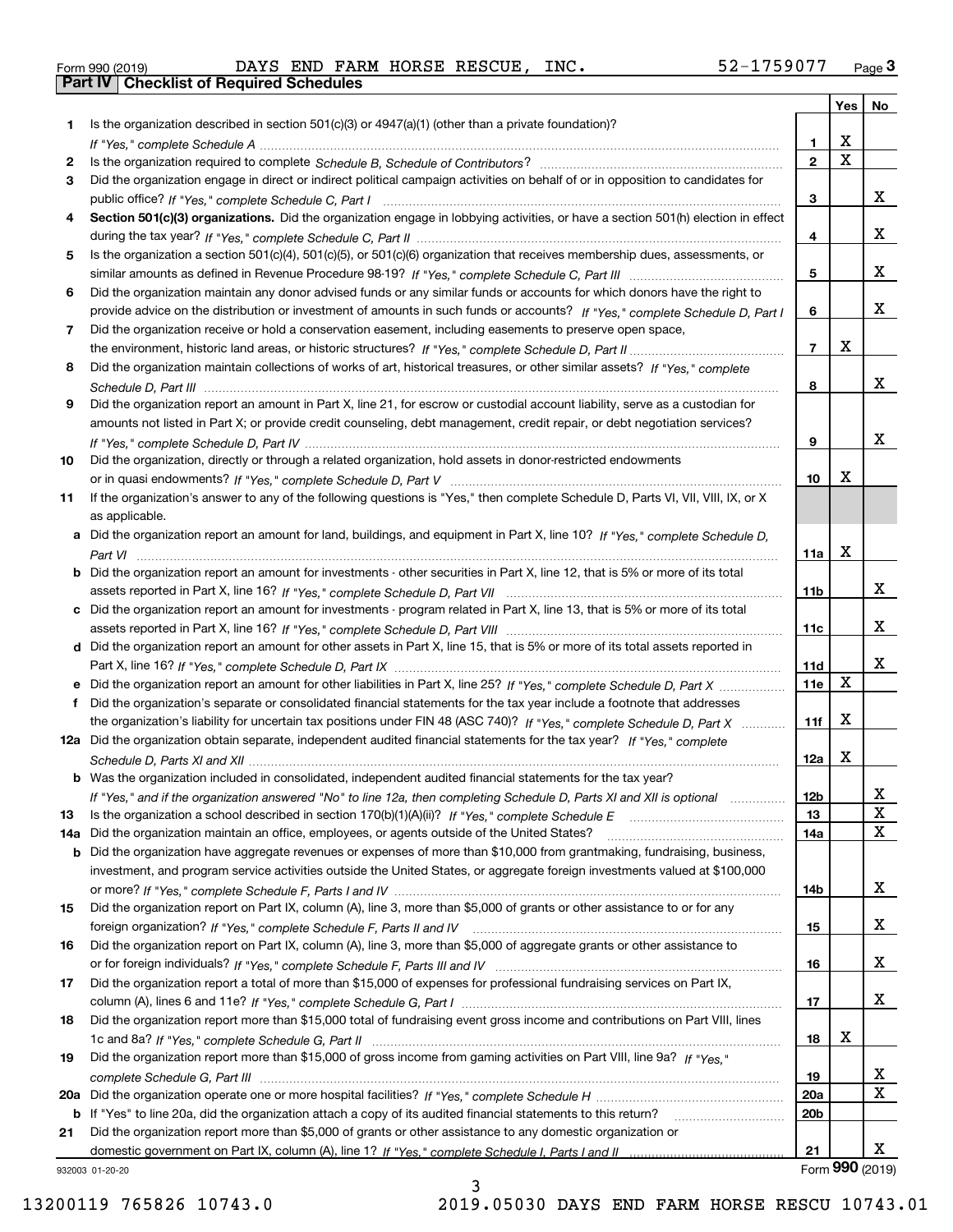| 22            | Did the organization report more than \$5,000 of grants or other assistance to or for domestic individuals on                |           |     |                   |
|---------------|------------------------------------------------------------------------------------------------------------------------------|-----------|-----|-------------------|
|               |                                                                                                                              | 22        |     | x                 |
| 23            | Did the organization answer "Yes" to Part VII, Section A, line 3, 4, or 5 about compensation of the organization's current   |           |     |                   |
|               | and former officers, directors, trustees, key employees, and highest compensated employees? If "Yes," complete               |           |     |                   |
|               |                                                                                                                              | 23        |     | x                 |
|               | 24a Did the organization have a tax-exempt bond issue with an outstanding principal amount of more than \$100,000 as of the  |           |     |                   |
|               | last day of the year, that was issued after December 31, 2002? If "Yes," answer lines 24b through 24d and complete           |           |     |                   |
|               |                                                                                                                              | 24a       |     | x                 |
|               | <b>b</b> Did the organization invest any proceeds of tax-exempt bonds beyond a temporary period exception?                   | 24b       |     |                   |
|               | c Did the organization maintain an escrow account other than a refunding escrow at any time during the year to defease       |           |     |                   |
|               |                                                                                                                              | 24c       |     |                   |
|               | d Did the organization act as an "on behalf of" issuer for bonds outstanding at any time during the year?                    | 24d       |     |                   |
|               | 25a Section 501(c)(3), 501(c)(4), and 501(c)(29) organizations. Did the organization engage in an excess benefit             |           |     |                   |
|               |                                                                                                                              | 25a       |     | x                 |
|               | b Is the organization aware that it engaged in an excess benefit transaction with a disqualified person in a prior year, and |           |     |                   |
|               | that the transaction has not been reported on any of the organization's prior Forms 990 or 990-EZ? If "Yes," complete        |           |     |                   |
|               | Schedule L. Part I                                                                                                           | 25b       |     | x                 |
| 26            | Did the organization report any amount on Part X, line 5 or 22, for receivables from or payables to any current              |           |     |                   |
|               | or former officer, director, trustee, key employee, creator or founder, substantial contributor, or 35%                      |           |     |                   |
|               |                                                                                                                              | 26        |     | x                 |
| 27            | Did the organization provide a grant or other assistance to any current or former officer, director, trustee, key employee,  |           |     |                   |
|               | creator or founder, substantial contributor or employee thereof, a grant selection committee member, or to a 35% controlled  |           |     |                   |
|               | entity (including an employee thereof) or family member of any of these persons? If "Yes," complete Schedule L, Part III     | 27        |     | х                 |
| 28            | Was the organization a party to a business transaction with one of the following parties (see Schedule L, Part IV            |           |     |                   |
|               | instructions, for applicable filing thresholds, conditions, and exceptions):                                                 |           |     |                   |
|               | a A current or former officer, director, trustee, key employee, creator or founder, or substantial contributor? If           |           |     |                   |
|               |                                                                                                                              | 28a       |     | x                 |
|               |                                                                                                                              | 28b       | х   |                   |
|               |                                                                                                                              |           |     |                   |
|               | c A 35% controlled entity of one or more individuals and/or organizations described in lines 28a or 28b? If                  |           | х   |                   |
|               |                                                                                                                              | 28c<br>29 | X   |                   |
| 29            |                                                                                                                              |           |     |                   |
| 30            | Did the organization receive contributions of art, historical treasures, or other similar assets, or qualified conservation  |           |     |                   |
|               |                                                                                                                              | 30        |     | X.<br>$\mathbf x$ |
| 31            | Did the organization liquidate, terminate, or dissolve and cease operations? If "Yes," complete Schedule N, Part I           | 31        |     |                   |
| 32            | Did the organization sell, exchange, dispose of, or transfer more than 25% of its net assets? If "Yes," complete             |           |     |                   |
|               | Schedule N, Part II                                                                                                          | 32        |     | х                 |
| 33            | Did the organization own 100% of an entity disregarded as separate from the organization under Regulations                   |           |     |                   |
|               |                                                                                                                              | 33        |     | х                 |
| 34            | Was the organization related to any tax-exempt or taxable entity? If "Yes," complete Schedule R, Part II, III, or IV, and    |           |     |                   |
|               |                                                                                                                              | 34        |     | X                 |
|               | 35a Did the organization have a controlled entity within the meaning of section 512(b)(13)?                                  | 35a       |     | X                 |
|               | b If "Yes" to line 35a, did the organization receive any payment from or engage in any transaction with a controlled entity  |           |     |                   |
|               |                                                                                                                              | 35b       |     |                   |
| 36            | Section 501(c)(3) organizations. Did the organization make any transfers to an exempt non-charitable related organization?   |           |     |                   |
|               |                                                                                                                              | 36        |     | x                 |
| 37            | Did the organization conduct more than 5% of its activities through an entity that is not a related organization             |           |     |                   |
|               |                                                                                                                              | 37        |     | x                 |
| 38            | Did the organization complete Schedule O and provide explanations in Schedule O for Part VI, lines 11b and 19?               |           |     |                   |
|               | Note: All Form 990 filers are required to complete Schedule O                                                                | 38        | X   |                   |
| <b>Part V</b> | <b>Statements Regarding Other IRS Filings and Tax Compliance</b>                                                             |           |     |                   |
|               | Check if Schedule O contains a response or note to any line in this Part V                                                   |           |     |                   |
|               |                                                                                                                              |           | Yes | No                |
|               | 30<br><b>1a</b> Enter the number reported in Box 3 of Form 1096. Enter -0- if not applicable <i>manumumumum</i><br>1a        |           |     |                   |
|               | 0<br><b>b</b> Enter the number of Forms W-2G included in line 1a. Enter -0- if not applicable<br>1b                          |           |     |                   |
|               | c Did the organization comply with backup withholding rules for reportable payments to vendors and reportable gaming         |           |     |                   |
|               | (gambling) winnings to prize winners?                                                                                        | 1c        | х   |                   |
|               | 932004 01-20-20                                                                                                              |           |     | Form 990 (2019)   |
|               |                                                                                                                              |           |     |                   |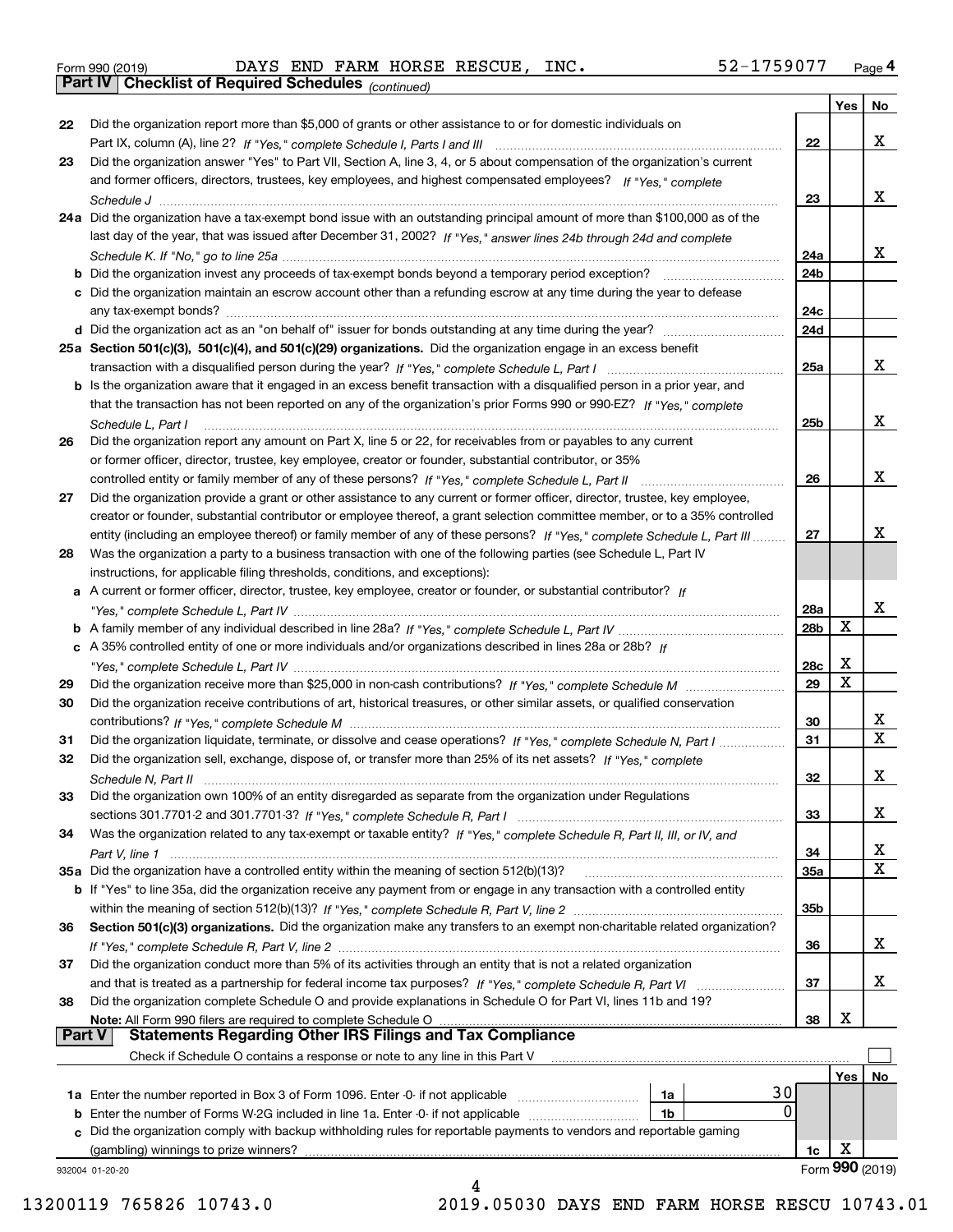| Form 990 (2019) |                                                                                                |  |  | DAYS END FARM HORSE RESCUE, INC. |  | 52-1759077 | Page 5 |
|-----------------|------------------------------------------------------------------------------------------------|--|--|----------------------------------|--|------------|--------|
|                 | <b>Part V</b> Statements Regarding Other IRS Filings and Tax Compliance <sub>(continued)</sub> |  |  |                                  |  |            |        |

| Part V | Statements Regarding Other IRS Fillings and Tax Compilance $_{(continued)}$                                                                                                                                                                      |                |     |    |
|--------|--------------------------------------------------------------------------------------------------------------------------------------------------------------------------------------------------------------------------------------------------|----------------|-----|----|
|        |                                                                                                                                                                                                                                                  |                | Yes | No |
|        | 2a Enter the number of employees reported on Form W-3, Transmittal of Wage and Tax Statements,                                                                                                                                                   |                |     |    |
|        | 32<br>filed for the calendar year ending with or within the year covered by this return<br>2a                                                                                                                                                    |                |     |    |
|        |                                                                                                                                                                                                                                                  | 2 <sub>b</sub> | X   |    |
|        |                                                                                                                                                                                                                                                  |                |     |    |
|        | 3a Did the organization have unrelated business gross income of \$1,000 or more during the year?                                                                                                                                                 | За             |     | х  |
|        | b If "Yes," has it filed a Form 990-T for this year? If "No" to line 3b, provide an explanation on Schedule O                                                                                                                                    | 3b             |     |    |
|        | 4a At any time during the calendar year, did the organization have an interest in, or a signature or other authority over, a                                                                                                                     |                |     |    |
|        |                                                                                                                                                                                                                                                  | 4a             |     | х  |
|        | <b>b</b> If "Yes," enter the name of the foreign country                                                                                                                                                                                         |                |     |    |
|        | See instructions for filing requirements for FinCEN Form 114, Report of Foreign Bank and Financial Accounts (FBAR).                                                                                                                              |                |     |    |
|        | 5a Was the organization a party to a prohibited tax shelter transaction at any time during the tax year?                                                                                                                                         | 5а             |     | х  |
|        |                                                                                                                                                                                                                                                  | 5b             |     | Χ  |
|        |                                                                                                                                                                                                                                                  | 5c             |     |    |
|        | 6a Does the organization have annual gross receipts that are normally greater than \$100,000, and did the organization solicit                                                                                                                   |                |     |    |
|        | any contributions that were not tax deductible as charitable contributions?                                                                                                                                                                      | 6a             |     | х  |
|        | <b>b</b> If "Yes," did the organization include with every solicitation an express statement that such contributions or gifts                                                                                                                    |                |     |    |
|        | were not tax deductible?                                                                                                                                                                                                                         | 6b             |     |    |
| 7      | Organizations that may receive deductible contributions under section 170(c).                                                                                                                                                                    |                | х   |    |
| а      | Did the organization receive a payment in excess of \$75 made partly as a contribution and partly for goods and services provided to the payor?                                                                                                  | 7a             | X   |    |
| b      | If "Yes," did the organization notify the donor of the value of the goods or services provided?                                                                                                                                                  | 7b             |     |    |
|        | c Did the organization sell, exchange, or otherwise dispose of tangible personal property for which it was required                                                                                                                              |                |     | х  |
|        | to file Form 8282?                                                                                                                                                                                                                               | 7c             |     |    |
|        | 7d<br>d If "Yes," indicate the number of Forms 8282 filed during the year                                                                                                                                                                        |                |     | х  |
| е      | Did the organization receive any funds, directly or indirectly, to pay premiums on a personal benefit contract?                                                                                                                                  | 7e             |     | х  |
| f      | Did the organization, during the year, pay premiums, directly or indirectly, on a personal benefit contract?<br>If the organization received a contribution of qualified intellectual property, did the organization file Form 8899 as required? | 7f             |     |    |
| g      |                                                                                                                                                                                                                                                  | 7g             |     |    |
| h      | If the organization received a contribution of cars, boats, airplanes, or other vehicles, did the organization file a Form 1098-C?<br>Sponsoring organizations maintaining donor advised funds. Did a donor advised fund maintained by the       | 7h             |     |    |
| 8      | sponsoring organization have excess business holdings at any time during the year?                                                                                                                                                               | 8              |     |    |
| 9      | Sponsoring organizations maintaining donor advised funds.                                                                                                                                                                                        |                |     |    |
| а      | Did the sponsoring organization make any taxable distributions under section 4966?                                                                                                                                                               | 9а             |     |    |
|        | <b>b</b> Did the sponsoring organization make a distribution to a donor, donor advisor, or related person?                                                                                                                                       | 9b             |     |    |
| 10     | Section 501(c)(7) organizations. Enter:                                                                                                                                                                                                          |                |     |    |
| а      | Initiation fees and capital contributions included on Part VIII, line 12<br>10a                                                                                                                                                                  |                |     |    |
|        | b Gross receipts, included on Form 990, Part VIII, line 12, for public use of club facilities<br>10 <sub>b</sub>                                                                                                                                 |                |     |    |
| 11.    | Section 501(c)(12) organizations. Enter:                                                                                                                                                                                                         |                |     |    |
|        | 11a                                                                                                                                                                                                                                              |                |     |    |
|        | <b>b</b> Gross income from other sources (Do not net amounts due or paid to other sources against                                                                                                                                                |                |     |    |
|        | 11b                                                                                                                                                                                                                                              |                |     |    |
|        | 12a Section 4947(a)(1) non-exempt charitable trusts. Is the organization filing Form 990 in lieu of Form 1041?                                                                                                                                   | 12a            |     |    |
|        | 12b<br><b>b</b> If "Yes," enter the amount of tax-exempt interest received or accrued during the year                                                                                                                                            |                |     |    |
| 13     | Section 501(c)(29) qualified nonprofit health insurance issuers.                                                                                                                                                                                 |                |     |    |
|        | a Is the organization licensed to issue qualified health plans in more than one state?                                                                                                                                                           | 13a            |     |    |
|        | Note: See the instructions for additional information the organization must report on Schedule O.                                                                                                                                                |                |     |    |
|        | <b>b</b> Enter the amount of reserves the organization is required to maintain by the states in which the                                                                                                                                        |                |     |    |
|        | 13 <sub>b</sub>                                                                                                                                                                                                                                  |                |     |    |
|        | 13с                                                                                                                                                                                                                                              |                |     |    |
|        | 14a Did the organization receive any payments for indoor tanning services during the tax year?                                                                                                                                                   | 14a            |     | x  |
|        |                                                                                                                                                                                                                                                  | 14b            |     |    |
| 15     | Is the organization subject to the section 4960 tax on payment(s) of more than \$1,000,000 in remuneration or                                                                                                                                    |                |     |    |
|        |                                                                                                                                                                                                                                                  | 15             |     | х  |
|        | If "Yes," see instructions and file Form 4720, Schedule N.                                                                                                                                                                                       |                |     |    |
| 16     | Is the organization an educational institution subject to the section 4968 excise tax on net investment income?                                                                                                                                  | 16             |     | х  |
|        | If "Yes," complete Form 4720, Schedule O.                                                                                                                                                                                                        |                |     |    |

5

Form (2019) **990**

932005 01-20-20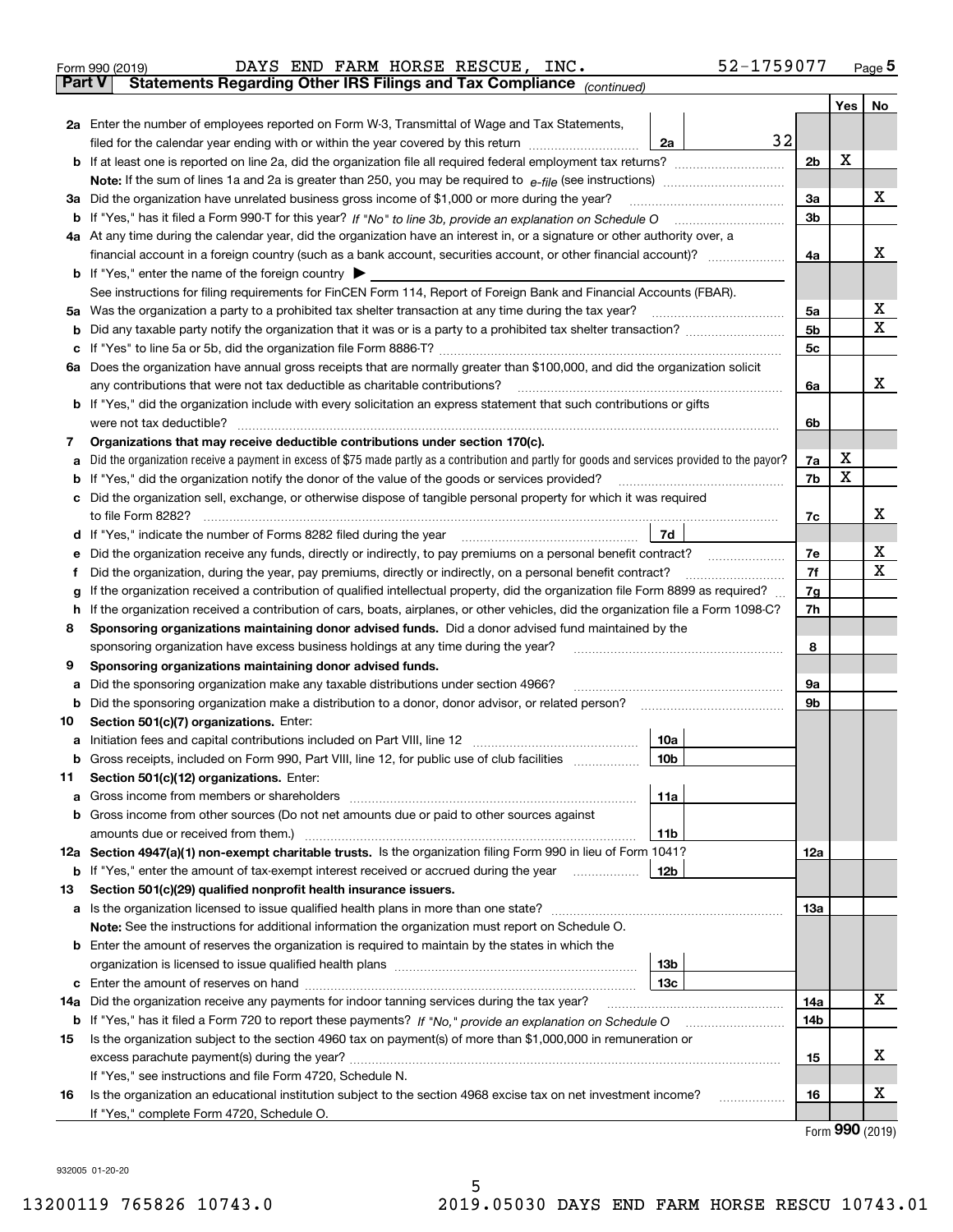| Form 990 (2019) |  |  |
|-----------------|--|--|
|                 |  |  |

| Form 990 (2019) |  |  | DAYS END FARM HORSE RESCUE, INC. | 52-1759077                                                                                                                  | Page $\bm{6}$ |
|-----------------|--|--|----------------------------------|-----------------------------------------------------------------------------------------------------------------------------|---------------|
|                 |  |  |                                  | Part VI Governance, Management, and Disclosure For each "Yes" response to lines 2 through 7b below, and for a "No" response |               |

*to line 8a, 8b, or 10b below, describe the circumstances, processes, or changes on Schedule O. See instructions.*

|    |                                                                                                                                                                                                                                | 9                       |                 | Yes   No                |
|----|--------------------------------------------------------------------------------------------------------------------------------------------------------------------------------------------------------------------------------|-------------------------|-----------------|-------------------------|
|    | <b>1a</b> Enter the number of voting members of the governing body at the end of the tax year<br>1a<br>If there are material differences in voting rights among members of the governing body, or if the governing             |                         |                 |                         |
|    | body delegated broad authority to an executive committee or similar committee, explain on Schedule O.                                                                                                                          |                         |                 |                         |
| b  | Enter the number of voting members included on line 1a, above, who are independent<br>1b                                                                                                                                       | 9                       |                 |                         |
|    |                                                                                                                                                                                                                                |                         |                 |                         |
| 2  | Did any officer, director, trustee, or key employee have a family relationship or a business relationship with any other<br>officer, director, trustee, or key employee?                                                       | $\mathbf{2}$            |                 | X                       |
| З  | Did the organization delegate control over management duties customarily performed by or under the direct supervision                                                                                                          |                         |                 |                         |
|    | of officers, directors, trustees, or key employees to a management company or other person?                                                                                                                                    | 3                       |                 | X                       |
| 4  | Did the organization make any significant changes to its governing documents since the prior Form 990 was filed?                                                                                                               | $\overline{\mathbf{4}}$ |                 | $\overline{\mathbf{x}}$ |
| 5  |                                                                                                                                                                                                                                | 5                       |                 | $\overline{\mathbf{x}}$ |
| 6  | Did the organization have members or stockholders?                                                                                                                                                                             | 6                       |                 | $\mathbf X$             |
| 7a | Did the organization have members, stockholders, or other persons who had the power to elect or appoint one or                                                                                                                 |                         |                 |                         |
|    |                                                                                                                                                                                                                                | 7a                      |                 | X                       |
|    | <b>b</b> Are any governance decisions of the organization reserved to (or subject to approval by) members, stockholders, or                                                                                                    |                         |                 |                         |
|    |                                                                                                                                                                                                                                |                         |                 | х                       |
|    | persons other than the governing body?                                                                                                                                                                                         | 7b                      |                 |                         |
| 8  | Did the organization contemporaneously document the meetings held or written actions undertaken during the year by the following:                                                                                              |                         | X               |                         |
| a  |                                                                                                                                                                                                                                | 8а<br>8b                | X               |                         |
| b  | Is there any officer, director, trustee, or key employee listed in Part VII, Section A, who cannot be reached at the                                                                                                           |                         |                 |                         |
| 9  |                                                                                                                                                                                                                                | 9                       |                 | X                       |
|    | Section B. Policies (This Section B requests information about policies not required by the Internal Revenue Code.)                                                                                                            |                         |                 |                         |
|    |                                                                                                                                                                                                                                |                         | Yes             | No                      |
|    |                                                                                                                                                                                                                                | 10a                     |                 | X                       |
|    | <b>b</b> If "Yes," did the organization have written policies and procedures governing the activities of such chapters, affiliates,                                                                                            |                         |                 |                         |
|    |                                                                                                                                                                                                                                | 10 <sub>b</sub>         |                 |                         |
|    | 11a Has the organization provided a complete copy of this Form 990 to all members of its governing body before filing the form?                                                                                                | 11a                     | X               |                         |
|    |                                                                                                                                                                                                                                |                         |                 |                         |
|    | <b>b</b> Describe in Schedule O the process, if any, used by the organization to review this Form 990.                                                                                                                         | 12a                     | X               |                         |
|    |                                                                                                                                                                                                                                | 12 <sub>b</sub>         | х               |                         |
|    | c Did the organization regularly and consistently monitor and enforce compliance with the policy? If "Yes," describe                                                                                                           |                         |                 |                         |
|    |                                                                                                                                                                                                                                | 12c                     | X               |                         |
| 13 | in Schedule O how this was done manufactured and continuum control of the Schedule O how this was done manufactured and continuum control of the Schedule O how this was done                                                  | 13                      | X               |                         |
| 14 |                                                                                                                                                                                                                                | 14                      | X               |                         |
| 15 | Did the process for determining compensation of the following persons include a review and approval by independent                                                                                                             |                         |                 |                         |
|    | persons, comparability data, and contemporaneous substantiation of the deliberation and decision?                                                                                                                              |                         |                 |                         |
|    | a The organization's CEO, Executive Director, or top management official manufactured content content of the organization's CEO, Executive Director, or top management official manufactured content of the state of the state | 15a                     | х               |                         |
|    |                                                                                                                                                                                                                                | 15b                     |                 | $\mathbf X$             |
|    | If "Yes" to line 15a or 15b, describe the process in Schedule O (see instructions).                                                                                                                                            |                         |                 |                         |
|    | 16a Did the organization invest in, contribute assets to, or participate in a joint venture or similar arrangement with a                                                                                                      |                         |                 |                         |
|    |                                                                                                                                                                                                                                | 16a                     |                 | X                       |
|    | taxable entity during the year?<br>b If "Yes," did the organization follow a written policy or procedure requiring the organization to evaluate its participation                                                              |                         |                 |                         |
|    | in joint venture arrangements under applicable federal tax law, and take steps to safequard the organization's                                                                                                                 |                         |                 |                         |
|    | exempt status with respect to such arrangements?                                                                                                                                                                               | 16b                     |                 |                         |
|    | <b>Section C. Disclosure</b>                                                                                                                                                                                                   |                         |                 |                         |
| 17 | List the states with which a copy of this Form 990 is required to be filed ▶CT, FL, IL, MD, MI, NJ, NC, OH, VA, WA, MO                                                                                                         |                         |                 |                         |
| 18 | Section 6104 requires an organization to make its Forms 1023 (1024 or 1024-A, if applicable), 990, and 990-T (Section 501(c)(3)s only) available                                                                               |                         |                 |                         |
|    | for public inspection. Indicate how you made these available. Check all that apply.                                                                                                                                            |                         |                 |                         |
|    | $X$ Upon request<br>$\lfloor x \rfloor$ Own website<br>Another's website<br>Other (explain on Schedule O)                                                                                                                      |                         |                 |                         |
| 19 | Describe on Schedule O whether (and if so, how) the organization made its governing documents, conflict of interest policy, and financial                                                                                      |                         |                 |                         |
|    | statements available to the public during the tax year.                                                                                                                                                                        |                         |                 |                         |
| 20 | State the name, address, and telephone number of the person who possesses the organization's books and records                                                                                                                 |                         |                 |                         |
|    | MANAGEMENT - 301-854-5037                                                                                                                                                                                                      |                         |                 |                         |
|    | 21797<br>1372 WOODBINE ROAD, WOODBINE,<br>MD                                                                                                                                                                                   |                         |                 |                         |
|    |                                                                                                                                                                                                                                |                         | Form 990 (2019) |                         |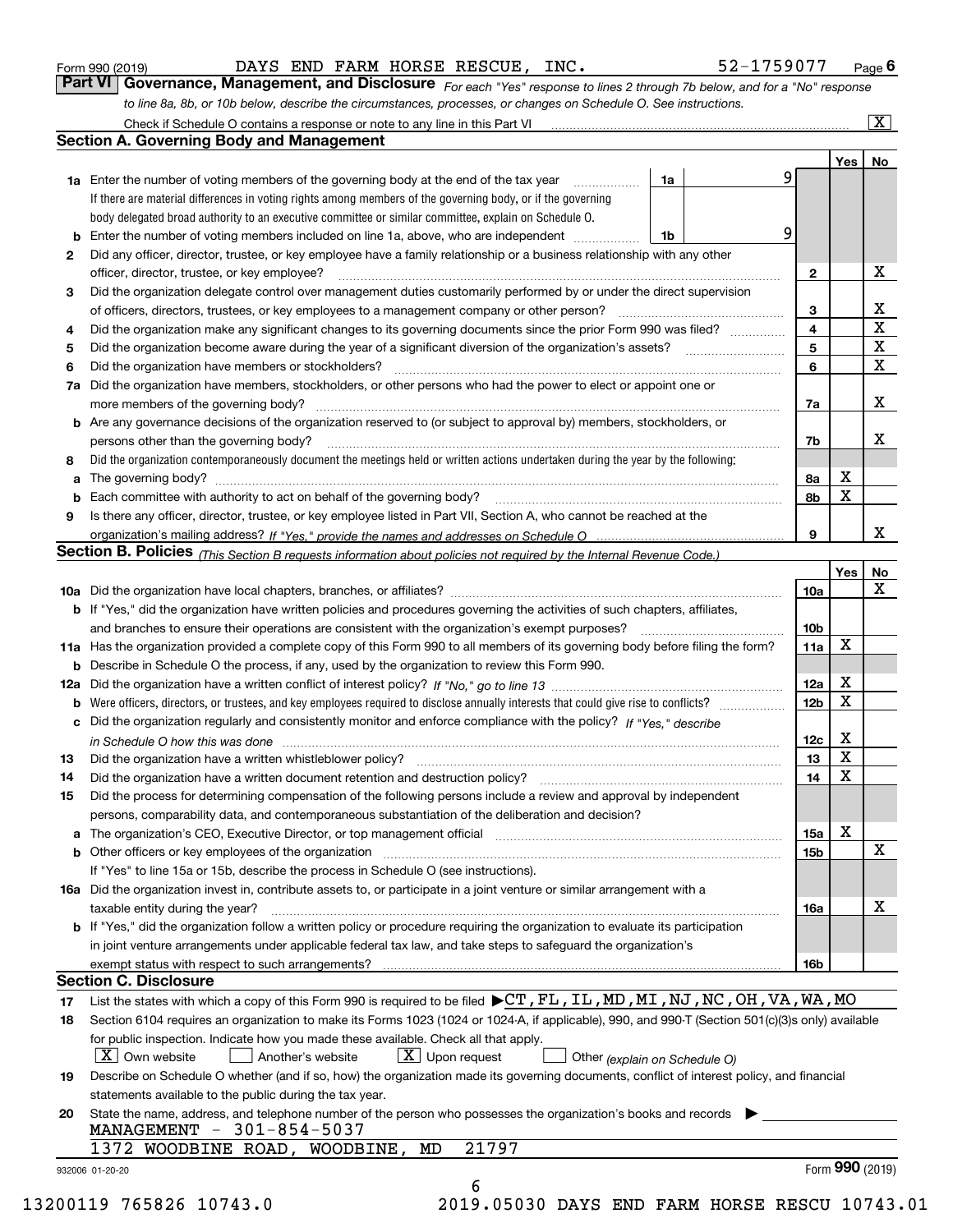$\mathcal{L}^{\text{max}}$ 

**7Part VII Compensation of Officers, Directors, Trustees, Key Employees, Highest Compensated Employees, and Independent Contractors**

Check if Schedule O contains a response or note to any line in this Part VII

**Section A. Officers, Directors, Trustees, Key Employees, and Highest Compensated Employees**

**1a**  Complete this table for all persons required to be listed. Report compensation for the calendar year ending with or within the organization's tax year. **•** List all of the organization's current officers, directors, trustees (whether individuals or organizations), regardless of amount of compensation.

Enter -0- in columns (D), (E), and (F) if no compensation was paid.

 $\bullet$  List all of the organization's  $\,$ current key employees, if any. See instructions for definition of "key employee."

**•** List the organization's five current highest compensated employees (other than an officer, director, trustee, or key employee) who received reportable compensation (Box 5 of Form W-2 and/or Box 7 of Form 1099-MISC) of more than \$100,000 from the organization and any related organizations.

**•** List all of the organization's former officers, key employees, and highest compensated employees who received more than \$100,000 of reportable compensation from the organization and any related organizations.

**former directors or trustees**  ¥ List all of the organization's that received, in the capacity as a former director or trustee of the organization, more than \$10,000 of reportable compensation from the organization and any related organizations.

See instructions for the order in which to list the persons above.

Check this box if neither the organization nor any related organization compensated any current officer, director, or trustee.  $\mathcal{L}^{\text{max}}$ 

| (A)                           | (B)               |                               |                                 | (C)         |              |                                  |        | (D)             | (E)             | (F)           |
|-------------------------------|-------------------|-------------------------------|---------------------------------|-------------|--------------|----------------------------------|--------|-----------------|-----------------|---------------|
| Name and title                | Average           |                               | (do not check more than one     |             | Position     |                                  |        | Reportable      | Reportable      | Estimated     |
|                               | hours per         |                               | box, unless person is both an   |             |              |                                  |        | compensation    | compensation    | amount of     |
|                               | week              |                               | officer and a director/trustee) |             |              |                                  |        | from            | from related    | other         |
|                               | (list any         |                               |                                 |             |              |                                  |        | the             | organizations   | compensation  |
|                               | hours for         |                               |                                 |             |              |                                  |        | organization    | (W-2/1099-MISC) | from the      |
|                               | related           |                               |                                 |             |              |                                  |        | (W-2/1099-MISC) |                 | organization  |
|                               | organizations     |                               |                                 |             |              |                                  |        |                 |                 | and related   |
|                               | below<br>line)    | ndividual trustee or director | nstitutional trustee            | Officer     | Key employee | Highest compensated<br> employee | Former |                 |                 | organizations |
| (1)<br>ERIN OCHOA             | 50.00             |                               |                                 |             |              |                                  |        |                 |                 |               |
| CEO                           |                   |                               |                                 | $\rm X$     |              |                                  |        | 91,834.         | $\mathbf{0}$ .  | 5,406.        |
| (2)<br>ALEXANDRA M. LEDBETTER | 8.00              |                               |                                 |             |              |                                  |        |                 |                 |               |
| CHAIR                         |                   | $\overline{\mathbf{X}}$       |                                 | $\mathbf X$ |              |                                  |        | 0.              | $\mathbf 0$ .   | $\mathbf 0$ . |
| KATHRYN MICHEL<br>(3)         | 4.00              |                               |                                 |             |              |                                  |        |                 |                 |               |
| VICE CHAIR                    |                   | $\mathbf X$                   |                                 | $\mathbf X$ |              |                                  |        | $\mathbf 0$ .   | $\mathbf 0$ .   | $0$ .         |
| CHRISTOPHER SCHAEFER<br>(4)   | 4.00              |                               |                                 |             |              |                                  |        |                 |                 |               |
| <b>TREASURER</b>              |                   | $\overline{\mathbf{X}}$       |                                 | $\mathbf X$ |              |                                  |        | 0.              | $\mathbf 0$ .   | $0_{.}$       |
| (5)<br>LINDSEY GROFF          | 1.00              |                               |                                 |             |              |                                  |        |                 |                 |               |
| <b>SECRETARY</b>              |                   | $\mathbf X$                   |                                 | $\mathbf X$ |              |                                  |        | 0.              | $\mathbf 0$ .   | $\mathbf 0$ . |
| CHRISTA COOPER<br>(6)         | 2.00              |                               |                                 |             |              |                                  |        |                 |                 |               |
| <b>MEMBER</b>                 |                   | $\overline{\mathbf{X}}$       |                                 |             |              |                                  |        | 0.              | $\mathbf 0$ .   | 0.            |
| (7)<br>SUSAN FLAHERTY         | 2.00              |                               |                                 |             |              |                                  |        |                 |                 |               |
| <b>MEMBER</b>                 |                   | $\mathbf X$                   |                                 |             |              |                                  |        | 0.              | $\mathbf 0$ .   | $\mathbf 0$ . |
| ELISA HARVEY<br>(8)           | $\overline{2.00}$ |                               |                                 |             |              |                                  |        |                 |                 |               |
| <b>MEMBER</b>                 |                   | $\mathbf X$                   |                                 |             |              |                                  |        | 0.              | 0.              | $\mathbf 0$ . |
| LISA HAVILLAND<br>(9)         | $\overline{2.00}$ |                               |                                 |             |              |                                  |        |                 |                 |               |
| <b>MEMBER</b>                 |                   | $\overline{\textbf{X}}$       |                                 |             |              |                                  |        | 0.              | $\mathbf 0$ .   | $\mathbf 0$ . |
| (10) JILL HOWSON              | 2.00              |                               |                                 |             |              |                                  |        |                 |                 |               |
| MEMBER                        |                   | $\mathbf X$                   |                                 |             |              |                                  |        | 0.              | $\mathbf 0$ .   | 0.            |
| (11) CAROLYN NORDBERG         | 2.00              |                               |                                 |             |              |                                  |        |                 |                 |               |
| <b>MEMBER</b>                 |                   | $\overline{\textbf{X}}$       |                                 |             |              |                                  |        | 0.              | $\mathbf 0$ .   | $\mathbf 0$ . |
| (12) DANA SCANLON             | $\overline{2.00}$ |                               |                                 |             |              |                                  |        |                 |                 |               |
| <b>MEMBER</b>                 |                   | X                             |                                 |             |              |                                  |        | 0.              | 0.              | $\mathbf 0$ . |
| (13) YORAN TANAY              | 2.00              |                               |                                 |             |              |                                  |        |                 |                 |               |
| <b>MEMBER</b>                 |                   | $\overline{\textbf{X}}$       |                                 |             |              |                                  |        | 0.              | $\mathbf 0$ .   | 0.            |
| (14) WAYNE M. WILLOUGHBY      | 2.00              |                               |                                 |             |              |                                  |        |                 |                 |               |
| <b>MEMBER</b>                 |                   | $\overline{\mathbf{X}}$       |                                 |             |              |                                  |        | 0.              | $\mathbf 0$ .   | $\mathbf 0$ . |
|                               |                   |                               |                                 |             |              |                                  |        |                 |                 |               |
|                               |                   |                               |                                 |             |              |                                  |        |                 |                 |               |
|                               |                   |                               |                                 |             |              |                                  |        |                 |                 |               |
|                               |                   |                               |                                 |             |              |                                  |        |                 |                 |               |
|                               |                   |                               |                                 |             |              |                                  |        |                 |                 |               |
|                               |                   |                               |                                 |             |              |                                  |        |                 |                 |               |

932007 01-20-20

Form (2019) **990**

13200119 765826 10743.0 2019.05030 DAYS END FARM HORSE RESCU 10743.01

7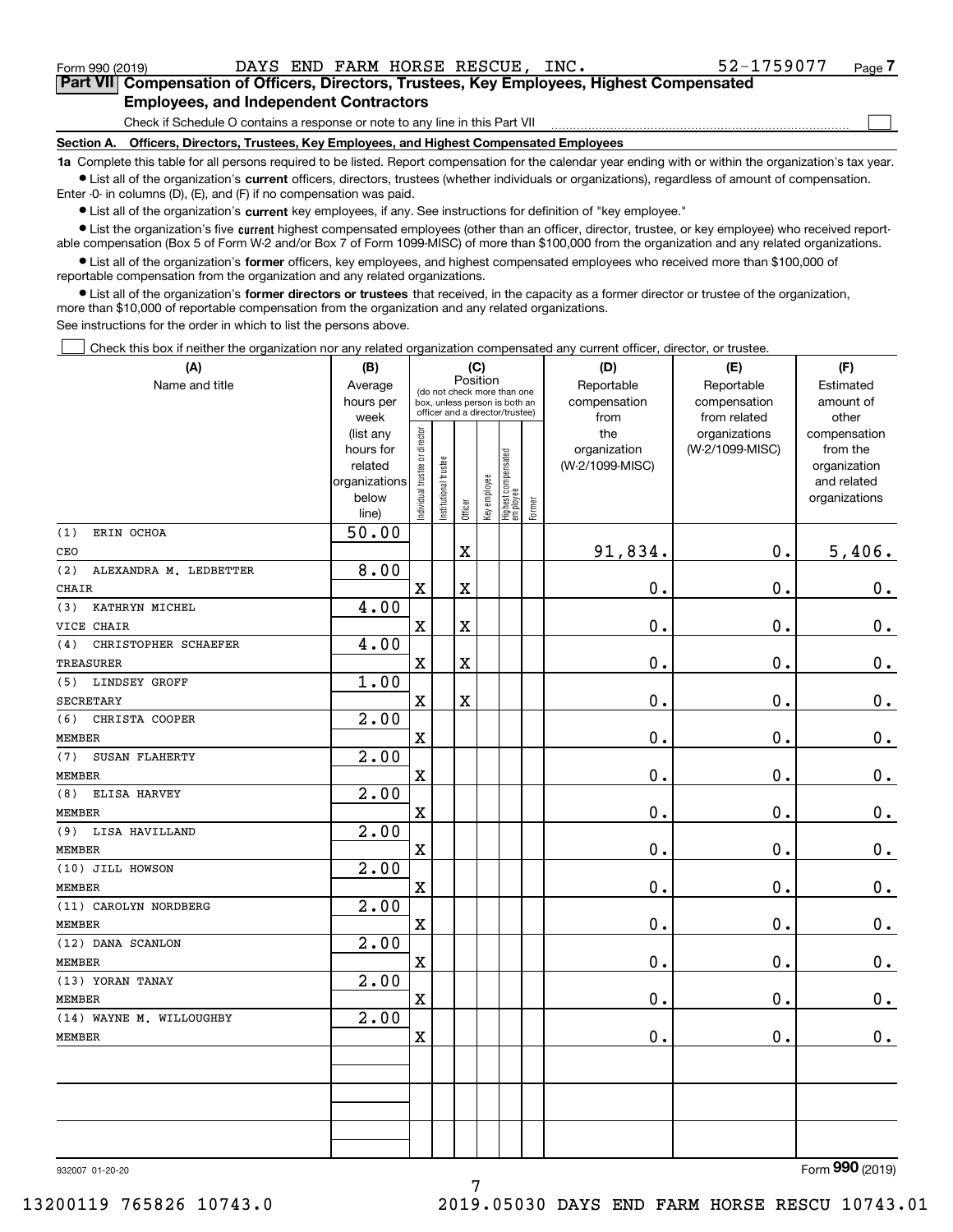|          | DAYS END FARM HORSE RESCUE, INC.<br>Form 990 (2019)                                                                                        |                        |                                |                        |                 |              |                                                              |        |                         | 52-1759077                    |                             |                 |                              | Page 8  |
|----------|--------------------------------------------------------------------------------------------------------------------------------------------|------------------------|--------------------------------|------------------------|-----------------|--------------|--------------------------------------------------------------|--------|-------------------------|-------------------------------|-----------------------------|-----------------|------------------------------|---------|
| Part VII | Section A. Officers, Directors, Trustees, Key Employees, and Highest Compensated Employees (continued)                                     |                        |                                |                        |                 |              |                                                              |        |                         |                               |                             |                 |                              |         |
|          | (A)<br>Name and title                                                                                                                      | (B)<br>Average         |                                |                        | (C)<br>Position |              |                                                              |        | (D)<br>Reportable       | (E)<br>Reportable             |                             |                 | (F)<br>Estimated             |         |
|          |                                                                                                                                            | hours per              |                                |                        |                 |              | (do not check more than one<br>box, unless person is both an |        | compensation            | compensation                  |                             |                 | amount of                    |         |
|          |                                                                                                                                            | week<br>(list any      |                                |                        |                 |              | officer and a director/trustee)                              |        | from<br>the             | from related<br>organizations |                             |                 | other<br>compensation        |         |
|          |                                                                                                                                            | hours for              |                                |                        |                 |              |                                                              |        | organization            | (W-2/1099-MISC)               |                             |                 | from the                     |         |
|          |                                                                                                                                            | related                |                                |                        |                 |              |                                                              |        | (W-2/1099-MISC)         |                               |                             |                 | organization                 |         |
|          |                                                                                                                                            | organizations<br>below | Individual trustee or director | In stitutional trustee |                 | key employee |                                                              |        |                         |                               |                             |                 | and related<br>organizations |         |
|          |                                                                                                                                            | line)                  |                                |                        | Officer         |              | Highest compensated<br> employee                             | Former |                         |                               |                             |                 |                              |         |
|          |                                                                                                                                            |                        |                                |                        |                 |              |                                                              |        |                         |                               |                             |                 |                              |         |
|          |                                                                                                                                            |                        |                                |                        |                 |              |                                                              |        |                         |                               |                             |                 |                              |         |
|          |                                                                                                                                            |                        |                                |                        |                 |              |                                                              |        |                         |                               |                             |                 |                              |         |
|          |                                                                                                                                            |                        |                                |                        |                 |              |                                                              |        |                         |                               |                             |                 |                              |         |
|          |                                                                                                                                            |                        |                                |                        |                 |              |                                                              |        |                         |                               |                             |                 |                              |         |
|          |                                                                                                                                            |                        |                                |                        |                 |              |                                                              |        |                         |                               |                             |                 |                              |         |
|          |                                                                                                                                            |                        |                                |                        |                 |              |                                                              |        |                         |                               |                             |                 |                              |         |
|          |                                                                                                                                            |                        |                                |                        |                 |              |                                                              |        |                         |                               |                             |                 |                              |         |
|          |                                                                                                                                            |                        |                                |                        |                 |              |                                                              |        |                         |                               |                             |                 |                              |         |
|          |                                                                                                                                            |                        |                                |                        |                 |              |                                                              |        |                         |                               |                             |                 |                              |         |
|          |                                                                                                                                            |                        |                                |                        |                 |              |                                                              |        |                         |                               |                             |                 |                              |         |
|          |                                                                                                                                            |                        |                                |                        |                 |              |                                                              |        |                         |                               |                             |                 |                              |         |
|          | 1b Subtotal                                                                                                                                |                        |                                |                        |                 |              |                                                              |        | 91,834.<br>0.           |                               | 0.<br>$\overline{0}$ .      |                 | 5,406.                       | 0.      |
|          | c Total from continuation sheets to Part VII, Section A                                                                                    |                        |                                |                        |                 |              |                                                              |        | 91,834.                 |                               | $\overline{\mathfrak{o}}$ . |                 | 5,406.                       |         |
| 2        | Total number of individuals (including but not limited to those listed above) who received more than \$100,000 of reportable               |                        |                                |                        |                 |              |                                                              |        |                         |                               |                             |                 |                              |         |
|          | compensation from the organization $\blacktriangleright$                                                                                   |                        |                                |                        |                 |              |                                                              |        |                         |                               |                             |                 | Yes                          | 0<br>No |
| 3        | Did the organization list any former officer, director, trustee, key employee, or highest compensated employee on                          |                        |                                |                        |                 |              |                                                              |        |                         |                               |                             |                 |                              |         |
|          | line 1a? If "Yes," complete Schedule J for such individual matches contained and the 1a? If "Yes," complete Schedule J for such individual |                        |                                |                        |                 |              |                                                              |        |                         |                               |                             | 3               |                              | х       |
| 4        | For any individual listed on line 1a, is the sum of reportable compensation and other compensation from the organization                   |                        |                                |                        |                 |              |                                                              |        |                         |                               |                             |                 |                              |         |
| 5        | Did any person listed on line 1a receive or accrue compensation from any unrelated organization or individual for services                 |                        |                                |                        |                 |              |                                                              |        |                         |                               |                             | 4               |                              | х       |
|          |                                                                                                                                            |                        |                                |                        |                 |              |                                                              |        |                         |                               |                             | 5               |                              | х       |
|          | <b>Section B. Independent Contractors</b>                                                                                                  |                        |                                |                        |                 |              |                                                              |        |                         |                               |                             |                 |                              |         |
| 1        | Complete this table for your five highest compensated independent contractors that received more than \$100,000 of compensation from       |                        |                                |                        |                 |              |                                                              |        |                         |                               |                             |                 |                              |         |
|          | the organization. Report compensation for the calendar year ending with or within the organization's tax year.<br>(A)                      |                        |                                |                        |                 |              |                                                              |        | (B)                     |                               |                             | (C)             |                              |         |
|          | Name and business address                                                                                                                  |                        |                                | <b>NONE</b>            |                 |              |                                                              |        | Description of services |                               |                             | Compensation    |                              |         |
|          |                                                                                                                                            |                        |                                |                        |                 |              |                                                              |        |                         |                               |                             |                 |                              |         |
|          |                                                                                                                                            |                        |                                |                        |                 |              |                                                              |        |                         |                               |                             |                 |                              |         |
|          |                                                                                                                                            |                        |                                |                        |                 |              |                                                              |        |                         |                               |                             |                 |                              |         |
|          |                                                                                                                                            |                        |                                |                        |                 |              |                                                              |        |                         |                               |                             |                 |                              |         |
|          |                                                                                                                                            |                        |                                |                        |                 |              |                                                              |        |                         |                               |                             |                 |                              |         |
|          |                                                                                                                                            |                        |                                |                        |                 |              |                                                              |        |                         |                               |                             |                 |                              |         |
| 2        | Total number of independent contractors (including but not limited to those listed above) who received more than                           |                        |                                |                        |                 |              |                                                              |        |                         |                               |                             |                 |                              |         |
|          | \$100,000 of compensation from the organization                                                                                            |                        |                                |                        |                 | 0            |                                                              |        |                         |                               |                             | Form 990 (2019) |                              |         |

932008 01-20-20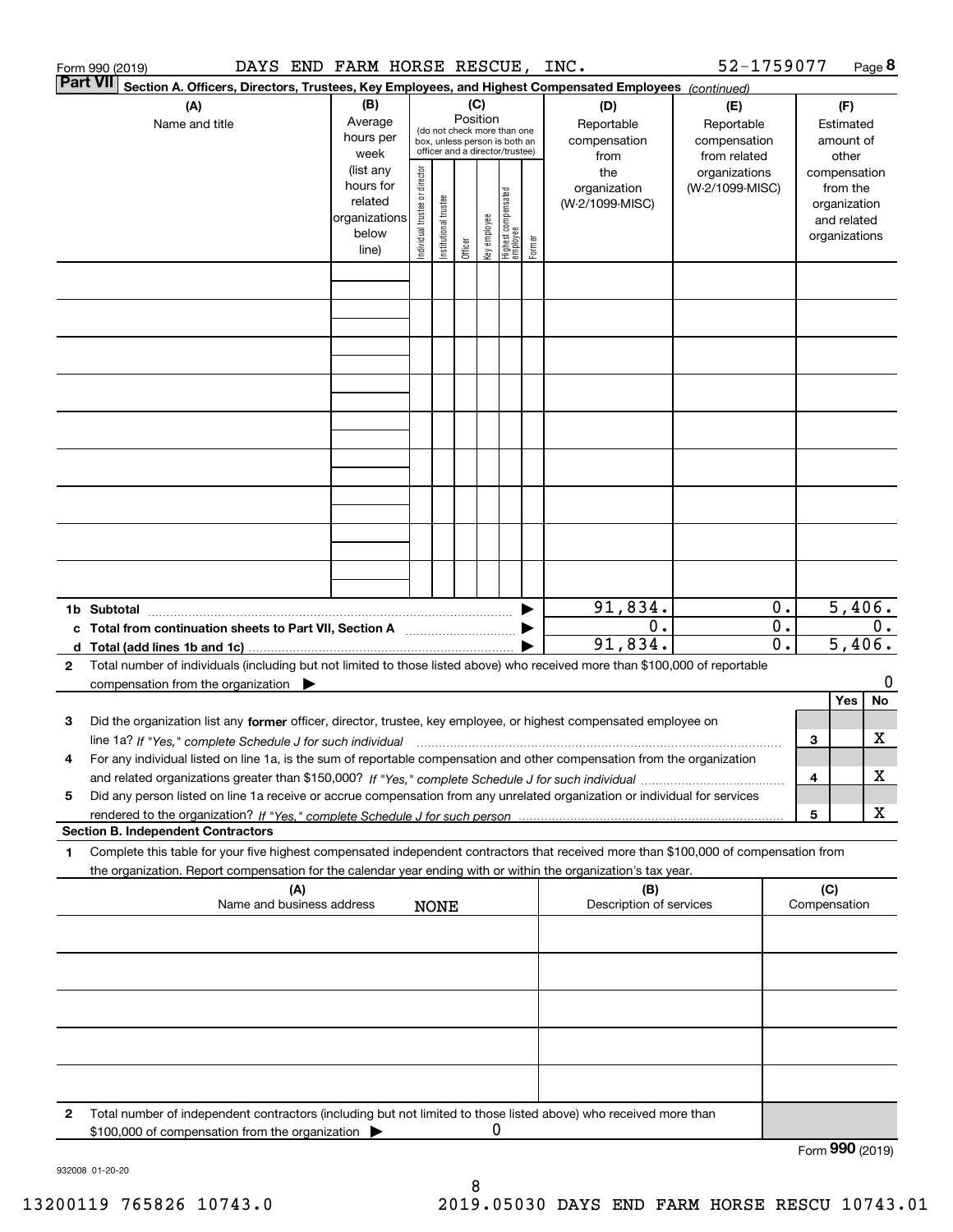|                                                           |                  | Form 990 (2019)                                                                                                           | DAYS END FARM HORSE RESCUE, INC.                                              |                        |                      |                                                           | 52-1759077                                        | Page 9                                                          |
|-----------------------------------------------------------|------------------|---------------------------------------------------------------------------------------------------------------------------|-------------------------------------------------------------------------------|------------------------|----------------------|-----------------------------------------------------------|---------------------------------------------------|-----------------------------------------------------------------|
|                                                           | <b>Part VIII</b> | <b>Statement of Revenue</b>                                                                                               |                                                                               |                        |                      |                                                           |                                                   |                                                                 |
|                                                           |                  |                                                                                                                           | Check if Schedule O contains a response or note to any line in this Part VIII |                        |                      |                                                           |                                                   |                                                                 |
|                                                           |                  |                                                                                                                           |                                                                               |                        | (A)<br>Total revenue | $\overline{(B)}$<br>Related or exempt<br>function revenue | $\overline{(C)}$<br>Unrelated<br>business revenue | (D)<br>Revenue excluded<br>from tax under<br>sections 512 - 514 |
|                                                           |                  | 1 a Federated campaigns                                                                                                   | l 1a                                                                          |                        |                      |                                                           |                                                   |                                                                 |
|                                                           | b                | Membership dues                                                                                                           | 1 <sub>b</sub>                                                                |                        |                      |                                                           |                                                   |                                                                 |
|                                                           |                  | Fundraising events<br>c                                                                                                   | 1 <sub>c</sub>                                                                | 58,308.                |                      |                                                           |                                                   |                                                                 |
|                                                           |                  | Related organizations<br>d                                                                                                | 1 <sub>d</sub>                                                                |                        |                      |                                                           |                                                   |                                                                 |
|                                                           |                  | Government grants (contributions)                                                                                         | 1e                                                                            |                        |                      |                                                           |                                                   |                                                                 |
|                                                           |                  | All other contributions, gifts, grants, and                                                                               |                                                                               |                        |                      |                                                           |                                                   |                                                                 |
| Contributions, Gifts, Grants<br>and Other Similar Amounts |                  | similar amounts not included above                                                                                        | 1f                                                                            | $2,054,022$ .          |                      |                                                           |                                                   |                                                                 |
|                                                           |                  | Noncash contributions included in lines 1a-1f                                                                             | $1g$ \$                                                                       | 163,016.               |                      |                                                           |                                                   |                                                                 |
|                                                           |                  |                                                                                                                           |                                                                               |                        | 2,112,330.           |                                                           |                                                   |                                                                 |
|                                                           |                  |                                                                                                                           |                                                                               | <b>Business Code</b>   |                      |                                                           |                                                   |                                                                 |
|                                                           |                  | 2 a HORSE CARE & EDUCATION                                                                                                |                                                                               | 611710                 | 103, 253.            | 103, 253.                                                 |                                                   |                                                                 |
|                                                           | b                | <u> 1989 - Johann Barn, mars ann an t-Amhain ann an t-Amhain an t-Amhain an t-Amhain an t-Amhain an t-Amhain an t-</u>    |                                                                               |                        |                      |                                                           |                                                   |                                                                 |
|                                                           | c                | <u> 1999 - Johann Barbara, martin amerikan personal (</u>                                                                 |                                                                               |                        |                      |                                                           |                                                   |                                                                 |
| Program Service<br>Revenue                                |                  | <u> 1989 - Johann Stein, marwolaethau a bhann an t-Amhainn an t-Amhainn an t-Amhainn an t-Amhainn an t-Amhainn a</u><br>d |                                                                               |                        |                      |                                                           |                                                   |                                                                 |
|                                                           |                  |                                                                                                                           |                                                                               |                        |                      |                                                           |                                                   |                                                                 |
|                                                           |                  |                                                                                                                           |                                                                               | $\blacktriangleright$  | 103, 253.            |                                                           |                                                   |                                                                 |
|                                                           | 3                | Investment income (including dividends, interest, and                                                                     |                                                                               |                        |                      |                                                           |                                                   |                                                                 |
|                                                           |                  |                                                                                                                           |                                                                               | ▶                      | 22,187.              |                                                           |                                                   | 22,187.                                                         |
|                                                           | 4                | Income from investment of tax-exempt bond proceeds                                                                        |                                                                               |                        |                      |                                                           |                                                   |                                                                 |
|                                                           | 5                |                                                                                                                           |                                                                               |                        |                      |                                                           |                                                   |                                                                 |
|                                                           |                  |                                                                                                                           | (i) Real                                                                      | (ii) Personal          |                      |                                                           |                                                   |                                                                 |
|                                                           |                  | 6 a Gross rents<br>.                                                                                                      | l 6a                                                                          |                        |                      |                                                           |                                                   |                                                                 |
|                                                           |                  | Less: rental expenses                                                                                                     | 6 <sub>b</sub>                                                                |                        |                      |                                                           |                                                   |                                                                 |
|                                                           |                  | Rental income or (loss)                                                                                                   | 6c                                                                            |                        |                      |                                                           |                                                   |                                                                 |
|                                                           | d                | Net rental income or (loss)                                                                                               |                                                                               | .                      |                      |                                                           |                                                   |                                                                 |
|                                                           |                  | 7 a Gross amount from sales of                                                                                            | (i) Securities                                                                | (ii) Other<br>28, 200. |                      |                                                           |                                                   |                                                                 |
|                                                           |                  | assets other than inventory<br><b>b</b> Less: cost or other basis                                                         | 7a                                                                            |                        |                      |                                                           |                                                   |                                                                 |
|                                                           |                  | and sales expenses                                                                                                        | 7b                                                                            | <u>23,021.</u>         |                      |                                                           |                                                   |                                                                 |
| venue                                                     |                  | c Gain or (loss)                                                                                                          | 7c                                                                            | 5,179.                 |                      |                                                           |                                                   |                                                                 |
|                                                           |                  |                                                                                                                           |                                                                               |                        | 5,179.               | $\overline{5,179}$ .                                      |                                                   |                                                                 |
| Other Re                                                  |                  | 8 a Gross income from fundraising events (not                                                                             |                                                                               |                        |                      |                                                           |                                                   |                                                                 |
|                                                           |                  | including \$ 58, 308. of                                                                                                  |                                                                               |                        |                      |                                                           |                                                   |                                                                 |
|                                                           |                  | contributions reported on line 1c). See                                                                                   |                                                                               |                        |                      |                                                           |                                                   |                                                                 |
|                                                           |                  |                                                                                                                           |                                                                               | $ 8a $ 23,830.         |                      |                                                           |                                                   |                                                                 |
|                                                           |                  | Less: direct expenses<br>b                                                                                                | 8b                                                                            | 41,321.                |                      |                                                           |                                                   |                                                                 |
|                                                           |                  | Net income or (loss) from fundraising events                                                                              |                                                                               |                        | $-17,491.$           |                                                           |                                                   | $-17,491.$                                                      |
|                                                           |                  | 9 a Gross income from gaming activities. See                                                                              |                                                                               |                        |                      |                                                           |                                                   |                                                                 |
|                                                           |                  |                                                                                                                           | 9a                                                                            |                        |                      |                                                           |                                                   |                                                                 |
|                                                           |                  | c Net income or (loss) from gaming activities                                                                             | 9 <sub>b</sub>                                                                |                        |                      |                                                           |                                                   |                                                                 |
|                                                           |                  | 10 a Gross sales of inventory, less returns                                                                               |                                                                               |                        |                      |                                                           |                                                   |                                                                 |
|                                                           |                  |                                                                                                                           |                                                                               | 10a 29,727.            |                      |                                                           |                                                   |                                                                 |
|                                                           |                  | <b>b</b> Less: cost of goods sold                                                                                         | 10 <sub>b</sub>                                                               | 9,513.                 |                      |                                                           |                                                   |                                                                 |
|                                                           |                  | c Net income or (loss) from sales of inventory                                                                            |                                                                               |                        | 20,214.              | 20,214.                                                   |                                                   |                                                                 |
|                                                           |                  |                                                                                                                           |                                                                               | <b>Business Code</b>   |                      |                                                           |                                                   |                                                                 |
|                                                           | 11 a             | MISCELLANEOUS                                                                                                             |                                                                               | 900099                 | 60.                  | 60.                                                       |                                                   |                                                                 |
| Revenue                                                   | b                |                                                                                                                           |                                                                               |                        |                      |                                                           |                                                   |                                                                 |
|                                                           | c                |                                                                                                                           |                                                                               |                        |                      |                                                           |                                                   |                                                                 |
| Miscellaneous                                             |                  |                                                                                                                           |                                                                               |                        |                      |                                                           |                                                   |                                                                 |
|                                                           |                  |                                                                                                                           |                                                                               | ▶                      | 60.                  |                                                           |                                                   |                                                                 |
|                                                           | 12               |                                                                                                                           |                                                                               |                        | 2, 245, 732.         | 128,706.                                                  | 0.1                                               | 4,696.                                                          |
| 932009 01-20-20                                           |                  |                                                                                                                           |                                                                               |                        |                      |                                                           |                                                   | Form 990 (2019)                                                 |

<sup>9</sup>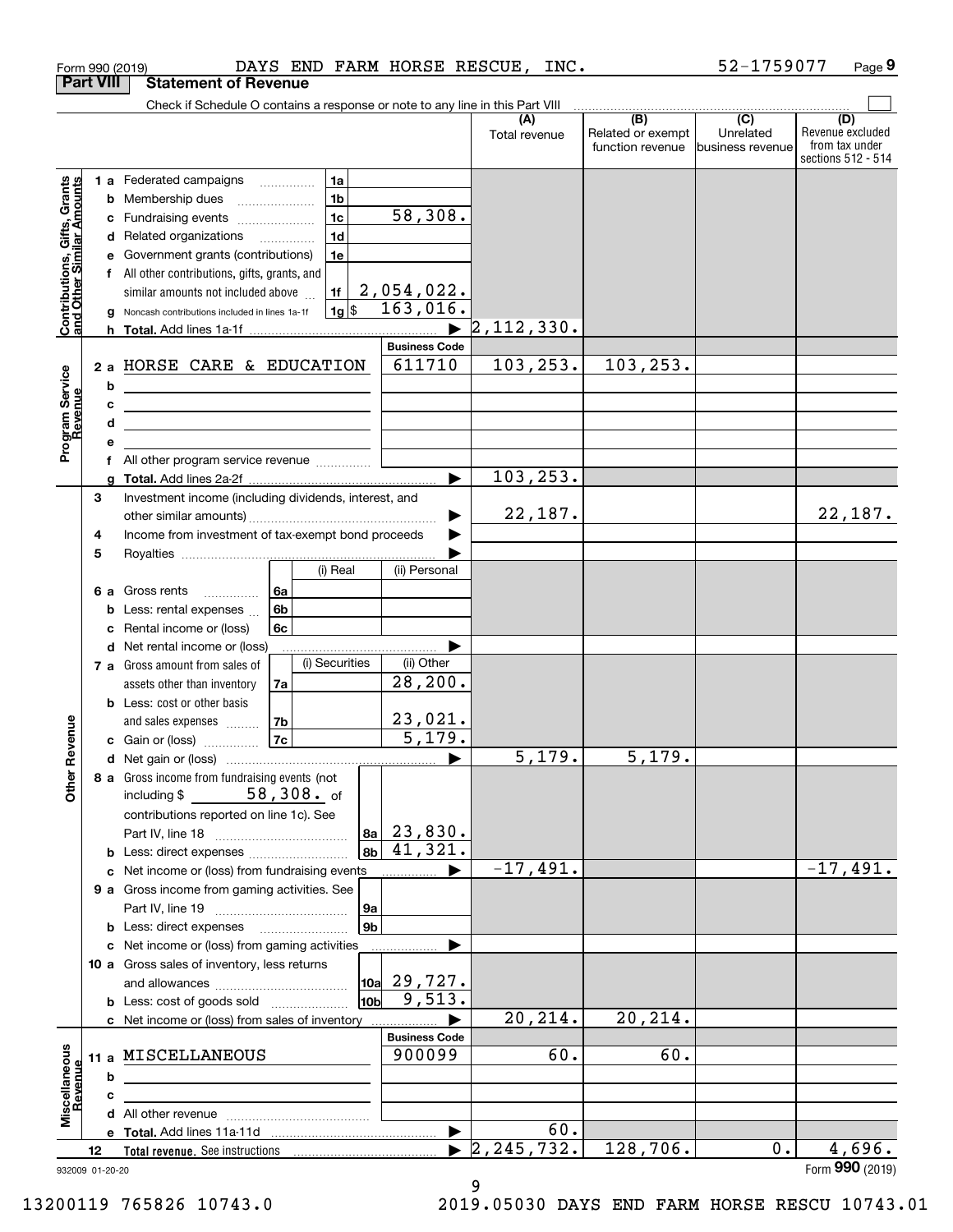Form 990 (2019) DAYS END FARM HORSE RESCUE,INC. 52-1759077 <sub>Page</sub> **Part IX Statement of Functional Expenses**

*Section 501(c)(3) and 501(c)(4) organizations must complete all columns. All other organizations must complete column (A).*

|              | Check if Schedule O contains a response or note to any line in this Part IX                                                                                                                                |                          |                                    |                                           |                                |  |  |  |  |  |
|--------------|------------------------------------------------------------------------------------------------------------------------------------------------------------------------------------------------------------|--------------------------|------------------------------------|-------------------------------------------|--------------------------------|--|--|--|--|--|
|              | Do not include amounts reported on lines 6b,<br>7b, 8b, 9b, and 10b of Part VIII.                                                                                                                          | (A)<br>Total expenses    | (B)<br>Program service<br>expenses | (C)<br>Management and<br>general expenses | (D)<br>Fundraising<br>expenses |  |  |  |  |  |
| 1.           | Grants and other assistance to domestic organizations                                                                                                                                                      |                          |                                    |                                           |                                |  |  |  |  |  |
|              | and domestic governments. See Part IV, line 21                                                                                                                                                             |                          |                                    |                                           |                                |  |  |  |  |  |
| $\mathbf{2}$ | Grants and other assistance to domestic                                                                                                                                                                    |                          |                                    |                                           |                                |  |  |  |  |  |
|              | individuals. See Part IV, line 22                                                                                                                                                                          |                          |                                    |                                           |                                |  |  |  |  |  |
| 3            | Grants and other assistance to foreign                                                                                                                                                                     |                          |                                    |                                           |                                |  |  |  |  |  |
|              | organizations, foreign governments, and foreign                                                                                                                                                            |                          |                                    |                                           |                                |  |  |  |  |  |
|              | individuals. See Part IV, lines 15 and 16                                                                                                                                                                  |                          |                                    |                                           |                                |  |  |  |  |  |
| 4            | Benefits paid to or for members                                                                                                                                                                            |                          |                                    |                                           |                                |  |  |  |  |  |
| 5            | Compensation of current officers, directors,                                                                                                                                                               |                          |                                    |                                           |                                |  |  |  |  |  |
|              |                                                                                                                                                                                                            | 97,460.                  | 82,842.                            | 14,618.                                   |                                |  |  |  |  |  |
| 6            | Compensation not included above to disqualified                                                                                                                                                            |                          |                                    |                                           |                                |  |  |  |  |  |
|              | persons (as defined under section 4958(f)(1)) and                                                                                                                                                          |                          |                                    |                                           |                                |  |  |  |  |  |
|              | persons described in section 4958(c)(3)(B)<br>a a bhailtean                                                                                                                                                |                          |                                    |                                           |                                |  |  |  |  |  |
| 7            |                                                                                                                                                                                                            | 539,695.                 | 469,724.                           | $\overline{53,115}$ .                     | 16,856.                        |  |  |  |  |  |
| 8            | Pension plan accruals and contributions (include                                                                                                                                                           |                          |                                    |                                           |                                |  |  |  |  |  |
|              | section 401(k) and 403(b) employer contributions)                                                                                                                                                          | $\frac{6,836.}{62,797.}$ | $\frac{5,971}{54,560}$ .           | 618.                                      | 247.                           |  |  |  |  |  |
| 9            |                                                                                                                                                                                                            |                          |                                    | 6,421.                                    | 1,816.                         |  |  |  |  |  |
| 10           |                                                                                                                                                                                                            | 17,782.                  | 41,448.                            | $\overline{5,055}$ .                      | 1,279.                         |  |  |  |  |  |
| 11           | Fees for services (nonemployees):                                                                                                                                                                          |                          |                                    |                                           |                                |  |  |  |  |  |
| a            |                                                                                                                                                                                                            |                          |                                    |                                           |                                |  |  |  |  |  |
| b            |                                                                                                                                                                                                            | 33,490.                  |                                    | 33,490.                                   |                                |  |  |  |  |  |
| c            |                                                                                                                                                                                                            |                          |                                    |                                           |                                |  |  |  |  |  |
| d            |                                                                                                                                                                                                            |                          |                                    |                                           |                                |  |  |  |  |  |
|              | Professional fundraising services. See Part IV, line 17                                                                                                                                                    |                          |                                    |                                           |                                |  |  |  |  |  |
| f            | Investment management fees                                                                                                                                                                                 |                          |                                    |                                           |                                |  |  |  |  |  |
| g            | Other. (If line 11g amount exceeds 10% of line 25,                                                                                                                                                         | 163,905.                 | 140,070.                           | 23,620.                                   | 215.                           |  |  |  |  |  |
|              | column (A) amount, list line 11g expenses on Sch O.)                                                                                                                                                       | 16, 149.                 | 2,339.                             | 1,381.                                    | 12,429.                        |  |  |  |  |  |
| 12<br>13     |                                                                                                                                                                                                            | 72,119.                  | 52,016.                            | 5,187.                                    | 14,916.                        |  |  |  |  |  |
| 14           |                                                                                                                                                                                                            | 8,909.                   | 7,641.                             | 1,027.                                    | 241.                           |  |  |  |  |  |
| 15           |                                                                                                                                                                                                            |                          |                                    |                                           |                                |  |  |  |  |  |
| 16           |                                                                                                                                                                                                            | 148,077.                 | 135,123.                           | 12, 290.                                  | 664.                           |  |  |  |  |  |
| 17           | Travel                                                                                                                                                                                                     |                          |                                    |                                           |                                |  |  |  |  |  |
| 18           | Payments of travel or entertainment expenses                                                                                                                                                               |                          |                                    |                                           |                                |  |  |  |  |  |
|              | for any federal, state, or local public officials                                                                                                                                                          |                          |                                    |                                           |                                |  |  |  |  |  |
| 19           | Conferences, conventions, and meetings                                                                                                                                                                     |                          |                                    |                                           |                                |  |  |  |  |  |
| 20           | Interest                                                                                                                                                                                                   |                          |                                    |                                           |                                |  |  |  |  |  |
| 21           |                                                                                                                                                                                                            |                          |                                    |                                           |                                |  |  |  |  |  |
| 22           | Depreciation, depletion, and amortization                                                                                                                                                                  | $\overline{55,217}$ .    | 51, 532.                           | 3,685.                                    |                                |  |  |  |  |  |
| 23           | Insurance                                                                                                                                                                                                  |                          |                                    |                                           |                                |  |  |  |  |  |
| 24           | Other expenses. Itemize expenses not covered<br>above (List miscellaneous expenses on line 24e. If<br>line 24e amount exceeds 10% of line 25, column (A)<br>amount, list line 24e expenses on Schedule O.) |                          |                                    |                                           |                                |  |  |  |  |  |
| a            | CONTRIBUTED MATERIALS                                                                                                                                                                                      | 163,016.                 | 163,016.                           |                                           |                                |  |  |  |  |  |
| b            | <b>SUPPLIES</b>                                                                                                                                                                                            | 160, 915.                | 159, 175.                          | 1,409.                                    | 331.                           |  |  |  |  |  |
| C            | EQUIPMENT RENTAL AND MA                                                                                                                                                                                    | 41,368.                  | 40,073.                            | 1,049.                                    | 246.                           |  |  |  |  |  |
| d            | PUBLIC AWARENESS AND<br>ED                                                                                                                                                                                 | 31,537.                  | 31,537.                            |                                           |                                |  |  |  |  |  |
| е            | All other expenses                                                                                                                                                                                         | 5,582.                   | 5,456.                             | $\overline{102}$ .                        | 24.                            |  |  |  |  |  |
| 25           | Total functional expenses. Add lines 1 through 24e                                                                                                                                                         | 1,654,854.               | 1,442,523.                         | 163,067.                                  | 49,264.                        |  |  |  |  |  |
| 26           | Joint costs. Complete this line only if the organization                                                                                                                                                   |                          |                                    |                                           |                                |  |  |  |  |  |
|              | reported in column (B) joint costs from a combined                                                                                                                                                         |                          |                                    |                                           |                                |  |  |  |  |  |
|              | educational campaign and fundraising solicitation.                                                                                                                                                         |                          |                                    |                                           |                                |  |  |  |  |  |
|              | Check here $\blacktriangleright$<br>if following SOP 98-2 (ASC 958-720)                                                                                                                                    |                          |                                    |                                           |                                |  |  |  |  |  |
|              | 932010 01-20-20                                                                                                                                                                                            |                          |                                    |                                           | Form 990 (2019)                |  |  |  |  |  |

10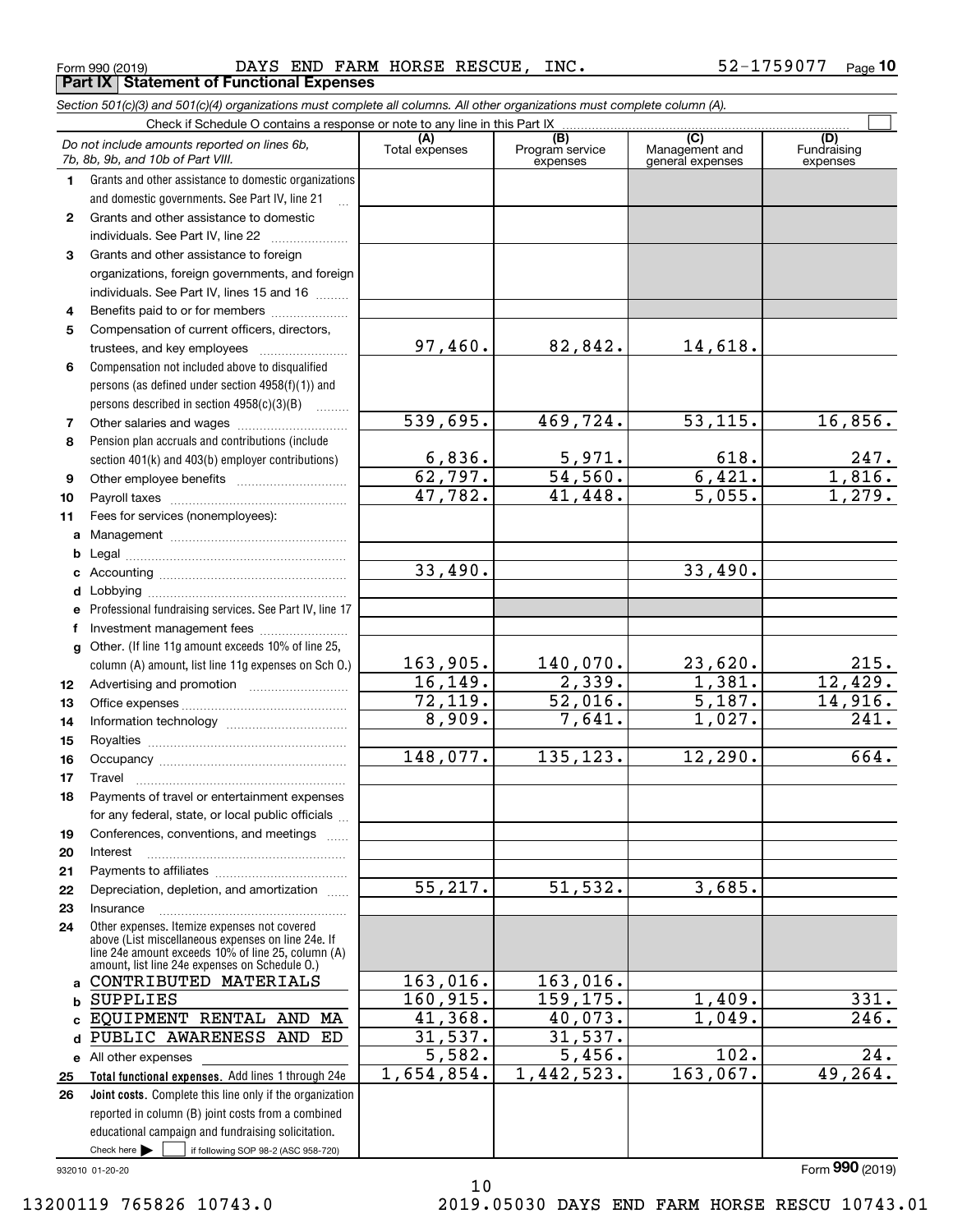| Form 990 (2019) |                                | <b>370</b><br>DAYS | END | FARM | HORSE | <b>RESCUE</b> | INC. | Page |
|-----------------|--------------------------------|--------------------|-----|------|-------|---------------|------|------|
| Part ,          | <b>Sheet</b><br><b>Balance</b> |                    |     |      |       |               |      |      |
|                 |                                |                    |     |      |       |               |      |      |

**11**

|                             |              |                                                                                            |          |                   | (A)<br>Beginning of year |                          | (B)<br>End of year            |  |  |
|-----------------------------|--------------|--------------------------------------------------------------------------------------------|----------|-------------------|--------------------------|--------------------------|-------------------------------|--|--|
|                             | 1            |                                                                                            |          |                   | 288,051.                 | $\blacksquare$           | 677,707.                      |  |  |
|                             | $\mathbf{2}$ |                                                                                            |          |                   | $\overline{1,268,938}$ . | $\mathbf{2}$             | 1, 179, 390.                  |  |  |
|                             | 3            |                                                                                            |          |                   | 49,958.                  | 3                        | 168,098.                      |  |  |
|                             | 4            |                                                                                            |          |                   | 5,316.                   | $\overline{4}$           | 3,346.                        |  |  |
|                             | 5            | Loans and other receivables from any current or former officer, director,                  |          |                   |                          |                          |                               |  |  |
|                             |              | trustee, key employee, creator or founder, substantial contributor, or 35%                 |          |                   |                          |                          |                               |  |  |
|                             |              | controlled entity or family member of any of these persons                                 |          |                   |                          | 5                        |                               |  |  |
|                             | 6            | Loans and other receivables from other disqualified persons (as defined                    |          |                   |                          |                          |                               |  |  |
|                             |              | under section 4958(f)(1)), and persons described in section 4958(c)(3)(B)                  |          | $\ldots$          |                          | 6                        |                               |  |  |
|                             | 7            |                                                                                            |          |                   |                          | $\overline{\phantom{a}}$ |                               |  |  |
| Assets                      | 8            |                                                                                            |          |                   | 8                        |                          |                               |  |  |
|                             | 9            | Prepaid expenses and deferred charges                                                      |          |                   | 75, 141.                 | 9                        | 75, 255.                      |  |  |
|                             |              | 10a Land, buildings, and equipment: cost or other                                          |          |                   |                          |                          |                               |  |  |
|                             |              | basis. Complete Part VI of Schedule D  10a                                                 |          | <u>1,842,629.</u> |                          |                          |                               |  |  |
|                             |              |                                                                                            |          | 280,536.          | 1,529,348.               | 10 <sub>c</sub>          | $\frac{1,562,093.}{580,916.}$ |  |  |
|                             | 11           |                                                                                            |          |                   | 336, 515.                | 11                       |                               |  |  |
|                             | 12           |                                                                                            |          | 12                |                          |                          |                               |  |  |
|                             | 13           |                                                                                            |          | 13                |                          |                          |                               |  |  |
|                             | 14           |                                                                                            |          |                   |                          | 14                       |                               |  |  |
|                             | 15           |                                                                                            |          |                   | 135,189.                 | 15                       | 167,696.                      |  |  |
|                             | 16           |                                                                                            |          |                   | 3,688,456.               | 16                       | 4,414,501.                    |  |  |
|                             | 17           |                                                                                            | 149,649. | 17                | 87,144.                  |                          |                               |  |  |
|                             | 18           |                                                                                            |          | 18                |                          |                          |                               |  |  |
|                             | 19           |                                                                                            | 36,962.  | 19                | $\overline{49,190}$ .    |                          |                               |  |  |
|                             | 20           |                                                                                            |          |                   |                          | 20                       |                               |  |  |
|                             | 21           | Escrow or custodial account liability. Complete Part IV of Schedule D                      |          |                   |                          | 21                       |                               |  |  |
|                             | 22           | Loans and other payables to any current or former officer, director,                       |          |                   |                          |                          |                               |  |  |
| Liabilities                 |              | trustee, key employee, creator or founder, substantial contributor, or 35%                 |          |                   |                          |                          |                               |  |  |
|                             |              | controlled entity or family member of any of these persons                                 |          |                   |                          | 22                       |                               |  |  |
|                             | 23           | Secured mortgages and notes payable to unrelated third parties                             |          | .                 | 761,548.                 | 23                       | 721,505.                      |  |  |
|                             | 24           |                                                                                            |          |                   |                          | 24                       |                               |  |  |
|                             | 25           | Other liabilities (including federal income tax, payables to related third                 |          |                   |                          |                          |                               |  |  |
|                             |              | parties, and other liabilities not included on lines 17-24). Complete Part X               |          |                   | 38, 269.                 |                          |                               |  |  |
|                             |              |                                                                                            |          |                   | 986, 428.                | 25<br>26                 | 194,403.<br>1,052,242.        |  |  |
|                             | 26           | Total liabilities. Add lines 17 through 25                                                 |          |                   |                          |                          |                               |  |  |
|                             |              | Organizations that follow FASB ASC 958, check here $\blacktriangleright \lfloor X \rfloor$ |          |                   |                          |                          |                               |  |  |
|                             |              | and complete lines 27, 28, 32, and 33.                                                     |          |                   | 2,403,294.               | 27                       | <u>2,925,121.</u>             |  |  |
|                             | 27           |                                                                                            |          |                   | 298,734.                 | 28                       | 437, 138.                     |  |  |
|                             | 28           | Organizations that do not follow FASB ASC 958, check here ▶ □                              |          |                   |                          |                          |                               |  |  |
|                             |              |                                                                                            |          |                   |                          |                          |                               |  |  |
|                             | 29           | and complete lines 29 through 33.                                                          |          |                   |                          | 29                       |                               |  |  |
|                             | 30           | Paid-in or capital surplus, or land, building, or equipment fund                           |          |                   |                          | 30                       |                               |  |  |
|                             | 31           | Retained earnings, endowment, accumulated income, or other funds                           |          |                   |                          | 31                       |                               |  |  |
| Net Assets or Fund Balances | 32           |                                                                                            |          |                   | 2,702,028.               | 32                       | <u>3,362,259.</u>             |  |  |
|                             | 33           |                                                                                            |          |                   | 3,688,456.               | 33                       | 4,414,501.                    |  |  |
|                             |              |                                                                                            |          |                   |                          |                          |                               |  |  |

Form (2019) **990**

**Part X Balance Sheet**<br>**Part X Balance**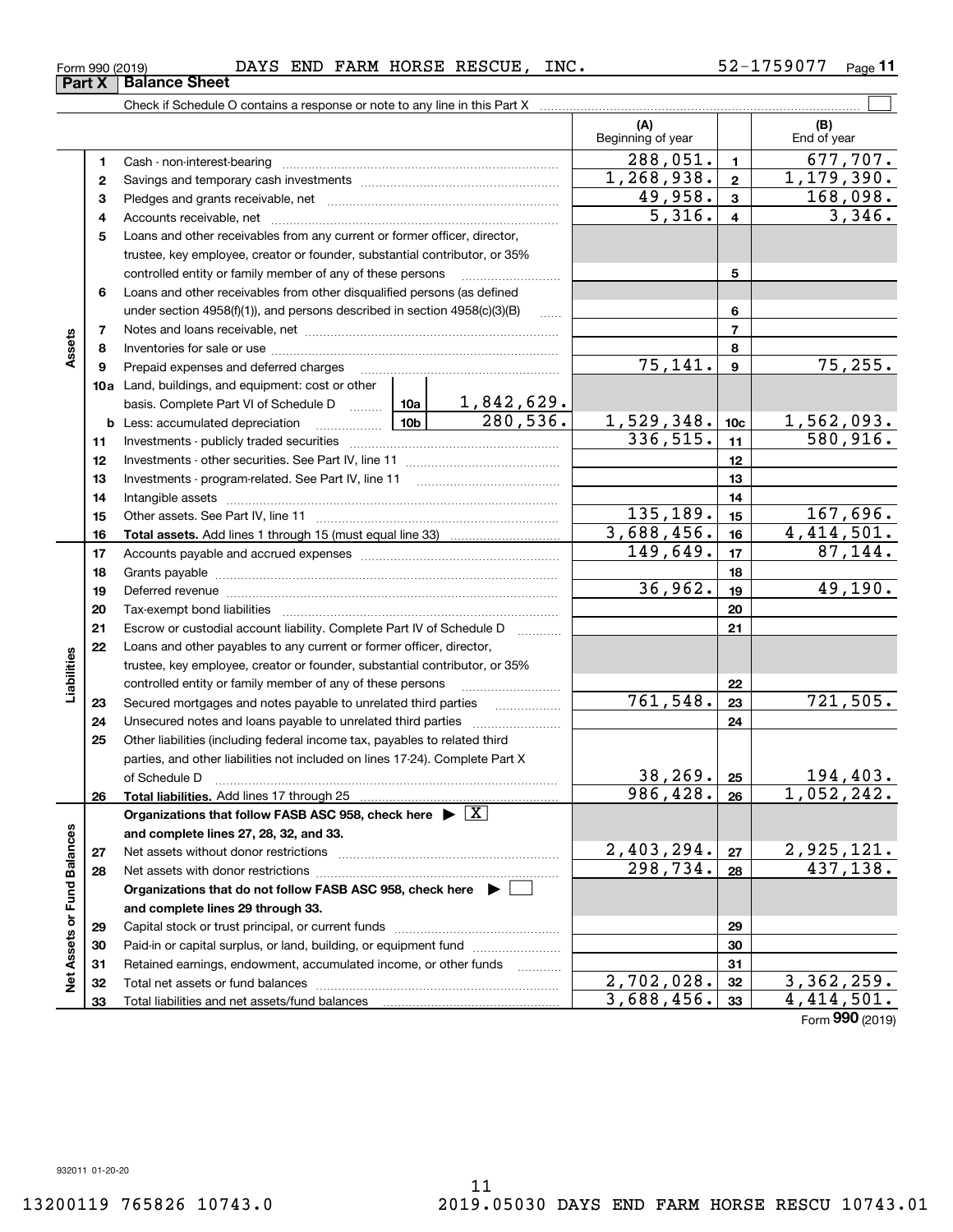|    | DAYS END FARM HORSE RESCUE, INC.<br>Form 990 (2019)                                                                             |                         | 52-1759077     | Page $12$             |                         |
|----|---------------------------------------------------------------------------------------------------------------------------------|-------------------------|----------------|-----------------------|-------------------------|
|    | Part XI<br><b>Reconciliation of Net Assets</b>                                                                                  |                         |                |                       |                         |
|    |                                                                                                                                 |                         |                |                       | $\overline{\mathbf{x}}$ |
|    |                                                                                                                                 |                         |                |                       |                         |
| 1  |                                                                                                                                 | $\mathbf{1}$            | 2, 245, 732.   |                       |                         |
| 2  | Total expenses (must equal Part IX, column (A), line 25)                                                                        | $\overline{2}$          | 1,654,854.     |                       |                         |
| з  | Revenue less expenses. Subtract line 2 from line 1                                                                              | 3                       |                | 590,878.              |                         |
| 4  |                                                                                                                                 | $\overline{\mathbf{4}}$ | 2,702,028.     |                       |                         |
| 5  |                                                                                                                                 | 5                       |                | 9,997.                |                         |
| 6  |                                                                                                                                 | 6                       |                | $\overline{1}$ , 048. |                         |
| 7  | Investment expenses www.communication.com/www.communication.com/www.communication.com/www.communication.com                     | $\overline{7}$          |                |                       |                         |
| 8  |                                                                                                                                 | 8                       |                |                       |                         |
| 9  | Other changes in net assets or fund balances (explain on Schedule O)                                                            | $\mathbf{9}$            |                | 58,308.               |                         |
| 10 | Net assets or fund balances at end of year. Combine lines 3 through 9 (must equal Part X, line 32,                              |                         |                |                       |                         |
|    |                                                                                                                                 | 10 <sup>1</sup>         | 3,362,259.     |                       |                         |
|    | Part XII Financial Statements and Reporting                                                                                     |                         |                |                       |                         |
|    |                                                                                                                                 |                         |                |                       |                         |
|    |                                                                                                                                 |                         |                | Yes                   | No                      |
| 1  | $\boxed{\mathbf{X}}$ Accrual<br>Accounting method used to prepare the Form 990: <u>I</u> Cash<br>Other                          |                         |                |                       |                         |
|    | If the organization changed its method of accounting from a prior year or checked "Other," explain in Schedule O.               |                         |                |                       |                         |
|    | 2a Were the organization's financial statements compiled or reviewed by an independent accountant?                              |                         | 2a             |                       | х                       |
|    | If "Yes," check a box below to indicate whether the financial statements for the year were compiled or reviewed on a            |                         |                |                       |                         |
|    | separate basis, consolidated basis, or both:                                                                                    |                         |                |                       |                         |
|    | Separate basis<br>Consolidated basis<br>Both consolidated and separate basis                                                    |                         |                |                       |                         |
|    | <b>b</b> Were the organization's financial statements audited by an independent accountant?                                     |                         | 2 <sub>b</sub> | Х                     |                         |
|    | If "Yes," check a box below to indicate whether the financial statements for the year were audited on a separate basis,         |                         |                |                       |                         |
|    | consolidated basis, or both:                                                                                                    |                         |                |                       |                         |
|    | $\lfloor x \rfloor$ Separate basis<br>Consolidated basis<br>Both consolidated and separate basis                                |                         |                |                       |                         |
|    | c If "Yes" to line 2a or 2b, does the organization have a committee that assumes responsibility for oversight of the audit,     |                         |                |                       |                         |
|    |                                                                                                                                 |                         | 2c             | X                     |                         |
|    | If the organization changed either its oversight process or selection process during the tax year, explain on Schedule O.       |                         |                |                       |                         |
|    | 3a As a result of a federal award, was the organization required to undergo an audit or audits as set forth in the Single Audit |                         |                |                       |                         |
|    |                                                                                                                                 |                         | За             |                       | x                       |
|    | b If "Yes," did the organization undergo the required audit or audits? If the organization did not undergo the required audit   |                         |                |                       |                         |
|    |                                                                                                                                 |                         | 3b             | nnn.                  |                         |
|    |                                                                                                                                 |                         |                |                       |                         |

Form (2019) **990**

932012 01-20-20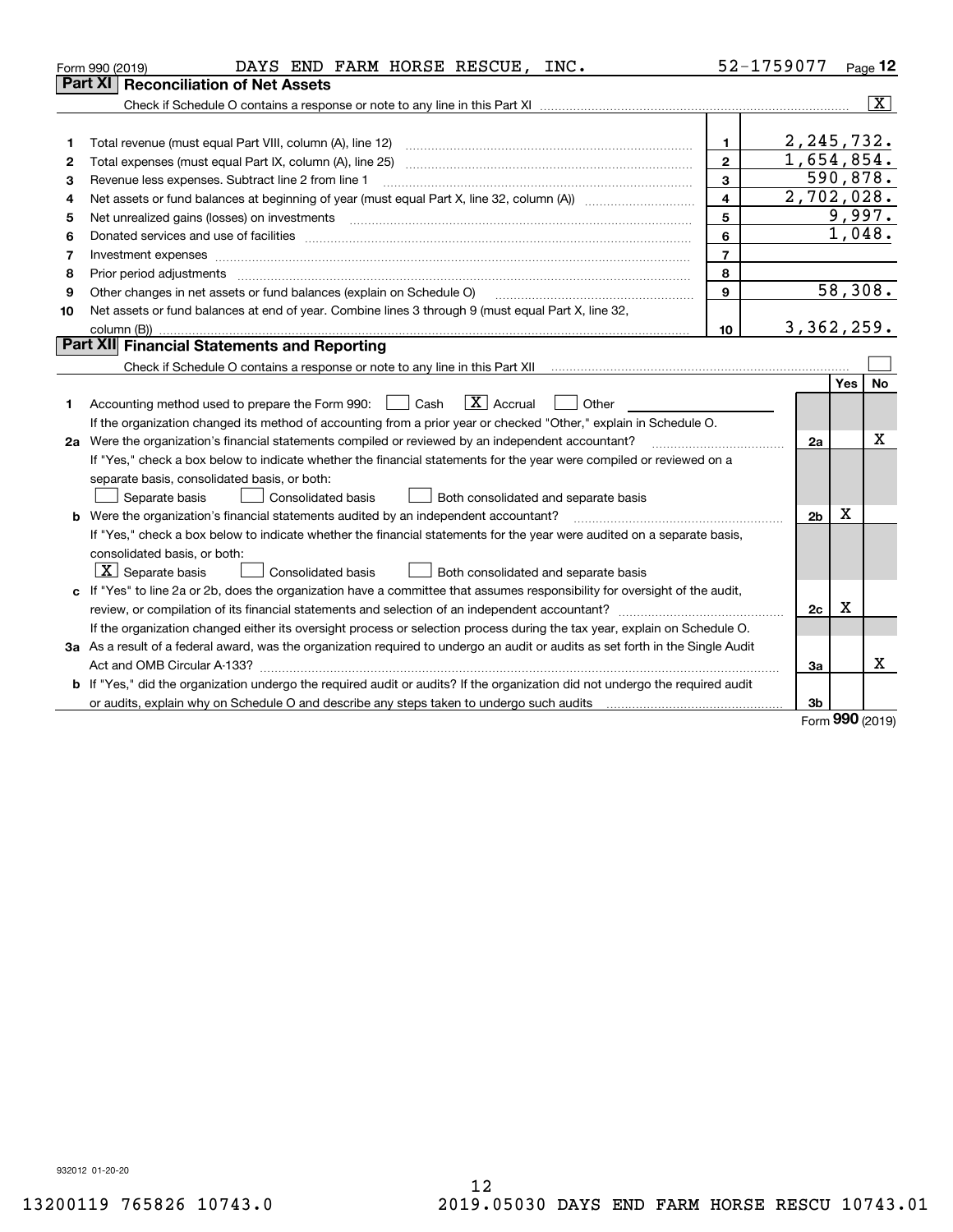| <b>SCHEDULE A</b> |
|-------------------|
|-------------------|

**(Form 990 or 990-EZ)**

## **Public Charity Status and Public Support**

**Complete if the organization is a section 501(c)(3) organization or a section 4947(a)(1) nonexempt charitable trust. | Attach to Form 990 or Form 990-EZ.** 

| OMB No. 1545-0047                   |
|-------------------------------------|
| 2019                                |
| <b>Open to Public</b><br>Inspection |

|                 |                 | Department of the Treasury<br>Internal Revenue Service                                                                                    |                                             |                                                                        | Attach to Form 990 or Form 990-EZ.<br>Go to www.irs.gov/Form990 for instructions and the latest information.                                  |     |                                                                |                            |  | <b>Open to Public</b><br>Inspection   |
|-----------------|-----------------|-------------------------------------------------------------------------------------------------------------------------------------------|---------------------------------------------|------------------------------------------------------------------------|-----------------------------------------------------------------------------------------------------------------------------------------------|-----|----------------------------------------------------------------|----------------------------|--|---------------------------------------|
|                 |                 | Name of the organization                                                                                                                  |                                             |                                                                        |                                                                                                                                               |     |                                                                |                            |  | <b>Employer identification number</b> |
|                 |                 |                                                                                                                                           |                                             |                                                                        | DAYS END FARM HORSE RESCUE, INC.                                                                                                              |     |                                                                |                            |  | 52-1759077                            |
| Part I          |                 |                                                                                                                                           |                                             |                                                                        | Reason for Public Charity Status (All organizations must complete this part.) See instructions.                                               |     |                                                                |                            |  |                                       |
|                 |                 |                                                                                                                                           |                                             |                                                                        | The organization is not a private foundation because it is: (For lines 1 through 12, check only one box.)                                     |     |                                                                |                            |  |                                       |
| 1               |                 |                                                                                                                                           |                                             |                                                                        | A church, convention of churches, or association of churches described in section 170(b)(1)(A)(i).                                            |     |                                                                |                            |  |                                       |
| 2               |                 |                                                                                                                                           |                                             |                                                                        | A school described in section 170(b)(1)(A)(ii). (Attach Schedule E (Form 990 or 990-EZ).)                                                     |     |                                                                |                            |  |                                       |
| з               |                 |                                                                                                                                           |                                             |                                                                        | A hospital or a cooperative hospital service organization described in section 170(b)(1)(A)(iii).                                             |     |                                                                |                            |  |                                       |
| 4               |                 |                                                                                                                                           |                                             |                                                                        | A medical research organization operated in conjunction with a hospital described in section 170(b)(1)(A)(iii). Enter the hospital's name,    |     |                                                                |                            |  |                                       |
|                 |                 | city, and state:                                                                                                                          |                                             |                                                                        |                                                                                                                                               |     |                                                                |                            |  |                                       |
| 5               |                 |                                                                                                                                           |                                             |                                                                        | An organization operated for the benefit of a college or university owned or operated by a governmental unit described in                     |     |                                                                |                            |  |                                       |
|                 |                 |                                                                                                                                           |                                             | section 170(b)(1)(A)(iv). (Complete Part II.)                          |                                                                                                                                               |     |                                                                |                            |  |                                       |
| 6               |                 |                                                                                                                                           |                                             |                                                                        | A federal, state, or local government or governmental unit described in section 170(b)(1)(A)(v).                                              |     |                                                                |                            |  |                                       |
|                 | $7 \mid X \mid$ | An organization that normally receives a substantial part of its support from a governmental unit or from the general public described in |                                             |                                                                        |                                                                                                                                               |     |                                                                |                            |  |                                       |
|                 |                 |                                                                                                                                           |                                             | section 170(b)(1)(A)(vi). (Complete Part II.)                          |                                                                                                                                               |     |                                                                |                            |  |                                       |
| 8               |                 |                                                                                                                                           |                                             |                                                                        | A community trust described in section 170(b)(1)(A)(vi). (Complete Part II.)                                                                  |     |                                                                |                            |  |                                       |
| 9               |                 |                                                                                                                                           |                                             |                                                                        | An agricultural research organization described in section 170(b)(1)(A)(ix) operated in conjunction with a land-grant college                 |     |                                                                |                            |  |                                       |
|                 |                 |                                                                                                                                           |                                             |                                                                        | or university or a non-land-grant college of agriculture (see instructions). Enter the name, city, and state of the college or                |     |                                                                |                            |  |                                       |
|                 |                 | university:                                                                                                                               |                                             |                                                                        |                                                                                                                                               |     |                                                                |                            |  |                                       |
| 10              |                 |                                                                                                                                           |                                             |                                                                        | An organization that normally receives: (1) more than 33 1/3% of its support from contributions, membership fees, and gross receipts from     |     |                                                                |                            |  |                                       |
|                 |                 |                                                                                                                                           |                                             |                                                                        | activities related to its exempt functions - subject to certain exceptions, and (2) no more than 33 1/3% of its support from gross investment |     |                                                                |                            |  |                                       |
|                 |                 |                                                                                                                                           |                                             |                                                                        | income and unrelated business taxable income (less section 511 tax) from businesses acquired by the organization after June 30, 1975.         |     |                                                                |                            |  |                                       |
|                 |                 |                                                                                                                                           |                                             | See section 509(a)(2). (Complete Part III.)                            |                                                                                                                                               |     |                                                                |                            |  |                                       |
| 11              |                 |                                                                                                                                           |                                             |                                                                        | An organization organized and operated exclusively to test for public safety. See section 509(a)(4).                                          |     |                                                                |                            |  |                                       |
| 12 <sub>2</sub> |                 |                                                                                                                                           |                                             |                                                                        | An organization organized and operated exclusively for the benefit of, to perform the functions of, or to carry out the purposes of one or    |     |                                                                |                            |  |                                       |
|                 |                 |                                                                                                                                           |                                             |                                                                        | more publicly supported organizations described in section 509(a)(1) or section 509(a)(2). See section 509(a)(3). Check the box in            |     |                                                                |                            |  |                                       |
|                 |                 |                                                                                                                                           |                                             |                                                                        | lines 12a through 12d that describes the type of supporting organization and complete lines 12e, 12f, and 12g.                                |     |                                                                |                            |  |                                       |
| а               |                 |                                                                                                                                           |                                             |                                                                        | Type I. A supporting organization operated, supervised, or controlled by its supported organization(s), typically by giving                   |     |                                                                |                            |  |                                       |
|                 |                 |                                                                                                                                           |                                             |                                                                        | the supported organization(s) the power to regularly appoint or elect a majority of the directors or trustees of the supporting               |     |                                                                |                            |  |                                       |
|                 |                 |                                                                                                                                           |                                             | organization. You must complete Part IV, Sections A and B.             |                                                                                                                                               |     |                                                                |                            |  |                                       |
| b               |                 |                                                                                                                                           |                                             |                                                                        | Type II. A supporting organization supervised or controlled in connection with its supported organization(s), by having                       |     |                                                                |                            |  |                                       |
|                 |                 |                                                                                                                                           |                                             |                                                                        | control or management of the supporting organization vested in the same persons that control or manage the supported                          |     |                                                                |                            |  |                                       |
|                 |                 |                                                                                                                                           |                                             |                                                                        | organization(s). You must complete Part IV, Sections A and C.                                                                                 |     |                                                                |                            |  |                                       |
| с               |                 |                                                                                                                                           |                                             |                                                                        | Type III functionally integrated. A supporting organization operated in connection with, and functionally integrated with,                    |     |                                                                |                            |  |                                       |
|                 |                 |                                                                                                                                           |                                             |                                                                        | its supported organization(s) (see instructions). You must complete Part IV, Sections A, D, and E.                                            |     |                                                                |                            |  |                                       |
| d               |                 |                                                                                                                                           |                                             |                                                                        | Type III non-functionally integrated. A supporting organization operated in connection with its supported organization(s)                     |     |                                                                |                            |  |                                       |
|                 |                 |                                                                                                                                           |                                             |                                                                        | that is not functionally integrated. The organization generally must satisfy a distribution requirement and an attentiveness                  |     |                                                                |                            |  |                                       |
|                 |                 |                                                                                                                                           |                                             |                                                                        | requirement (see instructions). You must complete Part IV, Sections A and D, and Part V.                                                      |     |                                                                |                            |  |                                       |
| е               |                 |                                                                                                                                           |                                             |                                                                        | Check this box if the organization received a written determination from the IRS that it is a Type I, Type II, Type III                       |     |                                                                |                            |  |                                       |
|                 |                 |                                                                                                                                           |                                             |                                                                        | functionally integrated, or Type III non-functionally integrated supporting organization.                                                     |     |                                                                |                            |  |                                       |
| f               |                 |                                                                                                                                           | Enter the number of supported organizations |                                                                        |                                                                                                                                               |     |                                                                |                            |  |                                       |
| a               |                 |                                                                                                                                           |                                             | Provide the following information about the supported organization(s). |                                                                                                                                               |     |                                                                |                            |  |                                       |
|                 |                 | (i) Name of supported                                                                                                                     |                                             | (ii) EIN                                                               | (iii) Type of organization<br>(described on lines 1-10                                                                                        |     | (iv) Is the organization listed<br>in your governing document? | (v) Amount of monetary     |  | (vi) Amount of other                  |
|                 |                 | organization                                                                                                                              |                                             |                                                                        | above (see instructions))                                                                                                                     | Yes | No                                                             | support (see instructions) |  | support (see instructions)            |
|                 |                 |                                                                                                                                           |                                             |                                                                        |                                                                                                                                               |     |                                                                |                            |  |                                       |
|                 |                 |                                                                                                                                           |                                             |                                                                        |                                                                                                                                               |     |                                                                |                            |  |                                       |
|                 |                 |                                                                                                                                           |                                             |                                                                        |                                                                                                                                               |     |                                                                |                            |  |                                       |
|                 |                 |                                                                                                                                           |                                             |                                                                        |                                                                                                                                               |     |                                                                |                            |  |                                       |
|                 |                 |                                                                                                                                           |                                             |                                                                        |                                                                                                                                               |     |                                                                |                            |  |                                       |
|                 |                 |                                                                                                                                           |                                             |                                                                        |                                                                                                                                               |     |                                                                |                            |  |                                       |
|                 |                 |                                                                                                                                           |                                             |                                                                        |                                                                                                                                               |     |                                                                |                            |  |                                       |
|                 |                 |                                                                                                                                           |                                             |                                                                        |                                                                                                                                               |     |                                                                |                            |  |                                       |
|                 |                 |                                                                                                                                           |                                             |                                                                        |                                                                                                                                               |     |                                                                |                            |  |                                       |
|                 |                 |                                                                                                                                           |                                             |                                                                        |                                                                                                                                               |     |                                                                |                            |  |                                       |

LHA For Paperwork Reduction Act Notice, see the Instructions for Form 990 or 990-EZ. 932021 09-25-19 Schedule A (Form 990 or 990-EZ) 2019 13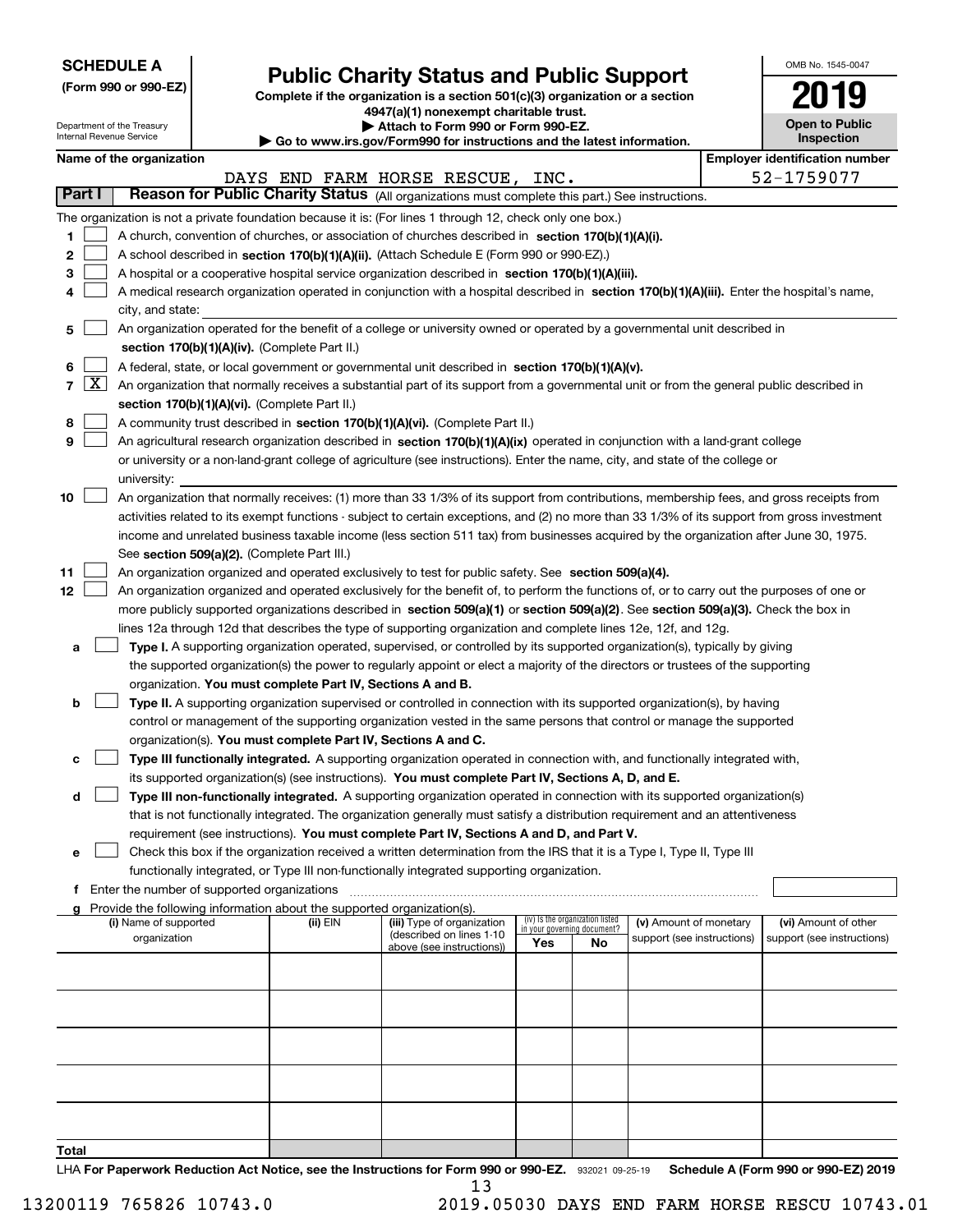#### Schedule A (Form 990 or 990-EZ) 2019 DAYS END FARM HORSE RESCUE, INC。 52-I759U77 Page DAYS END FARM HORSE RESCUE, INC. 52-1759077

(Complete only if you checked the box on line 5, 7, or 8 of Part I or if the organization failed to qualify under Part III. If the organization fails to qualify under the tests listed below, please complete Part III.) **Part II Support Schedule for Organizations Described in Sections 170(b)(1)(A)(iv) and 170(b)(1)(A)(vi)**

|    | <b>Section A. Public Support</b>                                                                                                               |          |          |            |            |                                      |                                          |
|----|------------------------------------------------------------------------------------------------------------------------------------------------|----------|----------|------------|------------|--------------------------------------|------------------------------------------|
|    | Calendar year (or fiscal year beginning in) $\blacktriangleright$                                                                              | (a) 2015 | (b) 2016 | $(c)$ 2017 | $(d)$ 2018 | (e) 2019                             | (f) Total                                |
|    | 1 Gifts, grants, contributions, and<br>membership fees received. (Do not                                                                       |          |          |            |            |                                      |                                          |
|    | include any "unusual grants.")                                                                                                                 | 1394963. | 1545699. | 1887864.   | 1628517.   | 2112330.                             | 8569373.                                 |
|    | 2 Tax revenues levied for the organ-<br>ization's benefit and either paid to                                                                   |          |          |            |            |                                      |                                          |
|    | or expended on its behalf<br>3 The value of services or facilities                                                                             |          |          |            |            |                                      |                                          |
|    | furnished by a governmental unit to                                                                                                            |          |          |            |            |                                      |                                          |
|    | the organization without charge                                                                                                                |          |          |            |            |                                      |                                          |
|    | 4 Total. Add lines 1 through 3                                                                                                                 | 1394963. | 1545699. | 1887864.   | 1628517.   | 2112330.                             | 8569373.                                 |
|    | 5 The portion of total contributions                                                                                                           |          |          |            |            |                                      |                                          |
|    | by each person (other than a                                                                                                                   |          |          |            |            |                                      |                                          |
|    | governmental unit or publicly                                                                                                                  |          |          |            |            |                                      |                                          |
|    | supported organization) included                                                                                                               |          |          |            |            |                                      |                                          |
|    | on line 1 that exceeds 2% of the                                                                                                               |          |          |            |            |                                      |                                          |
|    | amount shown on line 11,                                                                                                                       |          |          |            |            |                                      |                                          |
|    | column (f)                                                                                                                                     |          |          |            |            |                                      | 469,150.                                 |
|    | 6 Public support. Subtract line 5 from line 4.                                                                                                 |          |          |            |            |                                      | 8100223.                                 |
|    | <b>Section B. Total Support</b>                                                                                                                |          |          |            |            |                                      |                                          |
|    | Calendar year (or fiscal year beginning in)                                                                                                    | (a) 2015 | (b) 2016 | $(c)$ 2017 | $(d)$ 2018 | (e) 2019                             | (f) Total                                |
|    | <b>7</b> Amounts from line 4                                                                                                                   | 1394963. | 1545699. | 1887864.   | 1628517.   | 2112330.                             | 8569373.                                 |
|    | 8 Gross income from interest,                                                                                                                  |          |          |            |            |                                      |                                          |
|    | dividends, payments received on                                                                                                                |          |          |            |            |                                      |                                          |
|    | securities loans, rents, royalties,                                                                                                            |          |          |            |            |                                      |                                          |
|    | and income from similar sources                                                                                                                | 1,280.   | 2,730.   | 4,228.     | 15,865.    | 22,187.                              | 46,290.                                  |
|    | 9 Net income from unrelated business                                                                                                           |          |          |            |            |                                      |                                          |
|    | activities, whether or not the                                                                                                                 |          |          |            |            |                                      |                                          |
|    | business is regularly carried on                                                                                                               |          |          |            |            |                                      |                                          |
|    | 10 Other income. Do not include gain                                                                                                           |          |          |            |            |                                      |                                          |
|    | or loss from the sale of capital                                                                                                               | 1,583.   | 49,056.  | 15,640.    | 3,657.     | 60.                                  | 69,996.                                  |
|    | assets (Explain in Part VI.)                                                                                                                   |          |          |            |            |                                      | 8685659.                                 |
|    | 11 Total support. Add lines 7 through 10<br>12 Gross receipts from related activities, etc. (see instructions)                                 |          |          |            |            | 12                                   |                                          |
|    | 13 First five years. If the Form 990 is for the organization's first, second, third, fourth, or fifth tax year as a section 501(c)(3)          |          |          |            |            |                                      |                                          |
|    | organization, check this box and stop here                                                                                                     |          |          |            |            |                                      |                                          |
|    | <b>Section C. Computation of Public Support Percentage</b>                                                                                     |          |          |            |            |                                      |                                          |
|    | 14 Public support percentage for 2019 (line 6, column (f) divided by line 11, column (f) <i>marrouum</i> manu-                                 |          |          |            |            | 14                                   | 93.26<br>%                               |
|    |                                                                                                                                                |          |          |            |            | 15                                   | 94.61<br>$\%$                            |
|    | 16a 33 1/3% support test - 2019. If the organization did not check the box on line 13, and line 14 is 33 1/3% or more, check this box and      |          |          |            |            |                                      |                                          |
|    | stop here. The organization qualifies as a publicly supported organization                                                                     |          |          |            |            |                                      | $\blacktriangleright$ $\boxed{\text{X}}$ |
|    | b 33 1/3% support test - 2018. If the organization did not check a box on line 13 or 16a, and line 15 is 33 1/3% or more, check this box       |          |          |            |            |                                      |                                          |
|    | and stop here. The organization qualifies as a publicly supported organization                                                                 |          |          |            |            |                                      |                                          |
|    | 17a 10% -facts-and-circumstances test - 2019. If the organization did not check a box on line 13, 16a, or 16b, and line 14 is 10% or more,     |          |          |            |            |                                      |                                          |
|    | and if the organization meets the "facts-and-circumstances" test, check this box and stop here. Explain in Part VI how the organization        |          |          |            |            |                                      |                                          |
|    | meets the "facts-and-circumstances" test. The organization qualifies as a publicly supported organization                                      |          |          |            |            |                                      |                                          |
|    | <b>b 10% -facts-and-circumstances test - 2018.</b> If the organization did not check a box on line 13, 16a, 16b, or 17a, and line 15 is 10% or |          |          |            |            |                                      |                                          |
|    | more, and if the organization meets the "facts-and-circumstances" test, check this box and stop here. Explain in Part VI how the               |          |          |            |            |                                      |                                          |
|    | organization meets the "facts-and-circumstances" test. The organization qualifies as a publicly supported organization                         |          |          |            |            |                                      |                                          |
| 18 | Private foundation. If the organization did not check a box on line 13, 16a, 16b, 17a, or 17b, check this box and see instructions             |          |          |            |            |                                      |                                          |
|    |                                                                                                                                                |          |          |            |            | Schedule A (Form 990 or 990-EZ) 2019 |                                          |

932022 09-25-19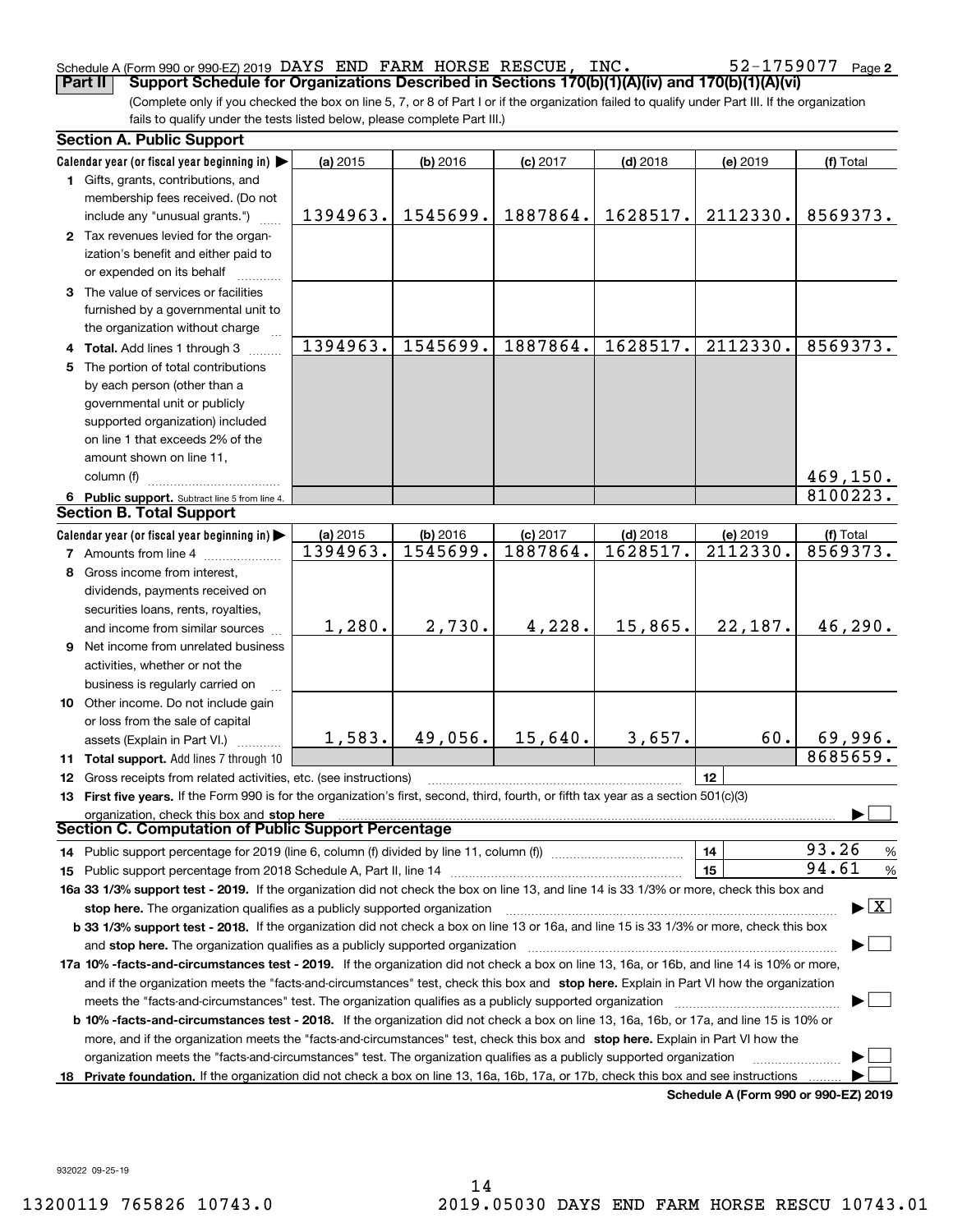#### Schedule A (Form 990 or 990-EZ) 2019 Page DAYS END FARM HORSE RESCUE, INC. 52-1759077 **Part III Support Schedule for Organizations Described in Section 509(a)(2)**

(Complete only if you checked the box on line 10 of Part I or if the organization failed to qualify under Part II. If the organization fails to qualify under the tests listed below, please complete Part II.)

|     | <b>Section A. Public Support</b>                                                                                                                                                                                               |          |          |                 |            |          |                                      |
|-----|--------------------------------------------------------------------------------------------------------------------------------------------------------------------------------------------------------------------------------|----------|----------|-----------------|------------|----------|--------------------------------------|
|     | Calendar year (or fiscal year beginning in) $\blacktriangleright$                                                                                                                                                              | (a) 2015 | (b) 2016 | <b>(c)</b> 2017 | $(d)$ 2018 | (e) 2019 | (f) Total                            |
|     | 1 Gifts, grants, contributions, and                                                                                                                                                                                            |          |          |                 |            |          |                                      |
|     | membership fees received. (Do not                                                                                                                                                                                              |          |          |                 |            |          |                                      |
|     | include any "unusual grants.")                                                                                                                                                                                                 |          |          |                 |            |          |                                      |
|     | <b>2</b> Gross receipts from admissions,<br>merchandise sold or services per-<br>formed, or facilities furnished in<br>any activity that is related to the<br>organization's tax-exempt purpose                                |          |          |                 |            |          |                                      |
|     | 3 Gross receipts from activities that<br>are not an unrelated trade or bus-                                                                                                                                                    |          |          |                 |            |          |                                      |
|     | iness under section 513                                                                                                                                                                                                        |          |          |                 |            |          |                                      |
|     | 4 Tax revenues levied for the organ-<br>ization's benefit and either paid to                                                                                                                                                   |          |          |                 |            |          |                                      |
|     | or expended on its behalf                                                                                                                                                                                                      |          |          |                 |            |          |                                      |
|     | 5 The value of services or facilities<br>furnished by a governmental unit to                                                                                                                                                   |          |          |                 |            |          |                                      |
|     | the organization without charge                                                                                                                                                                                                |          |          |                 |            |          |                                      |
|     | <b>6 Total.</b> Add lines 1 through 5                                                                                                                                                                                          |          |          |                 |            |          |                                      |
|     | 7a Amounts included on lines 1, 2, and<br>3 received from disqualified persons                                                                                                                                                 |          |          |                 |            |          |                                      |
|     | <b>b</b> Amounts included on lines 2 and 3 received<br>from other than disqualified persons that<br>exceed the greater of \$5,000 or 1% of the<br>amount on line 13 for the year                                               |          |          |                 |            |          |                                      |
|     | c Add lines 7a and 7b                                                                                                                                                                                                          |          |          |                 |            |          |                                      |
|     | 8 Public support. (Subtract line 7c from line 6.)<br><b>Section B. Total Support</b>                                                                                                                                           |          |          |                 |            |          |                                      |
|     | Calendar year (or fiscal year beginning in)                                                                                                                                                                                    | (a) 2015 | (b) 2016 | $(c)$ 2017      | $(d)$ 2018 | (e) 2019 | (f) Total                            |
|     | 9 Amounts from line 6                                                                                                                                                                                                          |          |          |                 |            |          |                                      |
|     | <b>10a</b> Gross income from interest,<br>dividends, payments received on<br>securities loans, rents, royalties,<br>and income from similar sources                                                                            |          |          |                 |            |          |                                      |
|     | <b>b</b> Unrelated business taxable income<br>(less section 511 taxes) from businesses                                                                                                                                         |          |          |                 |            |          |                                      |
|     | acquired after June 30, 1975                                                                                                                                                                                                   |          |          |                 |            |          |                                      |
|     | c Add lines 10a and 10b<br>11 Net income from unrelated business<br>activities not included in line 10b,<br>whether or not the business is<br>regularly carried on                                                             |          |          |                 |            |          |                                      |
|     | <b>12</b> Other income. Do not include gain<br>or loss from the sale of capital<br>assets (Explain in Part VI.)                                                                                                                |          |          |                 |            |          |                                      |
|     | 13 Total support. (Add lines 9, 10c, 11, and 12.)                                                                                                                                                                              |          |          |                 |            |          |                                      |
|     | 14 First five years. If the Form 990 is for the organization's first, second, third, fourth, or fifth tax year as a section 501(c)(3) organization,                                                                            |          |          |                 |            |          |                                      |
|     | check this box and stop here measurements and contact the contract of the contract of the contract of the contract of the contract of the contract of the contract of the contract of the contract of the contract of the cont |          |          |                 |            |          |                                      |
|     | <b>Section C. Computation of Public Support Percentage</b>                                                                                                                                                                     |          |          |                 |            |          |                                      |
|     |                                                                                                                                                                                                                                |          |          |                 |            | 15       | %                                    |
| 16. | Public support percentage from 2018 Schedule A, Part III, line 15                                                                                                                                                              |          |          |                 |            | 16       | %                                    |
|     | <b>Section D. Computation of Investment Income Percentage</b>                                                                                                                                                                  |          |          |                 |            |          |                                      |
|     | 17 Investment income percentage for 2019 (line 10c, column (f), divided by line 13, column (f))<br>18 Investment income percentage from 2018 Schedule A, Part III, line 17                                                     |          |          |                 |            | 17<br>18 | %<br>%                               |
|     | 19a 33 1/3% support tests - 2019. If the organization did not check the box on line 14, and line 15 is more than 33 1/3%, and line 17 is not                                                                                   |          |          |                 |            |          |                                      |
|     | more than 33 1/3%, check this box and stop here. The organization qualifies as a publicly supported organization                                                                                                               |          |          |                 |            |          |                                      |
|     | b 33 1/3% support tests - 2018. If the organization did not check a box on line 14 or line 19a, and line 16 is more than 33 1/3%, and                                                                                          |          |          |                 |            |          |                                      |
|     | line 18 is not more than 33 1/3%, check this box and stop here. The organization qualifies as a publicly supported organization                                                                                                |          |          |                 |            |          |                                      |
| 20  | <b>Private foundation.</b> If the organization did not check a box on line 14, 19a, or 19b, check this box and see instructions                                                                                                |          |          |                 |            |          | .                                    |
|     | 932023 09-25-19                                                                                                                                                                                                                |          |          |                 |            |          | Schedule A (Form 990 or 990-EZ) 2019 |
|     |                                                                                                                                                                                                                                |          | 15       |                 |            |          |                                      |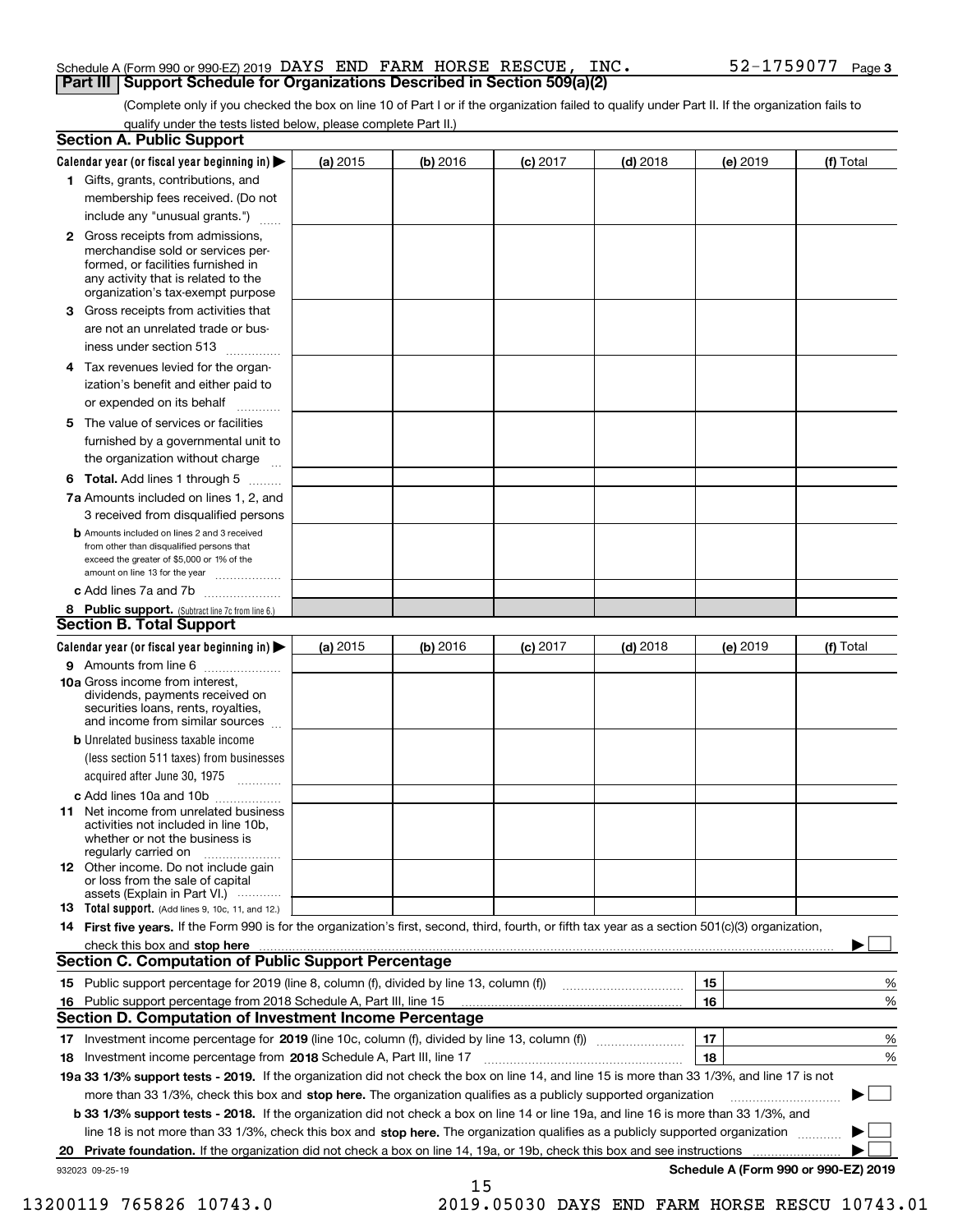#### Schedule A (Form 990 or 990-EZ) 2019 Page DAYS END FARM HORSE RESCUE, INC. 52-1759077

### **Part IV Supporting Organizations**

(Complete only if you checked a box in line 12 on Part I. If you checked 12a of Part I, complete Sections A and B. If you checked 12b of Part I, complete Sections A and C. If you checked 12c of Part I, complete Sections A, D, and E. If you checked 12d of Part I, complete Sections A and D, and complete Part V.)

#### **Section A. All Supporting Organizations**

- **1** Are all of the organization's supported organizations listed by name in the organization's governing documents? If "No," describe in **Part VI** how the supported organizations are designated. If designated by *class or purpose, describe the designation. If historic and continuing relationship, explain.*
- **2** Did the organization have any supported organization that does not have an IRS determination of status under section 509(a)(1) or (2)? If "Yes," explain in Part VI how the organization determined that the supported *organization was described in section 509(a)(1) or (2).*
- **3a** Did the organization have a supported organization described in section 501(c)(4), (5), or (6)? If "Yes," answer *(b) and (c) below.*
- **b** Did the organization confirm that each supported organization qualified under section 501(c)(4), (5), or (6) and satisfied the public support tests under section 509(a)(2)? If "Yes," describe in **Part VI** when and how the *organization made the determination.*
- **c**Did the organization ensure that all support to such organizations was used exclusively for section 170(c)(2)(B) purposes? If "Yes," explain in **Part VI** what controls the organization put in place to ensure such use.
- **4a***If* Was any supported organization not organized in the United States ("foreign supported organization")? *"Yes," and if you checked 12a or 12b in Part I, answer (b) and (c) below.*
- **b** Did the organization have ultimate control and discretion in deciding whether to make grants to the foreign supported organization? If "Yes," describe in **Part VI** how the organization had such control and discretion *despite being controlled or supervised by or in connection with its supported organizations.*
- **c** Did the organization support any foreign supported organization that does not have an IRS determination under sections 501(c)(3) and 509(a)(1) or (2)? If "Yes," explain in **Part VI** what controls the organization used *to ensure that all support to the foreign supported organization was used exclusively for section 170(c)(2)(B) purposes.*
- **5a** Did the organization add, substitute, or remove any supported organizations during the tax year? If "Yes," answer (b) and (c) below (if applicable). Also, provide detail in **Part VI,** including (i) the names and EIN *numbers of the supported organizations added, substituted, or removed; (ii) the reasons for each such action; (iii) the authority under the organization's organizing document authorizing such action; and (iv) how the action was accomplished (such as by amendment to the organizing document).*
- **b** Type I or Type II only. Was any added or substituted supported organization part of a class already designated in the organization's organizing document?
- **cSubstitutions only.**  Was the substitution the result of an event beyond the organization's control?
- **6** Did the organization provide support (whether in the form of grants or the provision of services or facilities) to **Part VI.** *If "Yes," provide detail in* support or benefit one or more of the filing organization's supported organizations? anyone other than (i) its supported organizations, (ii) individuals that are part of the charitable class benefited by one or more of its supported organizations, or (iii) other supporting organizations that also
- **7**Did the organization provide a grant, loan, compensation, or other similar payment to a substantial contributor *If "Yes," complete Part I of Schedule L (Form 990 or 990-EZ).* regard to a substantial contributor? (as defined in section 4958(c)(3)(C)), a family member of a substantial contributor, or a 35% controlled entity with
- **8** Did the organization make a loan to a disqualified person (as defined in section 4958) not described in line 7? *If "Yes," complete Part I of Schedule L (Form 990 or 990-EZ).*
- **9a** Was the organization controlled directly or indirectly at any time during the tax year by one or more in section 509(a)(1) or (2))? If "Yes," *provide detail in* <code>Part VI.</code> disqualified persons as defined in section 4946 (other than foundation managers and organizations described
- **b** Did one or more disqualified persons (as defined in line 9a) hold a controlling interest in any entity in which the supporting organization had an interest? If "Yes," provide detail in P**art VI**.
- **c**Did a disqualified person (as defined in line 9a) have an ownership interest in, or derive any personal benefit from, assets in which the supporting organization also had an interest? If "Yes," provide detail in P**art VI.**
- **10a** Was the organization subject to the excess business holdings rules of section 4943 because of section supporting organizations)? If "Yes," answer 10b below. 4943(f) (regarding certain Type II supporting organizations, and all Type III non-functionally integrated
- **b** Did the organization have any excess business holdings in the tax year? (Use Schedule C, Form 4720, to *determine whether the organization had excess business holdings.)*

16

932024 09-25-19

**5a 5b5c6789a**

**9b**

**9c**

**10a**

**10b**

**YesNo**

**1**

**2**

**3a**

**3b**

**3c**

**4a**

**4b**

**4c**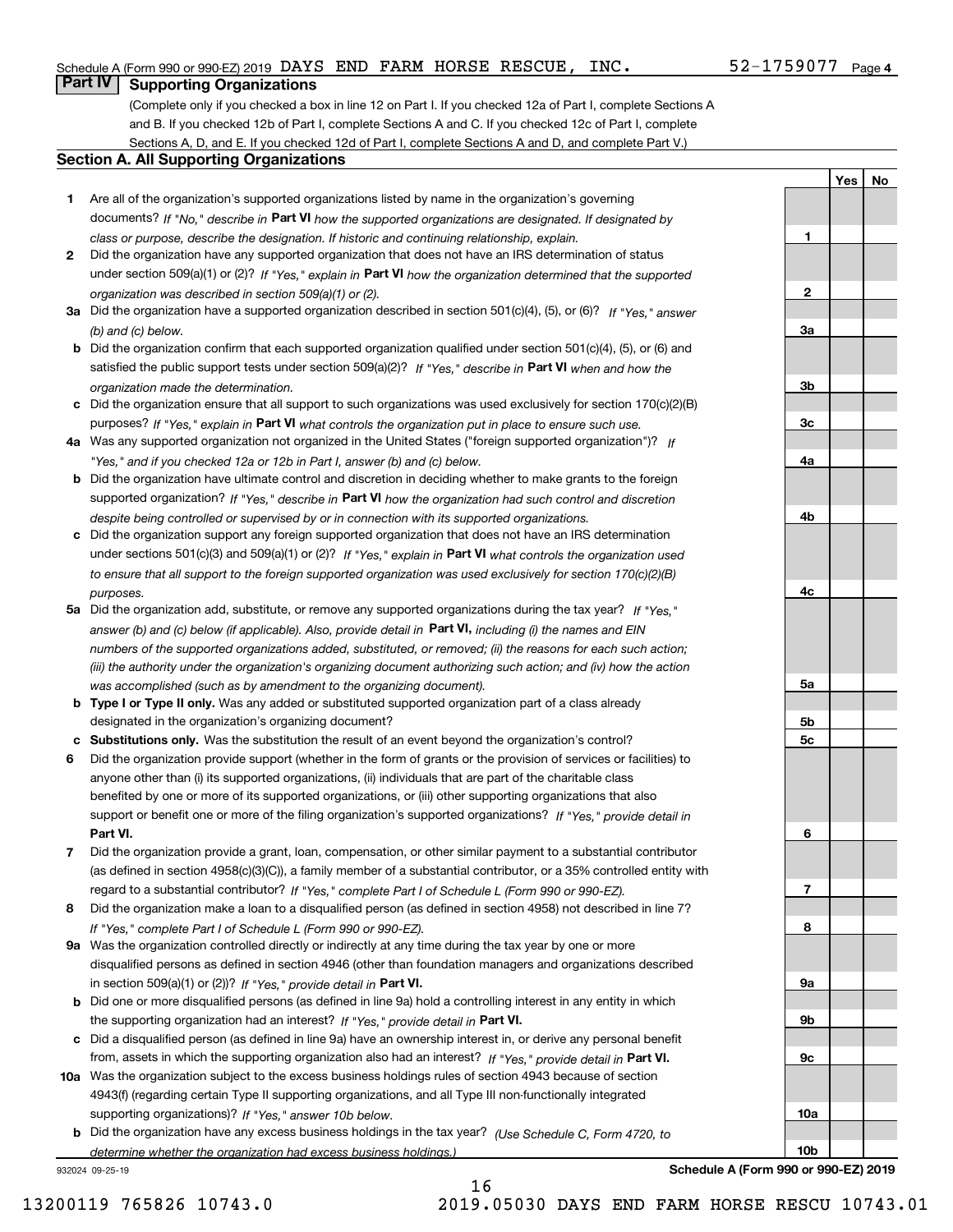### Schedule A (Form 990 or 990-EZ) 2019 Page DAYS END FARM HORSE RESCUE, INC. 52-1759077 **Part IV** Supporting Organizations (continued)

|    |                                                                                                                                   |              | Yes | No |
|----|-----------------------------------------------------------------------------------------------------------------------------------|--------------|-----|----|
| 11 | Has the organization accepted a gift or contribution from any of the following persons?                                           |              |     |    |
|    | a A person who directly or indirectly controls, either alone or together with persons described in (b) and (c)                    |              |     |    |
|    | below, the governing body of a supported organization?                                                                            | 11a          |     |    |
|    | <b>b</b> A family member of a person described in (a) above?                                                                      | 11b          |     |    |
|    | c A 35% controlled entity of a person described in (a) or (b) above? If "Yes" to a, b, or c, provide detail in Part VI.           | 11c          |     |    |
|    | <b>Section B. Type I Supporting Organizations</b>                                                                                 |              |     |    |
|    |                                                                                                                                   |              | Yes | No |
| 1  | Did the directors, trustees, or membership of one or more supported organizations have the power to                               |              |     |    |
|    | regularly appoint or elect at least a majority of the organization's directors or trustees at all times during the                |              |     |    |
|    | tax year? If "No," describe in Part VI how the supported organization(s) effectively operated, supervised, or                     |              |     |    |
|    | controlled the organization's activities. If the organization had more than one supported organization,                           |              |     |    |
|    | describe how the powers to appoint and/or remove directors or trustees were allocated among the supported                         |              |     |    |
|    | organizations and what conditions or restrictions, if any, applied to such powers during the tax year.                            | 1            |     |    |
| 2  | Did the organization operate for the benefit of any supported organization other than the supported                               |              |     |    |
|    | organization(s) that operated, supervised, or controlled the supporting organization? If "Yes," explain in                        |              |     |    |
|    | Part VI how providing such benefit carried out the purposes of the supported organization(s) that operated,                       |              |     |    |
|    | supervised, or controlled the supporting organization.                                                                            | 2            |     |    |
|    | <b>Section C. Type II Supporting Organizations</b>                                                                                |              |     |    |
|    |                                                                                                                                   |              | Yes | No |
| 1  | Were a majority of the organization's directors or trustees during the tax year also a majority of the directors                  |              |     |    |
|    | or trustees of each of the organization's supported organization(s)? If "No," describe in Part VI how control                     |              |     |    |
|    | or management of the supporting organization was vested in the same persons that controlled or managed                            |              |     |    |
|    | the supported organization(s).                                                                                                    | 1            |     |    |
|    | <b>Section D. All Type III Supporting Organizations</b>                                                                           |              |     |    |
|    |                                                                                                                                   |              | Yes | No |
| 1  | Did the organization provide to each of its supported organizations, by the last day of the fifth month of the                    |              |     |    |
|    | organization's tax year, (i) a written notice describing the type and amount of support provided during the prior tax             |              |     |    |
|    | year, (ii) a copy of the Form 990 that was most recently filed as of the date of notification, and (iii) copies of the            |              |     |    |
|    | organization's governing documents in effect on the date of notification, to the extent not previously provided?                  | 1            |     |    |
| 2  | Were any of the organization's officers, directors, or trustees either (i) appointed or elected by the supported                  |              |     |    |
|    | organization(s) or (ii) serving on the governing body of a supported organization? If "No," explain in Part VI how                |              |     |    |
|    | the organization maintained a close and continuous working relationship with the supported organization(s).                       | $\mathbf{2}$ |     |    |
| 3  | By reason of the relationship described in (2), did the organization's supported organizations have a                             |              |     |    |
|    | significant voice in the organization's investment policies and in directing the use of the organization's                        |              |     |    |
|    | income or assets at all times during the tax year? If "Yes," describe in Part VI the role the organization's                      |              |     |    |
|    | supported organizations played in this regard.                                                                                    | з            |     |    |
|    | Section E. Type III Functionally Integrated Supporting Organizations                                                              |              |     |    |
| 1  | Check the box next to the method that the organization used to satisfy the Integral Part Test during the year (see instructions). |              |     |    |
| a  | The organization satisfied the Activities Test. Complete line 2 below.                                                            |              |     |    |
| b  | The organization is the parent of each of its supported organizations. Complete line 3 below.                                     |              |     |    |
| C  | The organization supported a governmental entity. Describe in Part VI how you supported a government entity (see instructions),   |              |     |    |
| 2  | Activities Test. Answer (a) and (b) below.                                                                                        |              | Yes | No |
| a  | Did substantially all of the organization's activities during the tax year directly further the exempt purposes of                |              |     |    |
|    | the supported organization(s) to which the organization was responsive? If "Yes," then in Part VI identify                        |              |     |    |
|    | those supported organizations and explain how these activities directly furthered their exempt purposes,                          |              |     |    |
|    | how the organization was responsive to those supported organizations, and how the organization determined                         |              |     |    |
|    | that these activities constituted substantially all of its activities.                                                            | 2a           |     |    |
|    | <b>b</b> Did the activities described in (a) constitute activities that, but for the organization's involvement, one or more      |              |     |    |
|    | of the organization's supported organization(s) would have been engaged in? If "Yes," explain in Part VI the                      |              |     |    |
|    | reasons for the organization's position that its supported organization(s) would have engaged in these                            |              |     |    |
|    | activities but for the organization's involvement.                                                                                | 2b           |     |    |
| 3  | Parent of Supported Organizations. Answer (a) and (b) below.                                                                      |              |     |    |
| а  | Did the organization have the power to regularly appoint or elect a majority of the officers, directors, or                       |              |     |    |
|    | trustees of each of the supported organizations? Provide details in Part VI.                                                      | За           |     |    |
|    | <b>b</b> Did the organization exercise a substantial degree of direction over the policies, programs, and activities of each      |              |     |    |
|    | of its supported organizations? If "Yes," describe in Part VI the role played by the organization in this regard                  | Зb           |     |    |
|    | Schedule A (Form 990 or 990-EZ) 2019<br>932025 09-25-19                                                                           |              |     |    |

17

**Schedule A (Form 990 or 990-EZ) 2019**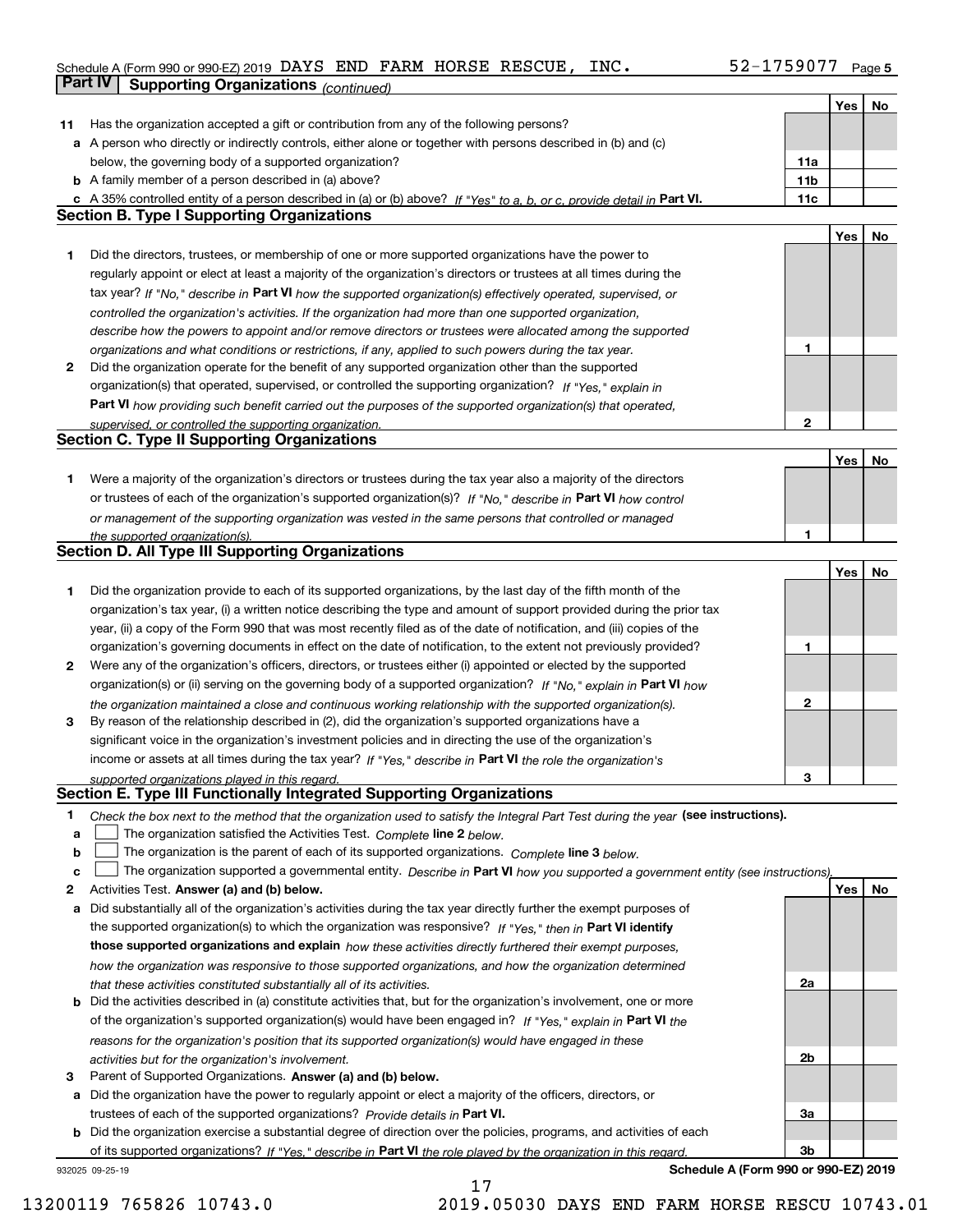|    | Schedule A (Form 990 or 990-EZ) 2019 DAYS END FARM HORSE RESCUE, INC.                                                                              |                |                | 52-1759077 Page 6              |
|----|----------------------------------------------------------------------------------------------------------------------------------------------------|----------------|----------------|--------------------------------|
|    | <b>Part V</b><br>Type III Non-Functionally Integrated 509(a)(3) Supporting Organizations                                                           |                |                |                                |
|    | Check here if the organization satisfied the Integral Part Test as a qualifying trust on Nov. 20, 1970 (explain in Part VI). See instructions. All |                |                |                                |
|    | other Type III non-functionally integrated supporting organizations must complete Sections A through E.                                            |                |                |                                |
|    | Section A - Adjusted Net Income                                                                                                                    |                | (A) Prior Year | (B) Current Year<br>(optional) |
|    | Net short-term capital gain                                                                                                                        |                |                |                                |
| -2 | Recoveries of prior-year distributions                                                                                                             | $\mathbf{2}$   |                |                                |
| З  | Other gross income (see instructions)                                                                                                              | 3              |                |                                |
|    | Add lines 1 through 3.                                                                                                                             | 4              |                |                                |
| 5  | Depreciation and depletion                                                                                                                         | 5              |                |                                |
| 6  | Portion of operating expenses paid or incurred for production or                                                                                   |                |                |                                |
|    | collection of gross income or for management, conservation, or                                                                                     |                |                |                                |
|    | maintenance of property held for production of income (see instructions)                                                                           | 6              |                |                                |
|    | Other expenses (see instructions)                                                                                                                  |                |                |                                |
| 8  | Adjusted Net Income (subtract lines 5, 6, and 7 from line 4)                                                                                       | 8              |                |                                |
|    | <b>Section B - Minimum Asset Amount</b>                                                                                                            |                | (A) Prior Year | (B) Current Year<br>(optional) |
|    | Aggregate fair market value of all non-exempt-use assets (see                                                                                      |                |                |                                |
|    | instructions for short tax year or assets held for part of year):                                                                                  |                |                |                                |
|    | a Average monthly value of securities                                                                                                              | 1a             |                |                                |
|    | <b>b</b> Average monthly cash balances                                                                                                             | 1 <sub>b</sub> |                |                                |
|    | c Fair market value of other non-exempt-use assets                                                                                                 | 1c             |                |                                |

**3** Subtract line 2 from line 1d.

Multiply line 5 by .035.

see instructions).

**dTotal**  (add lines 1a, 1b, and 1c) **eDiscount** claimed for blockage or other

factors (explain in detail in **Part VI**):

Recoveries of prior-year distributions

**Minimum Asset Amount**  (add line 7 to line 6)

Acquisition indebtedness applicable to non-exempt-use assets

Net value of non-exempt-use assets (subtract line 4 from line 3)

Cash deemed held for exempt use. Enter 1-1/2% of line 3 (for greater amount,

**2**

**4**

|   | <b>Section C - Distributable Amount</b>                                                                                           |   | <b>Current Year</b> |
|---|-----------------------------------------------------------------------------------------------------------------------------------|---|---------------------|
|   | Adjusted net income for prior year (from Section A, line 8, Column A)                                                             |   |                     |
|   | Enter 85% of line 1.                                                                                                              |   |                     |
| з | Minimum asset amount for prior year (from Section B, line 8, Column A)                                                            |   |                     |
|   | Enter greater of line 2 or line 3.                                                                                                | 4 |                     |
| 5 | Income tax imposed in prior year                                                                                                  | 5 |                     |
| 6 | <b>Distributable Amount.</b> Subtract line 5 from line 4, unless subject to                                                       |   |                     |
|   | emergency temporary reduction (see instructions).                                                                                 | 6 |                     |
|   | Check here if the current year is the organization's first as a non-functionally integrated Type III supporting organization (see |   |                     |

**1d**

**23**

instructions).

**Schedule A (Form 990 or 990-EZ) 2019**

932026 09-25-19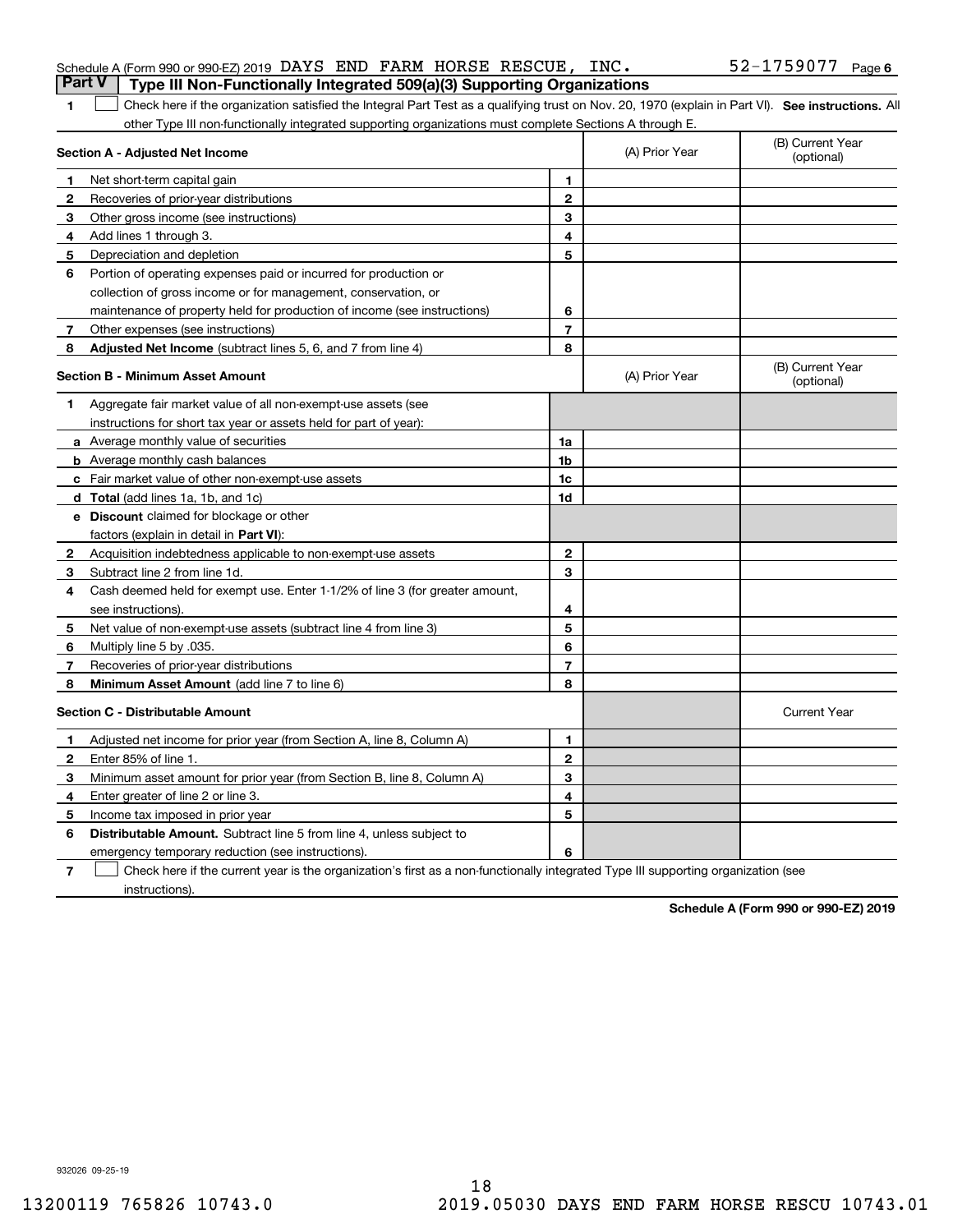#### Schedule A (Form 990 or 990-EZ) 2019 Page DAYS END FARM HORSE RESCUE, INC. 52-1759077

| <b>Part V</b> | Type III Non-Functionally Integrated 509(a)(3) Supporting Organizations                    |                             | (continued)                           |                                         |
|---------------|--------------------------------------------------------------------------------------------|-----------------------------|---------------------------------------|-----------------------------------------|
|               | <b>Section D - Distributions</b>                                                           |                             |                                       | <b>Current Year</b>                     |
| 1             | Amounts paid to supported organizations to accomplish exempt purposes                      |                             |                                       |                                         |
| 2             | Amounts paid to perform activity that directly furthers exempt purposes of supported       |                             |                                       |                                         |
|               | organizations, in excess of income from activity                                           |                             |                                       |                                         |
| з             | Administrative expenses paid to accomplish exempt purposes of supported organizations      |                             |                                       |                                         |
| 4             | Amounts paid to acquire exempt-use assets                                                  |                             |                                       |                                         |
| 5             | Qualified set-aside amounts (prior IRS approval required)                                  |                             |                                       |                                         |
| 6             | Other distributions (describe in Part VI). See instructions.                               |                             |                                       |                                         |
| 7             | Total annual distributions. Add lines 1 through 6.                                         |                             |                                       |                                         |
| 8             | Distributions to attentive supported organizations to which the organization is responsive |                             |                                       |                                         |
|               | (provide details in Part VI). See instructions.                                            |                             |                                       |                                         |
| 9             | Distributable amount for 2019 from Section C, line 6                                       |                             |                                       |                                         |
| 10            | Line 8 amount divided by line 9 amount                                                     |                             |                                       |                                         |
|               |                                                                                            | (i)                         | (iii)                                 | (iii)                                   |
|               | <b>Section E - Distribution Allocations</b> (see instructions)                             | <b>Excess Distributions</b> | <b>Underdistributions</b><br>Pre-2019 | <b>Distributable</b><br>Amount for 2019 |
| 1             | Distributable amount for 2019 from Section C, line 6                                       |                             |                                       |                                         |
| 2             | Underdistributions, if any, for years prior to 2019 (reason-                               |                             |                                       |                                         |
|               | able cause required- explain in Part VI). See instructions.                                |                             |                                       |                                         |
| з             | Excess distributions carryover, if any, to 2019                                            |                             |                                       |                                         |
|               | <b>a</b> From 2014                                                                         |                             |                                       |                                         |
|               | <b>b</b> From $2015$                                                                       |                             |                                       |                                         |
|               | $c$ From 2016                                                                              |                             |                                       |                                         |
|               | <b>d</b> From 2017                                                                         |                             |                                       |                                         |
|               | e From 2018                                                                                |                             |                                       |                                         |
|               | Total of lines 3a through e                                                                |                             |                                       |                                         |
|               | <b>g</b> Applied to underdistributions of prior years                                      |                             |                                       |                                         |
|               | <b>h</b> Applied to 2019 distributable amount                                              |                             |                                       |                                         |
|               | Carryover from 2014 not applied (see instructions)                                         |                             |                                       |                                         |
|               | Remainder. Subtract lines 3g, 3h, and 3i from 3f.                                          |                             |                                       |                                         |
| 4             | Distributions for 2019 from Section D,                                                     |                             |                                       |                                         |
|               | line $7:$                                                                                  |                             |                                       |                                         |
|               | <b>a</b> Applied to underdistributions of prior years                                      |                             |                                       |                                         |
|               | <b>b</b> Applied to 2019 distributable amount                                              |                             |                                       |                                         |
| c             | Remainder. Subtract lines 4a and 4b from 4.                                                |                             |                                       |                                         |
| 5             | Remaining underdistributions for years prior to 2019, if                                   |                             |                                       |                                         |
|               | any. Subtract lines 3g and 4a from line 2. For result greater                              |                             |                                       |                                         |
|               | than zero, explain in Part VI. See instructions.                                           |                             |                                       |                                         |
| 6             | Remaining underdistributions for 2019. Subtract lines 3h                                   |                             |                                       |                                         |
|               | and 4b from line 1. For result greater than zero, explain in                               |                             |                                       |                                         |
|               | Part VI. See instructions.                                                                 |                             |                                       |                                         |
|               |                                                                                            |                             |                                       |                                         |
| 7             | Excess distributions carryover to 2020. Add lines 3j                                       |                             |                                       |                                         |
|               | and 4c.                                                                                    |                             |                                       |                                         |
| 8             | Breakdown of line 7:                                                                       |                             |                                       |                                         |
|               | a Excess from 2015                                                                         |                             |                                       |                                         |
|               | <b>b</b> Excess from 2016                                                                  |                             |                                       |                                         |
|               | c Excess from 2017                                                                         |                             |                                       |                                         |
|               | d Excess from 2018                                                                         |                             |                                       |                                         |
|               | e Excess from 2019                                                                         |                             |                                       |                                         |

**Schedule A (Form 990 or 990-EZ) 2019**

932027 09-25-19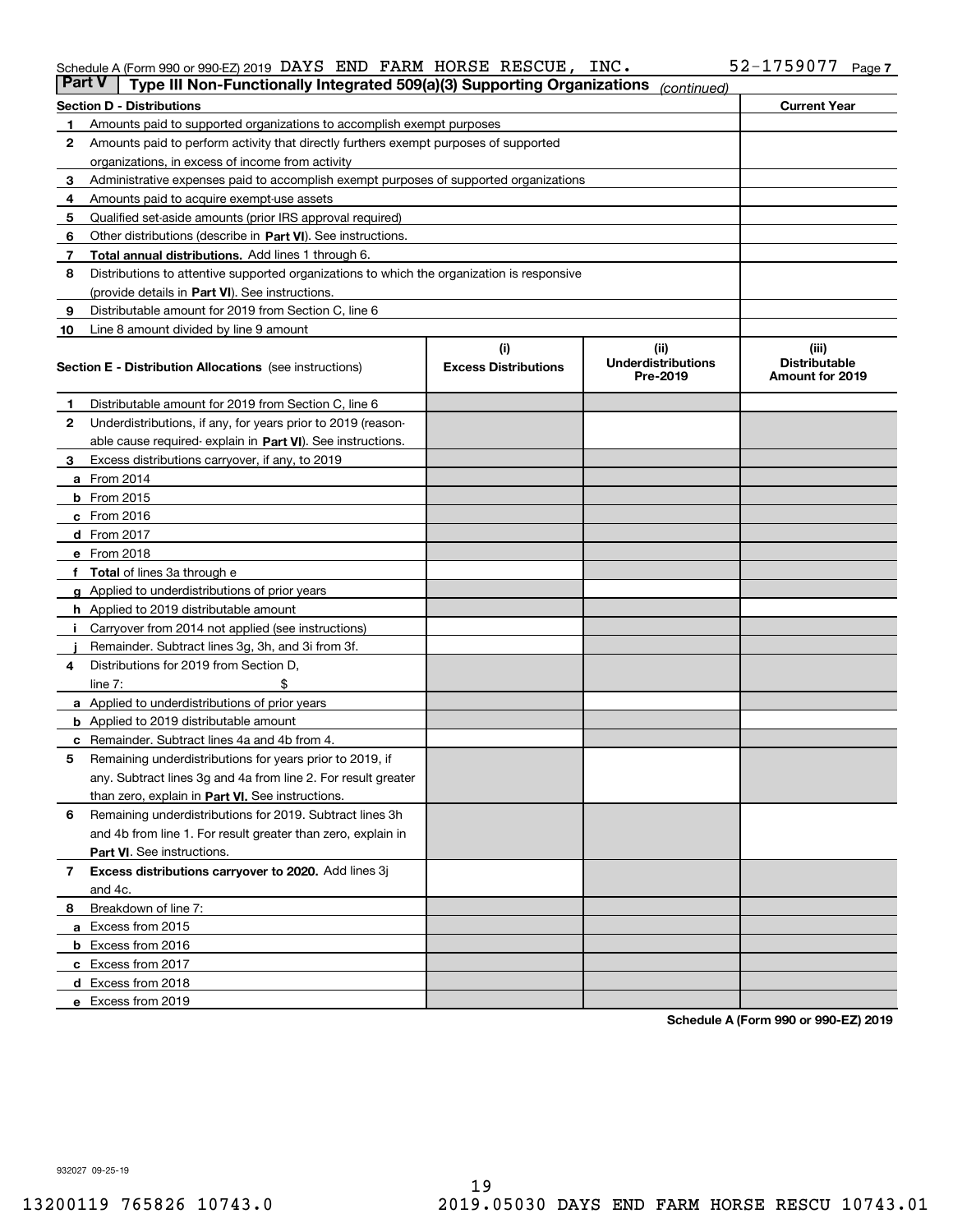|                 | Schedule A (Form 990 or 990-EZ) 2019 DAYS END FARM HORSE RESCUE, INC.                                                                                                                                                                                                                                                                                                                                                                                                                                                         |    |  | 52-1759077 Page 8                    |  |
|-----------------|-------------------------------------------------------------------------------------------------------------------------------------------------------------------------------------------------------------------------------------------------------------------------------------------------------------------------------------------------------------------------------------------------------------------------------------------------------------------------------------------------------------------------------|----|--|--------------------------------------|--|
| <b>Part VI</b>  | <b>Supplemental Information.</b> Provide the explanations required by Part II, line 10; Part II, line 17a or 17b; Part III, line 12;<br>Part IV, Section A, lines 1, 2, 3b, 3c, 4b, 4c, 5a, 6, 9a, 9b, 9c, 11a, 11b, and 11c; Part IV,<br>line 1; Part IV, Section D, lines 2 and 3; Part IV, Section E, lines 1c, 2a, 2b, 3a, and 3b; Part V, line 1; Part V, Section B, line 1e; Part V,<br>Section D, lines 5, 6, and 8; and Part V, Section E, lines 2, 5, and 6. Also complete this part for any additional information. |    |  |                                      |  |
|                 | (See instructions.)                                                                                                                                                                                                                                                                                                                                                                                                                                                                                                           |    |  |                                      |  |
|                 |                                                                                                                                                                                                                                                                                                                                                                                                                                                                                                                               |    |  |                                      |  |
|                 |                                                                                                                                                                                                                                                                                                                                                                                                                                                                                                                               |    |  |                                      |  |
|                 |                                                                                                                                                                                                                                                                                                                                                                                                                                                                                                                               |    |  |                                      |  |
|                 |                                                                                                                                                                                                                                                                                                                                                                                                                                                                                                                               |    |  |                                      |  |
|                 |                                                                                                                                                                                                                                                                                                                                                                                                                                                                                                                               |    |  |                                      |  |
|                 |                                                                                                                                                                                                                                                                                                                                                                                                                                                                                                                               |    |  |                                      |  |
|                 |                                                                                                                                                                                                                                                                                                                                                                                                                                                                                                                               |    |  |                                      |  |
|                 |                                                                                                                                                                                                                                                                                                                                                                                                                                                                                                                               |    |  |                                      |  |
|                 |                                                                                                                                                                                                                                                                                                                                                                                                                                                                                                                               |    |  |                                      |  |
|                 |                                                                                                                                                                                                                                                                                                                                                                                                                                                                                                                               |    |  |                                      |  |
|                 |                                                                                                                                                                                                                                                                                                                                                                                                                                                                                                                               |    |  |                                      |  |
|                 |                                                                                                                                                                                                                                                                                                                                                                                                                                                                                                                               |    |  |                                      |  |
|                 |                                                                                                                                                                                                                                                                                                                                                                                                                                                                                                                               |    |  |                                      |  |
|                 |                                                                                                                                                                                                                                                                                                                                                                                                                                                                                                                               |    |  |                                      |  |
|                 |                                                                                                                                                                                                                                                                                                                                                                                                                                                                                                                               |    |  |                                      |  |
|                 |                                                                                                                                                                                                                                                                                                                                                                                                                                                                                                                               |    |  |                                      |  |
|                 |                                                                                                                                                                                                                                                                                                                                                                                                                                                                                                                               |    |  |                                      |  |
|                 |                                                                                                                                                                                                                                                                                                                                                                                                                                                                                                                               |    |  |                                      |  |
|                 |                                                                                                                                                                                                                                                                                                                                                                                                                                                                                                                               |    |  |                                      |  |
|                 |                                                                                                                                                                                                                                                                                                                                                                                                                                                                                                                               |    |  |                                      |  |
|                 |                                                                                                                                                                                                                                                                                                                                                                                                                                                                                                                               |    |  |                                      |  |
|                 |                                                                                                                                                                                                                                                                                                                                                                                                                                                                                                                               |    |  |                                      |  |
|                 |                                                                                                                                                                                                                                                                                                                                                                                                                                                                                                                               |    |  |                                      |  |
|                 |                                                                                                                                                                                                                                                                                                                                                                                                                                                                                                                               |    |  |                                      |  |
|                 |                                                                                                                                                                                                                                                                                                                                                                                                                                                                                                                               |    |  |                                      |  |
|                 |                                                                                                                                                                                                                                                                                                                                                                                                                                                                                                                               |    |  |                                      |  |
|                 |                                                                                                                                                                                                                                                                                                                                                                                                                                                                                                                               |    |  |                                      |  |
|                 |                                                                                                                                                                                                                                                                                                                                                                                                                                                                                                                               |    |  |                                      |  |
|                 |                                                                                                                                                                                                                                                                                                                                                                                                                                                                                                                               |    |  |                                      |  |
|                 |                                                                                                                                                                                                                                                                                                                                                                                                                                                                                                                               |    |  |                                      |  |
|                 |                                                                                                                                                                                                                                                                                                                                                                                                                                                                                                                               |    |  |                                      |  |
|                 |                                                                                                                                                                                                                                                                                                                                                                                                                                                                                                                               |    |  |                                      |  |
|                 |                                                                                                                                                                                                                                                                                                                                                                                                                                                                                                                               |    |  |                                      |  |
|                 |                                                                                                                                                                                                                                                                                                                                                                                                                                                                                                                               |    |  |                                      |  |
| 932028 09-25-19 |                                                                                                                                                                                                                                                                                                                                                                                                                                                                                                                               | 20 |  | Schedule A (Form 990 or 990-EZ) 2019 |  |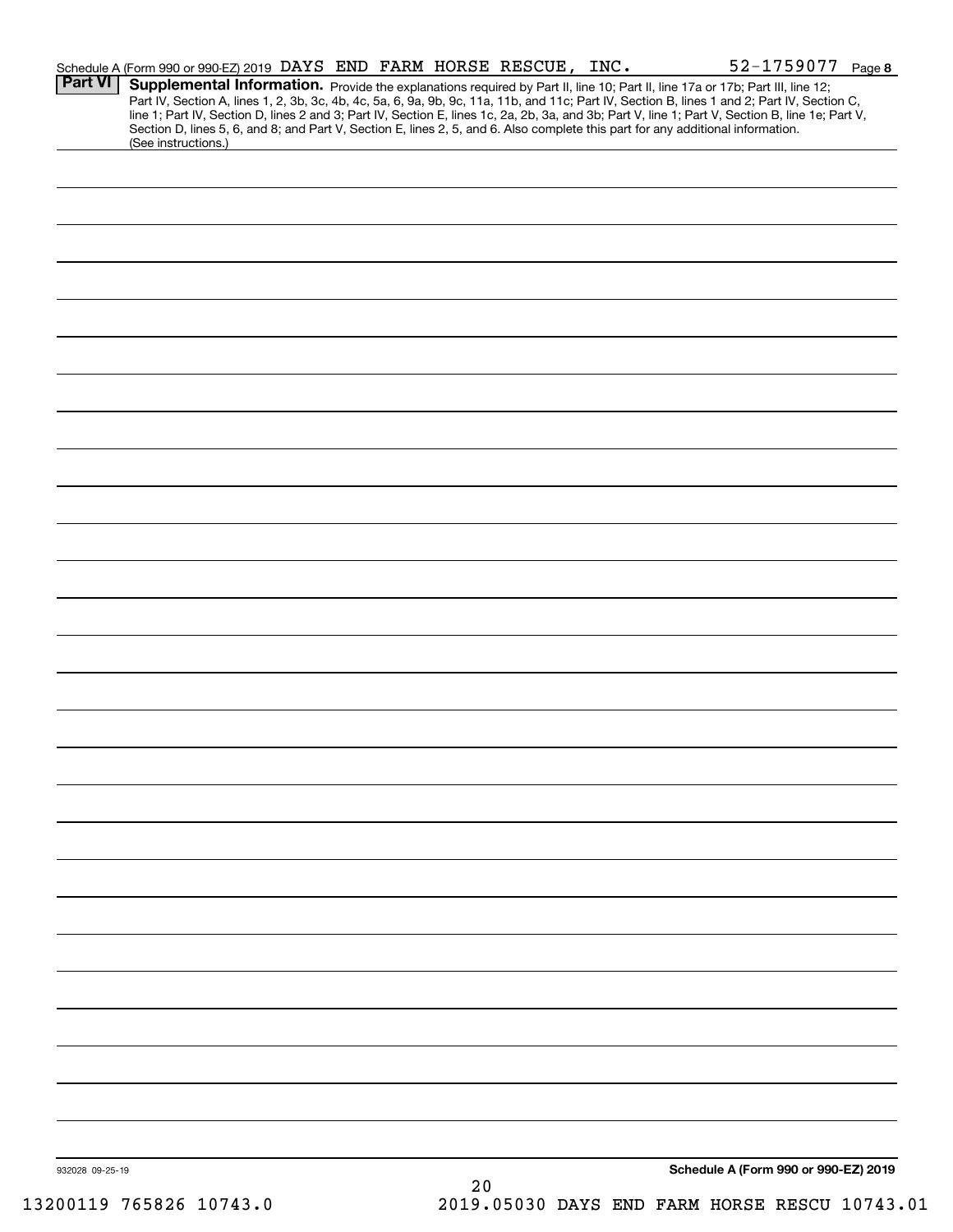## **Identification of Excess Contributions Included on Part II, Line 5 Schedule A 2019**

### **\*\* Do Not File \*\* \*\*\* Not Open to Public Inspection \*\*\***

| <b>Contributor's Name</b> | <b>Total</b><br><b>Contributions</b> | <b>Excess</b><br><b>Contributions</b> |
|---------------------------|--------------------------------------|---------------------------------------|
| ESTATE OF REBECCA WALDT   | 237,537.                             | 63,824.                               |
| THE PETER C. BRUCK TRUST  | 280,536.                             | 106,823.                              |
| ESTATE OF JOSE JONES      | 284, 343.                            | 110,630.                              |
| WATERSHED ANIMAL FUND     | 361,586.                             | 187,873.                              |
|                           |                                      |                                       |
|                           |                                      |                                       |
|                           |                                      |                                       |
|                           |                                      |                                       |
|                           |                                      |                                       |
|                           |                                      |                                       |
|                           |                                      |                                       |
|                           |                                      |                                       |
|                           |                                      |                                       |
|                           |                                      |                                       |
|                           |                                      |                                       |
|                           |                                      |                                       |
|                           |                                      |                                       |
|                           |                                      |                                       |
|                           |                                      |                                       |
|                           |                                      |                                       |
|                           |                                      |                                       |
|                           |                                      |                                       |
|                           |                                      |                                       |
|                           |                                      |                                       |
|                           |                                      | $\sim$ $\sim$                         |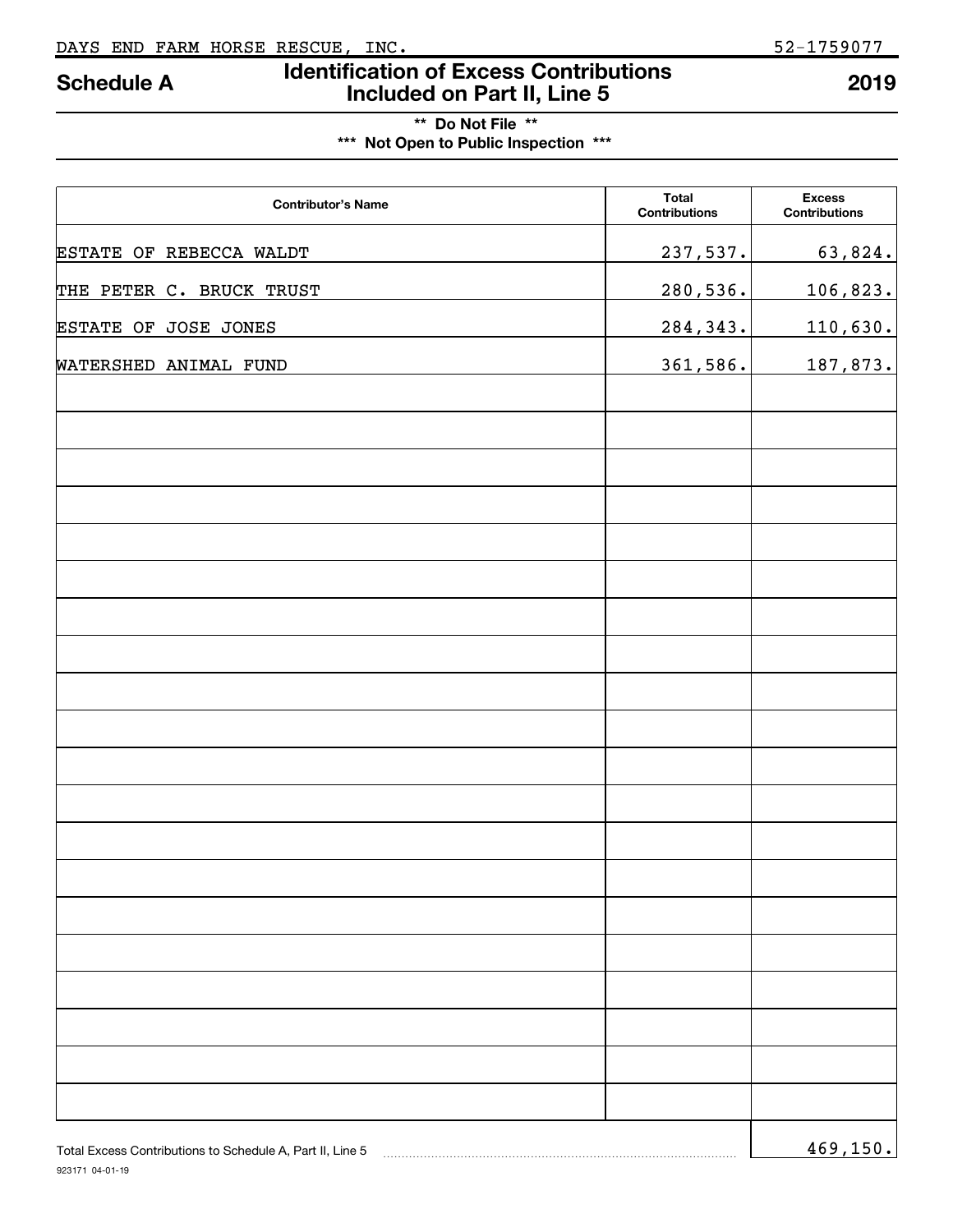Department of the Treasury Internal Revenue Service **(Form 990, 990-EZ, or 990-PF)**

Name of the organization

\*\* PUBLIC DISCLOSURE COPY \*\*

## **Schedule B Schedule of Contributors**

**| Attach to Form 990, Form 990-EZ, or Form 990-PF. | Go to www.irs.gov/Form990 for the latest information.** OMB No. 1545-0047

**2019**

**Employer identification number**

|                    | DAYS END FARM HORSE RESCUE, INC.                                                                                                          | 52-1759077 |  |  |  |  |
|--------------------|-------------------------------------------------------------------------------------------------------------------------------------------|------------|--|--|--|--|
|                    | <b>Organization type (check one):</b>                                                                                                     |            |  |  |  |  |
| Filers of:         | Section:                                                                                                                                  |            |  |  |  |  |
| Form 990 or 990-EZ | $\lfloor x \rfloor$ 501(c)( 3) (enter number) organization                                                                                |            |  |  |  |  |
|                    | $4947(a)(1)$ nonexempt charitable trust not treated as a private foundation                                                               |            |  |  |  |  |
|                    | 527 political organization                                                                                                                |            |  |  |  |  |
| Form 990-PF        | 501(c)(3) exempt private foundation                                                                                                       |            |  |  |  |  |
|                    | 4947(a)(1) nonexempt charitable trust treated as a private foundation                                                                     |            |  |  |  |  |
|                    | 501(c)(3) taxable private foundation                                                                                                      |            |  |  |  |  |
|                    |                                                                                                                                           |            |  |  |  |  |
|                    | Check if your organization is covered by the General Rule or a Special Rule.                                                              |            |  |  |  |  |
|                    | Note: Only a section 501(c)(7), (8), or (10) organization can check boxes for both the General Rule and a Special Rule. See instructions. |            |  |  |  |  |

#### **General Rule**

 $\mathcal{L}^{\text{max}}$ 

For an organization filing Form 990, 990-EZ, or 990-PF that received, during the year, contributions totaling \$5,000 or more (in money or property) from any one contributor. Complete Parts I and II. See instructions for determining a contributor's total contributions.

#### **Special Rules**

any one contributor, during the year, total contributions of the greater of  $\,$  (1) \$5,000; or **(2)** 2% of the amount on (i) Form 990, Part VIII, line 1h;  $\boxed{\textbf{X}}$  For an organization described in section 501(c)(3) filing Form 990 or 990-EZ that met the 33 1/3% support test of the regulations under sections 509(a)(1) and 170(b)(1)(A)(vi), that checked Schedule A (Form 990 or 990-EZ), Part II, line 13, 16a, or 16b, and that received from or (ii) Form 990-EZ, line 1. Complete Parts I and II.

year, total contributions of more than \$1,000 *exclusively* for religious, charitable, scientific, literary, or educational purposes, or for the For an organization described in section 501(c)(7), (8), or (10) filing Form 990 or 990-EZ that received from any one contributor, during the prevention of cruelty to children or animals. Complete Parts I, II, and III.  $\mathcal{L}^{\text{max}}$ 

purpose. Don't complete any of the parts unless the **General Rule** applies to this organization because it received *nonexclusively* year, contributions <sub>exclusively</sub> for religious, charitable, etc., purposes, but no such contributions totaled more than \$1,000. If this box is checked, enter here the total contributions that were received during the year for an  $\;$ exclusively religious, charitable, etc., For an organization described in section 501(c)(7), (8), or (10) filing Form 990 or 990-EZ that received from any one contributor, during the religious, charitable, etc., contributions totaling \$5,000 or more during the year  $\Box$ — $\Box$  =  $\Box$  $\mathcal{L}^{\text{max}}$ 

**Caution:**  An organization that isn't covered by the General Rule and/or the Special Rules doesn't file Schedule B (Form 990, 990-EZ, or 990-PF),  **must** but it answer "No" on Part IV, line 2, of its Form 990; or check the box on line H of its Form 990-EZ or on its Form 990-PF, Part I, line 2, to certify that it doesn't meet the filing requirements of Schedule B (Form 990, 990-EZ, or 990-PF).

**For Paperwork Reduction Act Notice, see the instructions for Form 990, 990-EZ, or 990-PF. Schedule B (Form 990, 990-EZ, or 990-PF) (2019)** LHA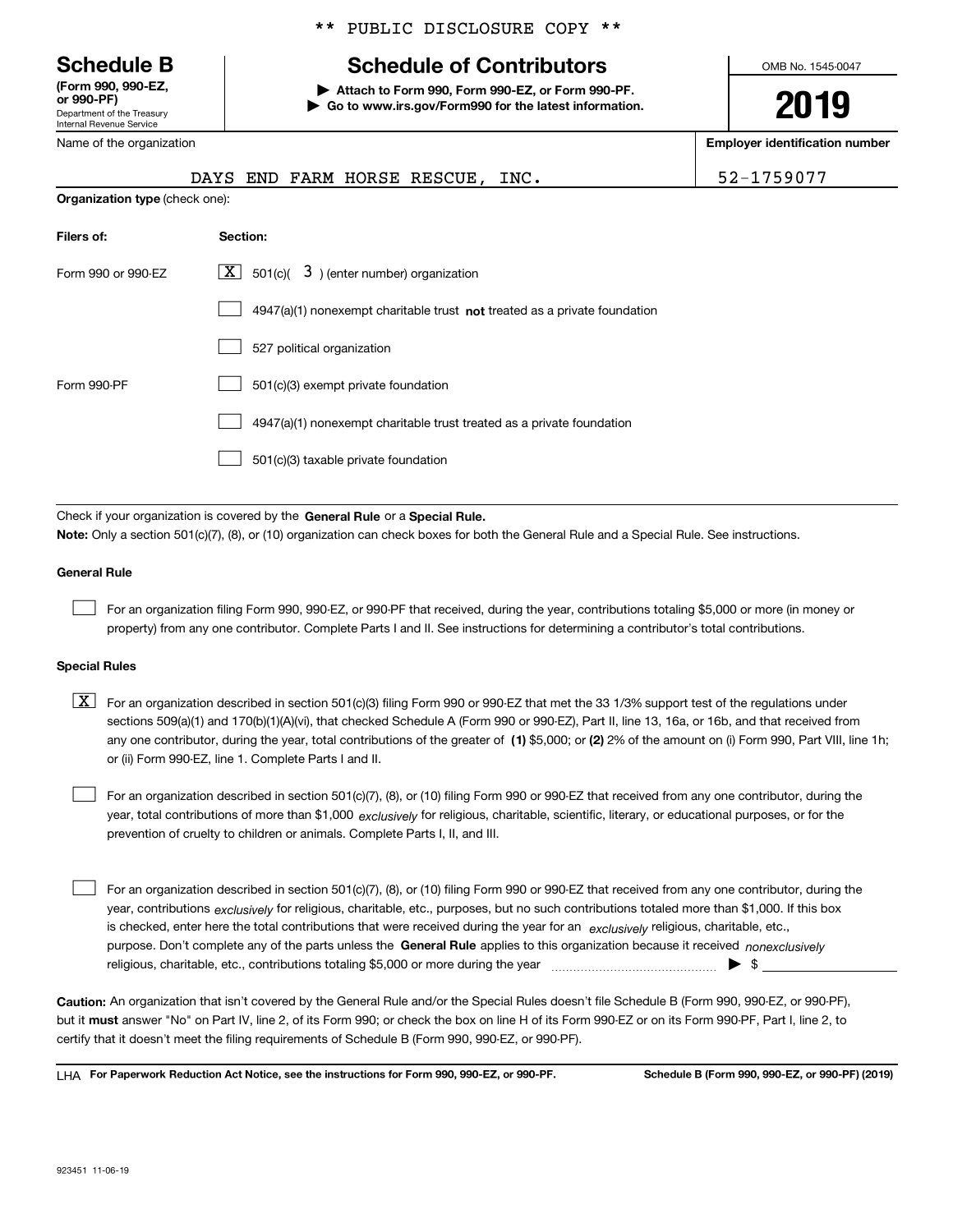**Employer identification number**

#### DAYS END FARM HORSE RESCUE, INC. 52-1759077

Chedule B (Form 990, 990-EZ, or 990-PF) (2019)<br>
lame of organization<br> **2Part I Contributors** (see instructions). Use duplicate copies of Part I if additional space is needed.<br> **2Part I Contributors** (see instructions).

| (a) | (b)                        | (c)                                 | (d)                                                                                                                |
|-----|----------------------------|-------------------------------------|--------------------------------------------------------------------------------------------------------------------|
| No. | Name, address, and ZIP + 4 | <b>Total contributions</b>          | Type of contribution                                                                                               |
| 1   |                            | 100,000.<br>\$                      | $\overline{\texttt{X}}$<br>Person<br>Payroll<br><b>Noncash</b><br>(Complete Part II for<br>noncash contributions.) |
| (a) | (b)                        | (c)                                 | (d)                                                                                                                |
| No. | Name, address, and ZIP + 4 | <b>Total contributions</b>          | Type of contribution                                                                                               |
| 2   |                            | 125,536.<br>\$                      | $\overline{\text{X}}$<br>Person<br>Payroll<br><b>Noncash</b><br>(Complete Part II for<br>noncash contributions.)   |
| (a) | (b)                        | (c)                                 | (d)                                                                                                                |
| No. | Name, address, and ZIP + 4 | <b>Total contributions</b>          | Type of contribution                                                                                               |
| 3   |                            | 290,768.<br>$$\mathbb{S}$$          | $\overline{\text{X}}$<br>Person<br>Payroll<br><b>Noncash</b><br>(Complete Part II for<br>noncash contributions.)   |
| (a) | (b)                        | (c)                                 | (d)                                                                                                                |
| No. | Name, address, and ZIP + 4 | <b>Total contributions</b>          | Type of contribution                                                                                               |
| 4   |                            | 119,065.<br>$$\tilde{\phantom{a}}$$ | $\overline{\text{X}}$<br>Person<br>Payroll<br><b>Noncash</b><br>(Complete Part II for<br>noncash contributions.)   |
| (a) | (b)                        | (c)                                 | (d)                                                                                                                |
| No. | Name, address, and ZIP + 4 | <b>Total contributions</b>          | Type of contribution                                                                                               |
| 5   |                            |                                     | $\overline{\text{X}}$<br>Person<br>Payroll                                                                         |
|     |                            | 102,507.<br>\$                      | Noncash<br>(Complete Part II for<br>noncash contributions.)                                                        |
| (a) | (b)                        | (c)                                 | (d)                                                                                                                |
| No. | Name, address, and ZIP + 4 | <b>Total contributions</b>          | Type of contribution                                                                                               |

923452 11-06-19 **Schedule B (Form 990, 990-EZ, or 990-PF) (2019)**

23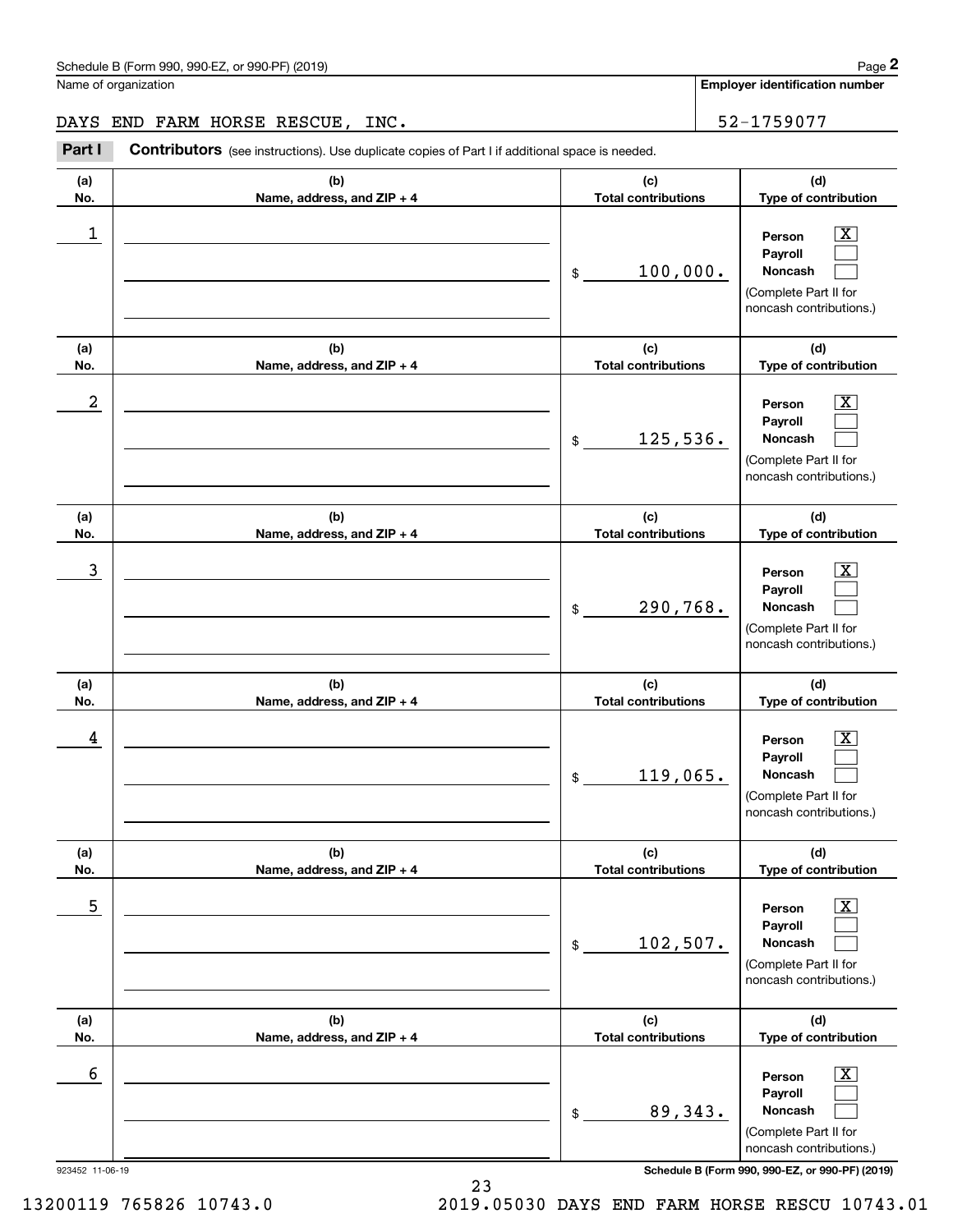**Employer identification number**

#### DAYS END FARM HORSE RESCUE, INC. 52-1759077

Chedule B (Form 990, 990-EZ, or 990-PF) (2019)<br>
lame of organization<br> **2Part I Contributors** (see instructions). Use duplicate copies of Part I if additional space is needed.<br> **2Part I Contributors** (see instructions).

| (a)<br>No. | (b)<br>Name, address, and ZIP + 4 | (c)<br><b>Total contributions</b> | (d)<br>Type of contribution                                                                               |
|------------|-----------------------------------|-----------------------------------|-----------------------------------------------------------------------------------------------------------|
| 7          |                                   | 66,973.<br>\$                     | $\overline{\text{X}}$<br>Person<br>Payroll<br>Noncash<br>(Complete Part II for<br>noncash contributions.) |
| (a)<br>No. | (b)<br>Name, address, and ZIP + 4 | (c)<br><b>Total contributions</b> | (d)<br>Type of contribution                                                                               |
| 8          |                                   | 59,881.<br>\$                     | $\overline{\text{X}}$<br>Person<br>Payroll<br>Noncash<br>(Complete Part II for<br>noncash contributions.) |
| (a)<br>No. | (b)<br>Name, address, and ZIP + 4 | (c)<br><b>Total contributions</b> | (d)<br>Type of contribution                                                                               |
| 9          |                                   | 46,389.<br>\$                     | $\overline{\text{X}}$<br>Person<br>Payroll<br>Noncash<br>(Complete Part II for<br>noncash contributions.) |
| (a)<br>No. | (b)<br>Name, address, and ZIP + 4 | (c)<br><b>Total contributions</b> | (d)<br>Type of contribution                                                                               |
|            |                                   | \$                                | Person<br>Payroll<br>Noncash<br>(Complete Part II for<br>noncash contributions.)                          |
| (a)<br>No. | (b)<br>Name, address, and ZIP + 4 | (c)<br><b>Total contributions</b> | (d)<br>Type of contribution                                                                               |
|            |                                   | \$                                | Person<br>Payroll<br>Noncash<br>(Complete Part II for<br>noncash contributions.)                          |
| (a)<br>No. | (b)<br>Name, address, and ZIP + 4 | (c)<br><b>Total contributions</b> | (d)<br>Type of contribution                                                                               |
|            |                                   | \$                                | Person<br>Payroll<br>Noncash<br>(Complete Part II for<br>noncash contributions.)                          |

923452 11-06-19 **Schedule B (Form 990, 990-EZ, or 990-PF) (2019)**

13200119 765826 10743.0 2019.05030 DAYS END FARM HORSE RESCU 10743.01

24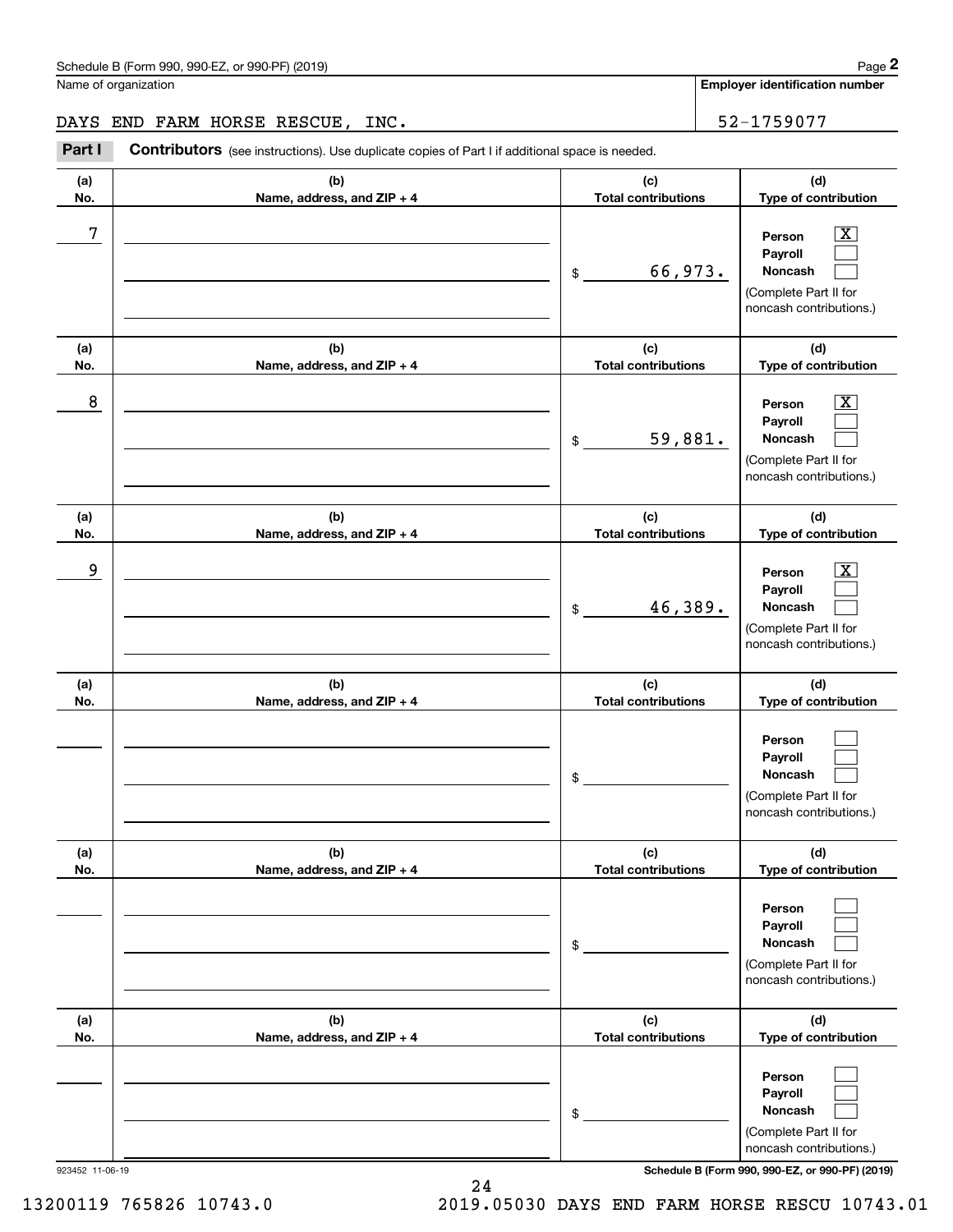Name of organization

**Employer identification number**

DAYS END FARM HORSE RESCUE, INC. 52-1759077

Chedule B (Form 990, 990-EZ, or 990-PF) (2019)<br> **2 AMELON BEARM HORSE RESCUE, INC.**<br> **2 AMELON BEARM HORSE RESCUE, INC.**<br> **192-1759077**<br> **192-1759077** 

| (a)<br>No.<br>from<br>Part I | (b)<br>Description of noncash property given | (c)<br>FMV (or estimate)<br>(See instructions.) | (d)<br>Date received |
|------------------------------|----------------------------------------------|-------------------------------------------------|----------------------|
|                              |                                              |                                                 |                      |
|                              |                                              |                                                 |                      |
|                              |                                              | $$\overbrace{\hspace{2.5cm}}$                   |                      |
| (a)<br>No.<br>from           | (b)<br>Description of noncash property given | (c)<br>FMV (or estimate)<br>(See instructions.) | (d)<br>Date received |
| Part I                       |                                              |                                                 |                      |
|                              |                                              |                                                 |                      |
|                              |                                              | $\sim$                                          |                      |
|                              |                                              |                                                 |                      |
| (a)<br>No.<br>from<br>Part I | (b)<br>Description of noncash property given | (c)<br>FMV (or estimate)<br>(See instructions.) | (d)<br>Date received |
|                              |                                              |                                                 |                      |
|                              |                                              |                                                 |                      |
|                              |                                              | $\sim$                                          |                      |
| (a)<br>No.<br>from<br>Part I | (b)<br>Description of noncash property given | (c)<br>FMV (or estimate)<br>(See instructions.) | (d)<br>Date received |
|                              |                                              |                                                 |                      |
|                              |                                              |                                                 |                      |
|                              |                                              | \$                                              |                      |
| (a)<br>No.<br>from<br>Part I | (b)<br>Description of noncash property given | (c)<br>FMV (or estimate)<br>(See instructions.) | (d)<br>Date received |
|                              |                                              |                                                 |                      |
|                              |                                              |                                                 |                      |
|                              |                                              | $\$$                                            |                      |
| (a)<br>No.<br>from<br>Part I | (b)<br>Description of noncash property given | (c)<br>FMV (or estimate)<br>(See instructions.) | (d)<br>Date received |
|                              |                                              |                                                 |                      |
|                              |                                              |                                                 |                      |
|                              |                                              | \$                                              |                      |

25

923453 11-06-19 **Schedule B (Form 990, 990-EZ, or 990-PF) (2019)**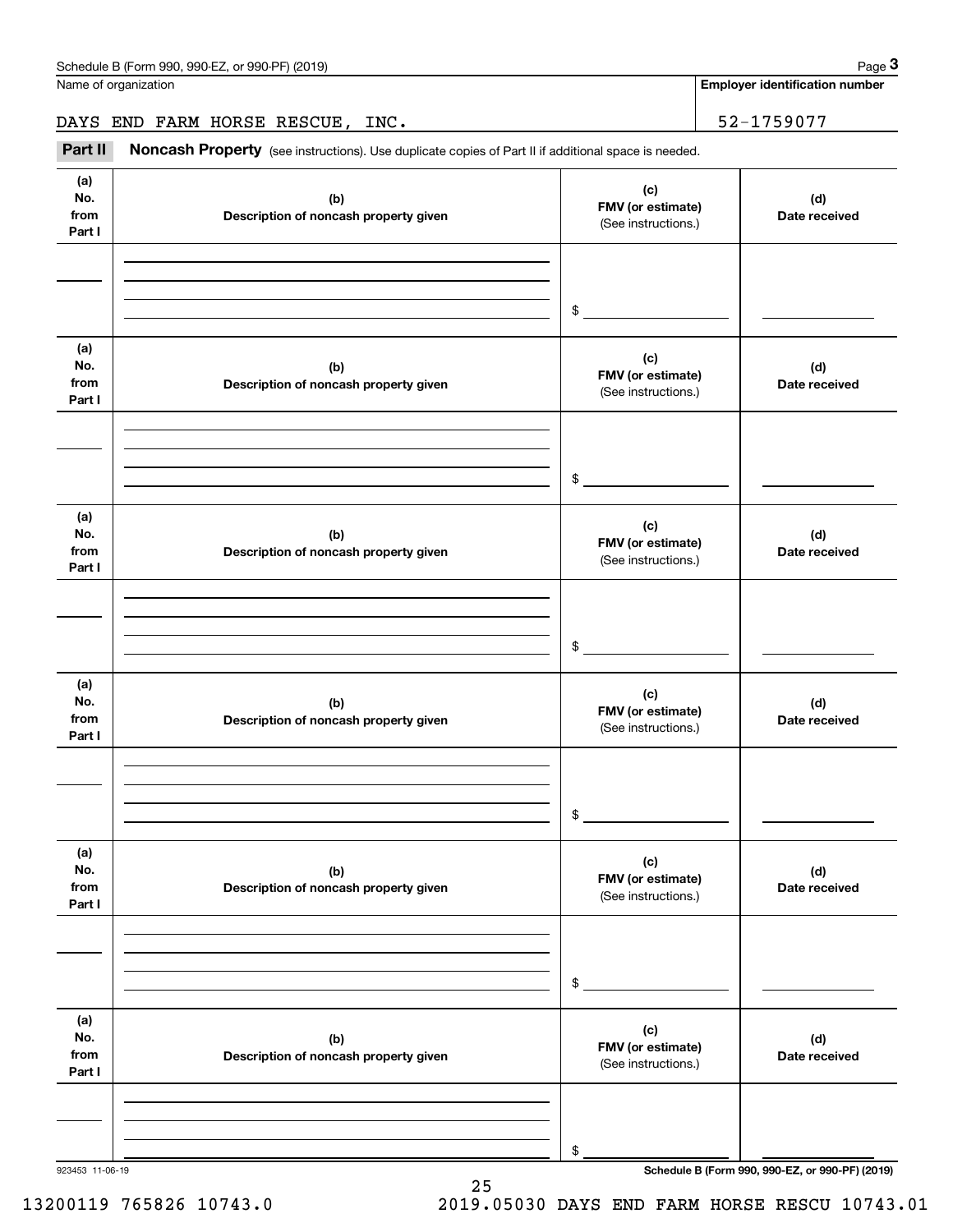| Schedule B (Form 990, 990-EZ, or 990-PF)<br>) (2019)<br>Page |
|--------------------------------------------------------------|
|--------------------------------------------------------------|

| Name of organization<br>DAYS END FARM HORSE RESCUE, INC.                                                                                                                                                                                                                                 | <b>Employer identification number</b>    |  |  |  |  |  |
|------------------------------------------------------------------------------------------------------------------------------------------------------------------------------------------------------------------------------------------------------------------------------------------|------------------------------------------|--|--|--|--|--|
|                                                                                                                                                                                                                                                                                          |                                          |  |  |  |  |  |
|                                                                                                                                                                                                                                                                                          | 52-1759077                               |  |  |  |  |  |
| Part III<br>Exclusively religious, charitable, etc., contributions to organizations described in section 501(c)(7), (8), or (10) that total more than \$1,000 for the year<br>from any one contributor. Complete columns (a) through (e) and the following line entry. For organizations |                                          |  |  |  |  |  |
| completing Part III, enter the total of exclusively religious, charitable, etc., contributions of \$1,000 or less for the year. (Enter this info. once.) $\blacktriangleright$ \$                                                                                                        |                                          |  |  |  |  |  |
| Use duplicate copies of Part III if additional space is needed.<br>$(a)$ No.                                                                                                                                                                                                             |                                          |  |  |  |  |  |
| from<br>(b) Purpose of gift<br>(c) Use of gift<br>Part I                                                                                                                                                                                                                                 | (d) Description of how gift is held      |  |  |  |  |  |
|                                                                                                                                                                                                                                                                                          |                                          |  |  |  |  |  |
|                                                                                                                                                                                                                                                                                          |                                          |  |  |  |  |  |
|                                                                                                                                                                                                                                                                                          |                                          |  |  |  |  |  |
| (e) Transfer of gift                                                                                                                                                                                                                                                                     |                                          |  |  |  |  |  |
|                                                                                                                                                                                                                                                                                          |                                          |  |  |  |  |  |
| Transferee's name, address, and ZIP + 4<br>Relationship of transferor to transferee                                                                                                                                                                                                      |                                          |  |  |  |  |  |
|                                                                                                                                                                                                                                                                                          |                                          |  |  |  |  |  |
|                                                                                                                                                                                                                                                                                          |                                          |  |  |  |  |  |
| (a) No.                                                                                                                                                                                                                                                                                  |                                          |  |  |  |  |  |
| from<br>(b) Purpose of gift<br>(c) Use of gift<br>Part I                                                                                                                                                                                                                                 | (d) Description of how gift is held      |  |  |  |  |  |
|                                                                                                                                                                                                                                                                                          |                                          |  |  |  |  |  |
|                                                                                                                                                                                                                                                                                          |                                          |  |  |  |  |  |
|                                                                                                                                                                                                                                                                                          |                                          |  |  |  |  |  |
| (e) Transfer of gift                                                                                                                                                                                                                                                                     |                                          |  |  |  |  |  |
| Transferee's name, address, and ZIP + 4<br>Relationship of transferor to transferee                                                                                                                                                                                                      |                                          |  |  |  |  |  |
|                                                                                                                                                                                                                                                                                          |                                          |  |  |  |  |  |
|                                                                                                                                                                                                                                                                                          |                                          |  |  |  |  |  |
|                                                                                                                                                                                                                                                                                          |                                          |  |  |  |  |  |
| (a) No.<br>from<br>(c) Use of gift                                                                                                                                                                                                                                                       |                                          |  |  |  |  |  |
| (b) Purpose of gift<br>Part I                                                                                                                                                                                                                                                            | (d) Description of how gift is held      |  |  |  |  |  |
|                                                                                                                                                                                                                                                                                          |                                          |  |  |  |  |  |
|                                                                                                                                                                                                                                                                                          |                                          |  |  |  |  |  |
|                                                                                                                                                                                                                                                                                          |                                          |  |  |  |  |  |
| (e) Transfer of gift                                                                                                                                                                                                                                                                     |                                          |  |  |  |  |  |
| Transferee's name, address, and ZIP + 4                                                                                                                                                                                                                                                  | Relationship of transferor to transferee |  |  |  |  |  |
|                                                                                                                                                                                                                                                                                          |                                          |  |  |  |  |  |
|                                                                                                                                                                                                                                                                                          |                                          |  |  |  |  |  |
|                                                                                                                                                                                                                                                                                          |                                          |  |  |  |  |  |
| (a) No.<br>from<br>(b) Purpose of gift<br>(c) Use of gift                                                                                                                                                                                                                                | (d) Description of how gift is held      |  |  |  |  |  |
| Part I                                                                                                                                                                                                                                                                                   |                                          |  |  |  |  |  |
|                                                                                                                                                                                                                                                                                          |                                          |  |  |  |  |  |
|                                                                                                                                                                                                                                                                                          |                                          |  |  |  |  |  |
| (e) Transfer of gift                                                                                                                                                                                                                                                                     |                                          |  |  |  |  |  |
|                                                                                                                                                                                                                                                                                          |                                          |  |  |  |  |  |
| Transferee's name, address, and $ZIP + 4$<br>Relationship of transferor to transferee                                                                                                                                                                                                    |                                          |  |  |  |  |  |
|                                                                                                                                                                                                                                                                                          |                                          |  |  |  |  |  |
|                                                                                                                                                                                                                                                                                          |                                          |  |  |  |  |  |
|                                                                                                                                                                                                                                                                                          |                                          |  |  |  |  |  |

26

923454 11-06-19

**Schedule B (Form 990, 990-EZ, or 990-PF) (2019)**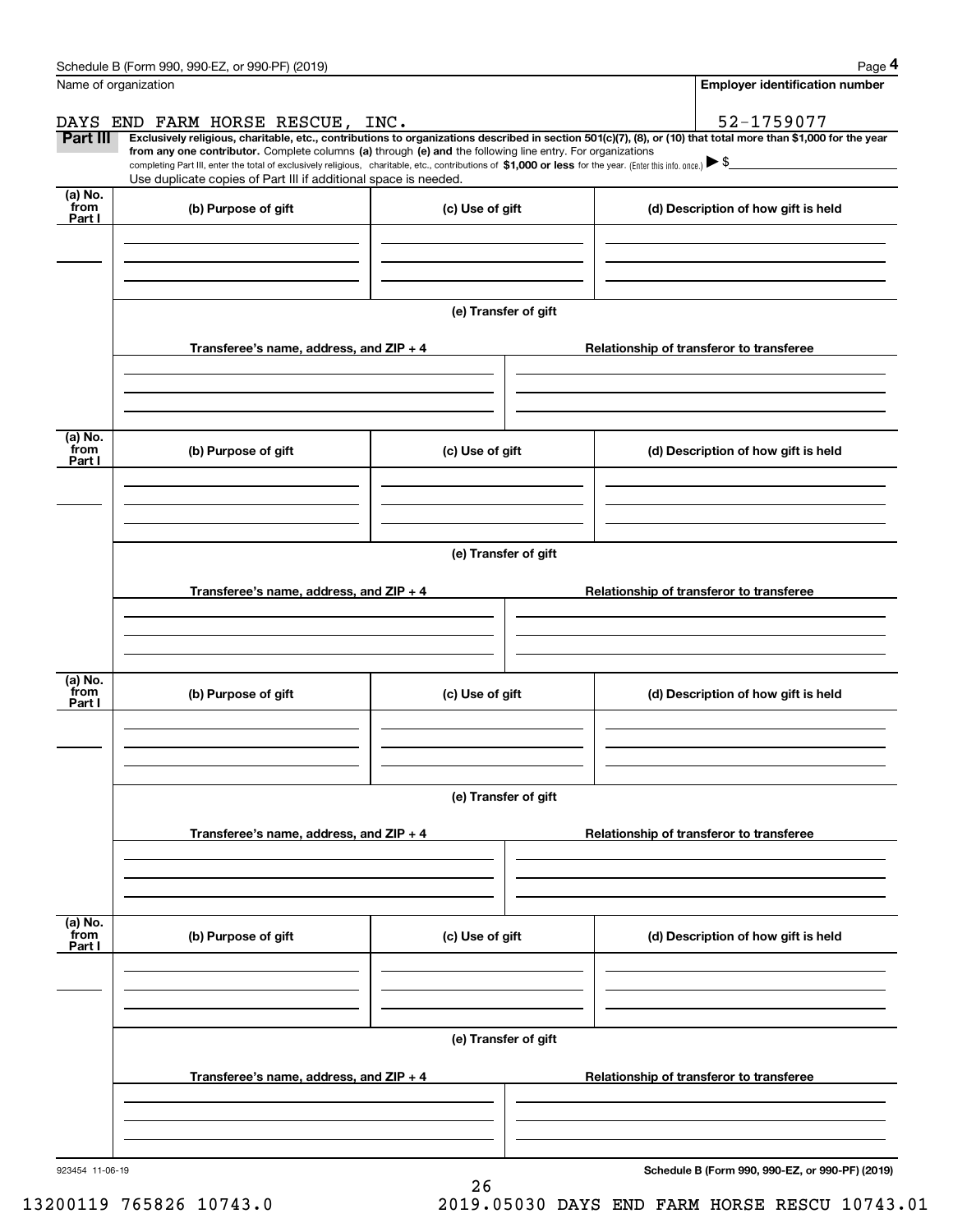| <b>SCHEDULE D</b> |  |  |
|-------------------|--|--|
|                   |  |  |

| (Form 990) |  |
|------------|--|
|------------|--|

## **Supplemental Financial Statements**

(Form 990)<br>
Pepartment of the Treasury<br>
Department of the Treasury<br>
Department of the Treasury<br>
Department of the Treasury<br> **Co to www.irs.gov/Form990 for instructions and the latest information.**<br> **Co to www.irs.gov/Form9** 



Department of the Treasury Internal Revenue Service

**Name of the organization Employer identification number**

|         | DAYS END FARM HORSE RESCUE, INC.                                                                                                               |                         | 52-1759077                                         |
|---------|------------------------------------------------------------------------------------------------------------------------------------------------|-------------------------|----------------------------------------------------|
| Part I  | Organizations Maintaining Donor Advised Funds or Other Similar Funds or Accounts. Complete if the                                              |                         |                                                    |
|         | organization answered "Yes" on Form 990, Part IV, line 6.                                                                                      |                         |                                                    |
|         |                                                                                                                                                | (a) Donor advised funds | (b) Funds and other accounts                       |
| 1       |                                                                                                                                                |                         |                                                    |
| 2       | Aggregate value of contributions to (during year)                                                                                              |                         |                                                    |
| з       | Aggregate value of grants from (during year)                                                                                                   |                         |                                                    |
| 4       |                                                                                                                                                |                         |                                                    |
| 5       | Did the organization inform all donors and donor advisors in writing that the assets held in donor advised funds                               |                         |                                                    |
|         |                                                                                                                                                |                         | Yes<br>No                                          |
| 6       | Did the organization inform all grantees, donors, and donor advisors in writing that grant funds can be used only                              |                         |                                                    |
|         | for charitable purposes and not for the benefit of the donor or donor advisor, or for any other purpose conferring                             |                         |                                                    |
|         | impermissible private benefit?                                                                                                                 |                         | Yes<br>No                                          |
| Part II | Conservation Easements. Complete if the organization answered "Yes" on Form 990, Part IV, line 7.                                              |                         |                                                    |
| 1.      | Purpose(s) of conservation easements held by the organization (check all that apply).                                                          |                         |                                                    |
|         | $\lfloor x \rfloor$ Preservation of land for public use (for example, recreation or education)                                                 |                         | Preservation of a historically important land area |
|         | $\mathbf{X}$ Protection of natural habitat                                                                                                     |                         | Preservation of a certified historic structure     |
|         | $X$ Preservation of open space                                                                                                                 |                         |                                                    |
|         |                                                                                                                                                |                         |                                                    |
| 2       | Complete lines 2a through 2d if the organization held a qualified conservation contribution in the form of a conservation easement on the last |                         |                                                    |
|         | day of the tax year.                                                                                                                           |                         | Held at the End of the Tax Year                    |
|         |                                                                                                                                                |                         | 2a                                                 |
|         | <b>b</b> Total acreage restricted by conservation easements                                                                                    |                         | 2 <sub>b</sub>                                     |
|         |                                                                                                                                                |                         | 2c                                                 |
|         | d Number of conservation easements included in (c) acquired after 7/25/06, and not on a historic structure                                     |                         |                                                    |
|         |                                                                                                                                                |                         | 2d                                                 |
| 3       | Number of conservation easements modified, transferred, released, extinguished, or terminated by the organization during the tax               |                         |                                                    |
|         | $year \blacktriangleright$                                                                                                                     |                         |                                                    |
| 4       | Number of states where property subject to conservation easement is located $\blacktriangleright$                                              | 1                       |                                                    |
| 5       | Does the organization have a written policy regarding the periodic monitoring, inspection, handling of                                         |                         |                                                    |
|         | violations, and enforcement of the conservation easements it holds?                                                                            |                         | $\boxed{\text{X}}$ No<br>Yes                       |
| 6       | Staff and volunteer hours devoted to monitoring, inspecting, handling of violations, and enforcing conservation easements during the year      |                         |                                                    |
|         |                                                                                                                                                |                         |                                                    |
| 7       | Amount of expenses incurred in monitoring, inspecting, handling of violations, and enforcing conservation easements during the year            |                         |                                                    |
|         | ▶ \$                                                                                                                                           |                         |                                                    |
| 8       | Does each conservation easement reported on line 2(d) above satisfy the requirements of section 170(h)(4)(B)(i)                                |                         |                                                    |
|         |                                                                                                                                                |                         | Yes<br>No                                          |
| 9       | In Part XIII, describe how the organization reports conservation easements in its revenue and expense statement and                            |                         |                                                    |
|         | balance sheet, and include, if applicable, the text of the footnote to the organization's financial statements that describes the              |                         |                                                    |
|         | organization's accounting for conservation easements.                                                                                          |                         |                                                    |
|         | Organizations Maintaining Collections of Art, Historical Treasures, or Other Similar Assets.<br>Part III                                       |                         |                                                    |
|         | Complete if the organization answered "Yes" on Form 990, Part IV, line 8.                                                                      |                         |                                                    |
|         | 1a If the organization elected, as permitted under FASB ASC 958, not to report in its revenue statement and balance sheet works                |                         |                                                    |
|         | of art, historical treasures, or other similar assets held for public exhibition, education, or research in furtherance of public              |                         |                                                    |
|         | service, provide in Part XIII the text of the footnote to its financial statements that describes these items.                                 |                         |                                                    |
|         | b If the organization elected, as permitted under FASB ASC 958, to report in its revenue statement and balance sheet works of                  |                         |                                                    |
|         | art, historical treasures, or other similar assets held for public exhibition, education, or research in furtherance of public service,        |                         |                                                    |
|         | provide the following amounts relating to these items:                                                                                         |                         |                                                    |
|         |                                                                                                                                                |                         | \$                                                 |
|         | (ii) Assets included in Form 990, Part X                                                                                                       |                         | $\blacktriangleright$ \$                           |
| 2       | If the organization received or held works of art, historical treasures, or other similar assets for financial gain, provide                   |                         |                                                    |
|         | the following amounts required to be reported under FASB ASC 958 relating to these items:                                                      |                         |                                                    |
|         |                                                                                                                                                |                         | \$                                                 |
|         |                                                                                                                                                |                         | ▶<br>$\blacktriangleright$ \$                      |
|         | LHA For Paperwork Reduction Act Notice, see the Instructions for Form 990.                                                                     |                         | Schedule D (Form 990) 2019                         |
|         |                                                                                                                                                |                         |                                                    |

932051 10-02-19

27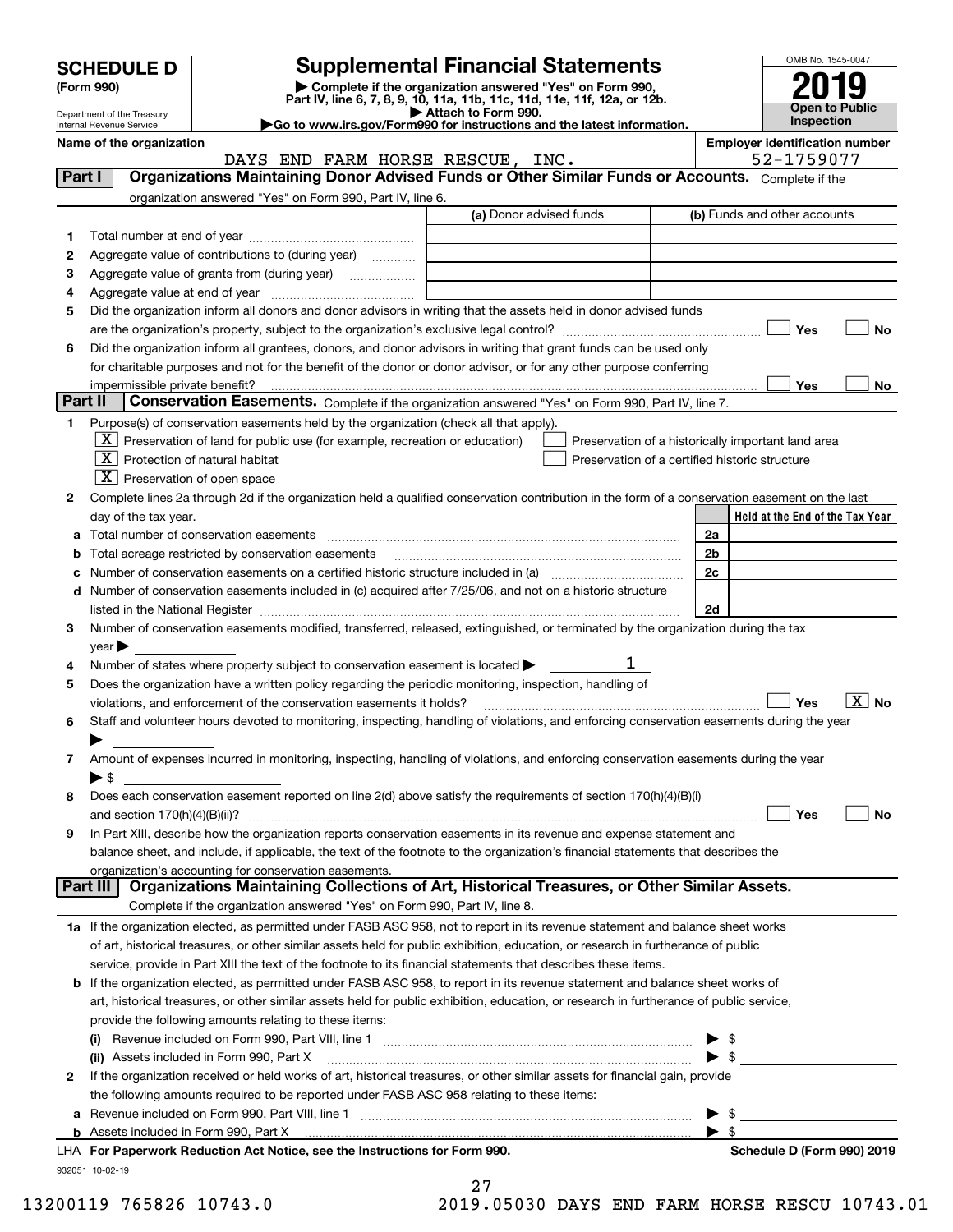|        | Schedule D (Form 990) 2019                                                                                                                                                                                                     | DAYS END FARM HORSE RESCUE, INC. |                |                                                                                                                                                                                                                                |          |                   | 52-1759077                                 |                |                      | Page 2                     |
|--------|--------------------------------------------------------------------------------------------------------------------------------------------------------------------------------------------------------------------------------|----------------------------------|----------------|--------------------------------------------------------------------------------------------------------------------------------------------------------------------------------------------------------------------------------|----------|-------------------|--------------------------------------------|----------------|----------------------|----------------------------|
|        | Organizations Maintaining Collections of Art, Historical Treasures, or Other Similar Assets (continued)<br>Part III                                                                                                            |                                  |                |                                                                                                                                                                                                                                |          |                   |                                            |                |                      |                            |
| З      | Using the organization's acquisition, accession, and other records, check any of the following that make significant use of its                                                                                                |                                  |                |                                                                                                                                                                                                                                |          |                   |                                            |                |                      |                            |
|        | collection items (check all that apply):                                                                                                                                                                                       |                                  |                |                                                                                                                                                                                                                                |          |                   |                                            |                |                      |                            |
| a      | Public exhibition                                                                                                                                                                                                              |                                  |                | Loan or exchange program                                                                                                                                                                                                       |          |                   |                                            |                |                      |                            |
| b      | Scholarly research                                                                                                                                                                                                             |                                  |                | Other and the control of the control of the control of the control of the control of the control of the control of the control of the control of the control of the control of the control of the control of the control of th |          |                   |                                            |                |                      |                            |
| c      | Preservation for future generations                                                                                                                                                                                            |                                  |                |                                                                                                                                                                                                                                |          |                   |                                            |                |                      |                            |
| 4      | Provide a description of the organization's collections and explain how they further the organization's exempt purpose in Part XIII.                                                                                           |                                  |                |                                                                                                                                                                                                                                |          |                   |                                            |                |                      |                            |
| 5      | During the year, did the organization solicit or receive donations of art, historical treasures, or other similar assets                                                                                                       |                                  |                |                                                                                                                                                                                                                                |          |                   |                                            |                |                      |                            |
|        | to be sold to raise funds rather than to be maintained as part of the organization's collection?                                                                                                                               |                                  |                |                                                                                                                                                                                                                                |          |                   |                                            | Yes            |                      | No.                        |
|        | <b>Part IV</b><br>Escrow and Custodial Arrangements. Complete if the organization answered "Yes" on Form 990, Part IV, line 9, or                                                                                              |                                  |                |                                                                                                                                                                                                                                |          |                   |                                            |                |                      |                            |
|        | reported an amount on Form 990, Part X, line 21.                                                                                                                                                                               |                                  |                |                                                                                                                                                                                                                                |          |                   |                                            |                |                      |                            |
|        | 1a Is the organization an agent, trustee, custodian or other intermediary for contributions or other assets not included                                                                                                       |                                  |                |                                                                                                                                                                                                                                |          |                   |                                            |                |                      |                            |
|        |                                                                                                                                                                                                                                |                                  |                |                                                                                                                                                                                                                                |          |                   |                                            | Yes            |                      | $\overline{\mathbf{X}}$ No |
|        | <b>b</b> If "Yes," explain the arrangement in Part XIII and complete the following table:                                                                                                                                      |                                  |                |                                                                                                                                                                                                                                |          |                   |                                            |                |                      |                            |
|        |                                                                                                                                                                                                                                |                                  |                |                                                                                                                                                                                                                                |          |                   |                                            | Amount         |                      |                            |
|        | Beginning balance manufactured and contain an account of the state of the state of the state of the state of the state of the state of the state of the state of the state of the state of the state of the state of the state |                                  |                |                                                                                                                                                                                                                                |          | 1c                |                                            |                |                      |                            |
|        | Additions during the year manufactured and an experimental contract to the year manufactured and a set of the year manufactured and a set of the year manufactured and a set of the year manufactured and set of the year manu |                                  |                |                                                                                                                                                                                                                                |          | 1d                |                                            |                |                      |                            |
|        | Distributions during the year manufactured and continuum and contact the year manufactured and contact the year                                                                                                                |                                  |                |                                                                                                                                                                                                                                |          | 1e<br>1f          |                                            |                |                      |                            |
|        | 2a Did the organization include an amount on Form 990, Part X, line 21, for escrow or custodial account liability?                                                                                                             |                                  |                |                                                                                                                                                                                                                                |          |                   |                                            | Yes            |                      | No                         |
|        | <b>b</b> If "Yes," explain the arrangement in Part XIII. Check here if the explanation has been provided on Part XIII                                                                                                          |                                  |                |                                                                                                                                                                                                                                |          |                   |                                            |                |                      |                            |
| Part V | Endowment Funds. Complete if the organization answered "Yes" on Form 990, Part IV, line 10.                                                                                                                                    |                                  |                |                                                                                                                                                                                                                                |          |                   |                                            |                |                      |                            |
|        |                                                                                                                                                                                                                                | (a) Current year                 | (b) Prior year | (c) Two years back                                                                                                                                                                                                             |          |                   | (d) Three years back   (e) Four years back |                |                      |                            |
| 1a     | Beginning of year balance                                                                                                                                                                                                      | 135,189.                         | 134,259.       |                                                                                                                                                                                                                                | 130,785. |                   | 123,764.                                   |                | 133,697.             |                            |
| b      |                                                                                                                                                                                                                                |                                  |                |                                                                                                                                                                                                                                |          |                   |                                            |                |                      |                            |
|        | Net investment earnings, gains, and losses                                                                                                                                                                                     | $-8,006$ .                       | 930.           |                                                                                                                                                                                                                                | 3,474.   |                   | 7,021.                                     |                |                      | $-9,933.$                  |
|        |                                                                                                                                                                                                                                |                                  |                |                                                                                                                                                                                                                                |          |                   |                                            |                |                      |                            |
|        | e Other expenditures for facilities                                                                                                                                                                                            |                                  |                |                                                                                                                                                                                                                                |          |                   |                                            |                |                      |                            |
|        | and programs                                                                                                                                                                                                                   |                                  |                |                                                                                                                                                                                                                                |          |                   |                                            |                |                      |                            |
|        |                                                                                                                                                                                                                                |                                  |                |                                                                                                                                                                                                                                |          |                   |                                            |                |                      |                            |
| g      | End of year balance                                                                                                                                                                                                            | 127, 183.                        | 135,189.       |                                                                                                                                                                                                                                | 134,259. |                   | 130,785.                                   |                | 123,764.             |                            |
| 2      | Provide the estimated percentage of the current year end balance (line 1g, column (a)) held as:                                                                                                                                |                                  |                |                                                                                                                                                                                                                                |          |                   |                                            |                |                      |                            |
|        | Board designated or quasi-endowment                                                                                                                                                                                            |                                  | %              |                                                                                                                                                                                                                                |          |                   |                                            |                |                      |                            |
| b      | Permanent endowment                                                                                                                                                                                                            | %                                |                |                                                                                                                                                                                                                                |          |                   |                                            |                |                      |                            |
| c      | Term endowment $\blacktriangleright$                                                                                                                                                                                           | %                                |                |                                                                                                                                                                                                                                |          |                   |                                            |                |                      |                            |
|        | The percentages on lines 2a, 2b, and 2c should equal 100%.                                                                                                                                                                     |                                  |                |                                                                                                                                                                                                                                |          |                   |                                            |                |                      |                            |
|        | 3a Are there endowment funds not in the possession of the organization that are held and administered for the organization                                                                                                     |                                  |                |                                                                                                                                                                                                                                |          |                   |                                            |                |                      |                            |
|        | by:                                                                                                                                                                                                                            |                                  |                |                                                                                                                                                                                                                                |          |                   |                                            |                | Yes                  | No                         |
|        | (i)                                                                                                                                                                                                                            |                                  |                |                                                                                                                                                                                                                                |          |                   |                                            | 3a(i)          |                      | X                          |
|        |                                                                                                                                                                                                                                |                                  |                |                                                                                                                                                                                                                                |          |                   |                                            | 3a(ii)         |                      | $\mathbf X$                |
|        |                                                                                                                                                                                                                                |                                  |                |                                                                                                                                                                                                                                |          |                   |                                            | 3b             |                      |                            |
|        | Describe in Part XIII the intended uses of the organization's endowment funds.                                                                                                                                                 |                                  |                |                                                                                                                                                                                                                                |          |                   |                                            |                |                      |                            |
|        | Land, Buildings, and Equipment.<br>Part VI                                                                                                                                                                                     |                                  |                |                                                                                                                                                                                                                                |          |                   |                                            |                |                      |                            |
|        | Complete if the organization answered "Yes" on Form 990, Part IV, line 11a. See Form 990, Part X, line 10.                                                                                                                     |                                  |                |                                                                                                                                                                                                                                |          |                   |                                            |                |                      |                            |
|        | Description of property                                                                                                                                                                                                        | (a) Cost or other                |                | (b) Cost or other                                                                                                                                                                                                              |          | (c) Accumulated   |                                            | (d) Book value |                      |                            |
|        |                                                                                                                                                                                                                                | basis (investment)               |                | basis (other)                                                                                                                                                                                                                  |          | depreciation      |                                            |                |                      |                            |
|        |                                                                                                                                                                                                                                |                                  |                | 688,050.<br>747,886.                                                                                                                                                                                                           |          |                   |                                            |                | 688,050.             |                            |
| b      |                                                                                                                                                                                                                                |                                  |                | 56,004.                                                                                                                                                                                                                        |          | 67,281.<br>8,077. |                                            |                | 680,605.             |                            |
|        |                                                                                                                                                                                                                                |                                  |                | 350,689.                                                                                                                                                                                                                       |          | 205,178.          |                                            |                | 47,927.<br>145, 511. |                            |
| d      |                                                                                                                                                                                                                                |                                  |                |                                                                                                                                                                                                                                |          |                   |                                            |                |                      |                            |
|        |                                                                                                                                                                                                                                |                                  |                |                                                                                                                                                                                                                                |          |                   |                                            | 1,562,093.     |                      |                            |
|        |                                                                                                                                                                                                                                |                                  |                |                                                                                                                                                                                                                                |          |                   |                                            |                |                      |                            |

**Schedule D (Form 990) 2019**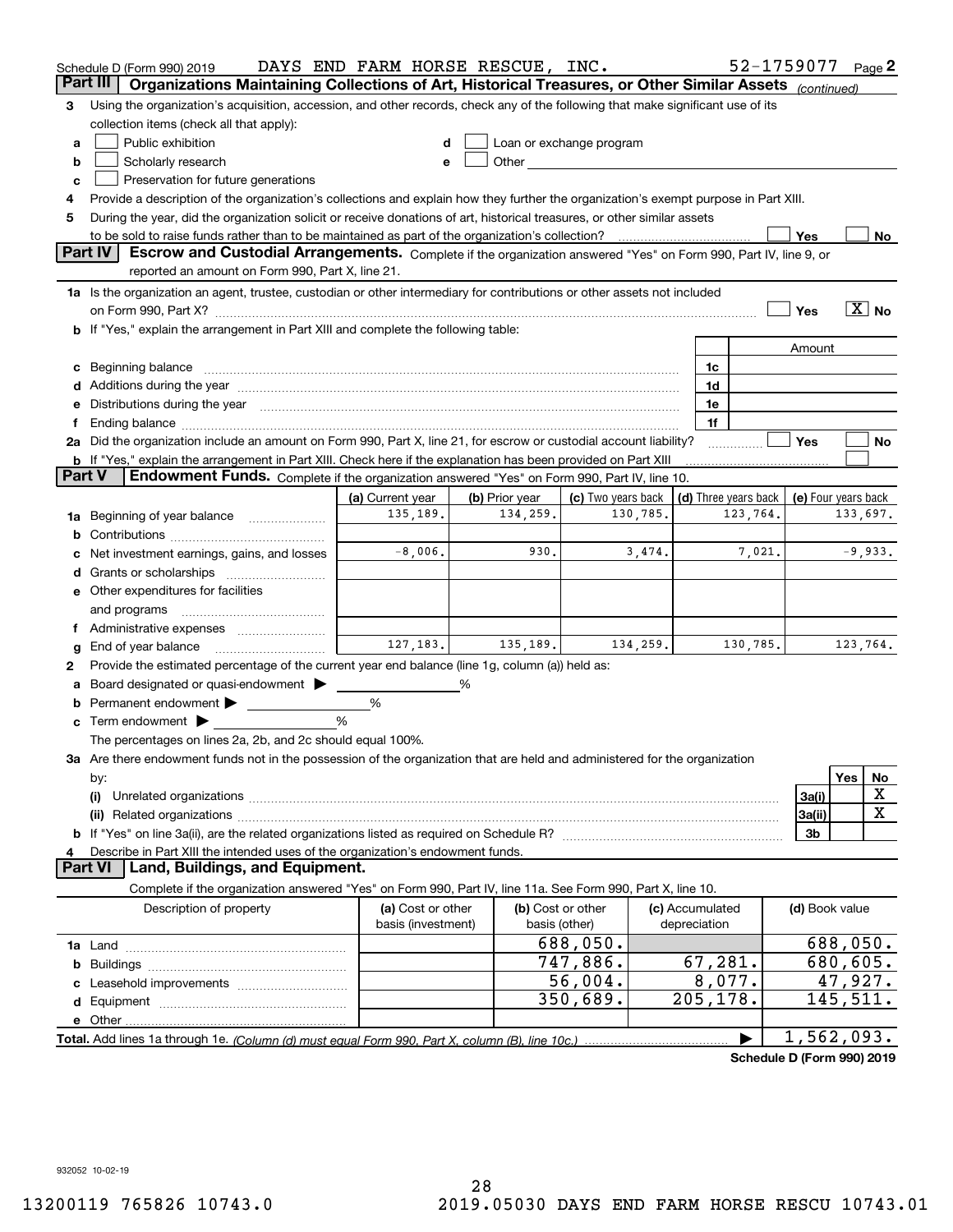| Complete if the organization answered "Yes" on Form 990, Part IV, line 11b. See Form 990, Part X, line 12.                                          |                 |                                                           |                |
|-----------------------------------------------------------------------------------------------------------------------------------------------------|-----------------|-----------------------------------------------------------|----------------|
| (a) Description of security or category (including name of security)                                                                                | (b) Book value  | (c) Method of valuation: Cost or end-of-year market value |                |
|                                                                                                                                                     |                 |                                                           |                |
|                                                                                                                                                     |                 |                                                           |                |
| $(3)$ Other                                                                                                                                         |                 |                                                           |                |
| (A)                                                                                                                                                 |                 |                                                           |                |
| (B)                                                                                                                                                 |                 |                                                           |                |
| (C)                                                                                                                                                 |                 |                                                           |                |
| (D)                                                                                                                                                 |                 |                                                           |                |
| (E)                                                                                                                                                 |                 |                                                           |                |
| (F)                                                                                                                                                 |                 |                                                           |                |
| (G)                                                                                                                                                 |                 |                                                           |                |
| (H)                                                                                                                                                 |                 |                                                           |                |
| <b>Total.</b> (Col. (b) must equal Form 990, Part X, col. (B) line 12.)                                                                             |                 |                                                           |                |
| Part VIII Investments - Program Related.                                                                                                            |                 |                                                           |                |
| Complete if the organization answered "Yes" on Form 990, Part IV, line 11c. See Form 990, Part X, line 13.                                          |                 |                                                           |                |
| (a) Description of investment                                                                                                                       | (b) Book value  | (c) Method of valuation: Cost or end-of-year market value |                |
| (1)                                                                                                                                                 |                 |                                                           |                |
| (2)                                                                                                                                                 |                 |                                                           |                |
| (3)                                                                                                                                                 |                 |                                                           |                |
| (4)                                                                                                                                                 |                 |                                                           |                |
| (5)                                                                                                                                                 |                 |                                                           |                |
| (6)                                                                                                                                                 |                 |                                                           |                |
| (7)                                                                                                                                                 |                 |                                                           |                |
| (8)                                                                                                                                                 |                 |                                                           |                |
| (9)                                                                                                                                                 |                 |                                                           |                |
| <b>Total.</b> (Col. (b) must equal Form 990, Part X, col. (B) line 13.)                                                                             |                 |                                                           |                |
| <b>Other Assets.</b><br>Part IX                                                                                                                     |                 |                                                           |                |
| Complete if the organization answered "Yes" on Form 990, Part IV, line 11d. See Form 990, Part X, line 15.                                          |                 |                                                           |                |
|                                                                                                                                                     | (a) Description |                                                           | (b) Book value |
| (1)                                                                                                                                                 |                 |                                                           |                |
| (2)                                                                                                                                                 |                 |                                                           |                |
| (3)                                                                                                                                                 |                 |                                                           |                |
| (4)                                                                                                                                                 |                 |                                                           |                |
| (5)                                                                                                                                                 |                 |                                                           |                |
| (6)                                                                                                                                                 |                 |                                                           |                |
| (7)                                                                                                                                                 |                 |                                                           |                |
| (8)                                                                                                                                                 |                 |                                                           |                |
| (9)                                                                                                                                                 |                 |                                                           |                |
|                                                                                                                                                     |                 |                                                           |                |
| <b>Other Liabilities.</b><br>Part X                                                                                                                 |                 |                                                           |                |
| Complete if the organization answered "Yes" on Form 990, Part IV, line 11e or 11f. See Form 990, Part X, line 25.                                   |                 |                                                           |                |
| (a) Description of liability<br>1.                                                                                                                  |                 |                                                           | (b) Book value |
| (1) Federal income taxes                                                                                                                            |                 |                                                           |                |
| PASS THROUGH LIABILITY<br>(2)                                                                                                                       |                 |                                                           | 40,513.        |
| REFUNDABLE ADVANCE<br>(3)                                                                                                                           |                 |                                                           | 153,890.       |
| (4)                                                                                                                                                 |                 |                                                           |                |
| (5)                                                                                                                                                 |                 |                                                           |                |
| (6)                                                                                                                                                 |                 |                                                           |                |
| (7)                                                                                                                                                 |                 |                                                           |                |
| (8)                                                                                                                                                 |                 |                                                           |                |
| (9)                                                                                                                                                 |                 |                                                           |                |
| <b>Total.</b> (Column (b) must equal Form 990, Part X, col. (B) line 25.) ……………………………………………………                                                      |                 |                                                           | 194,403.       |
| 2. Lightlity for uncertain tax positions, In Part YIII, provide the text of the feetpete to the examization's financial statements that reports the |                 |                                                           |                |

932053 10-02-19

# Schedule D (Form 990) 2019 DAYS END FARM HORSE RESCUE, INC**.** 52-1759 077 <sub>Page</sub> 3<br>| **Part VII** | Investments - Other Securities.

52-1759077 Page 3

|--|--|

| (a) Description of security or category (including name of security)      | (b) Book value | (c) Method of valuation: Cost or end-of-year market value |
|---------------------------------------------------------------------------|----------------|-----------------------------------------------------------|
| (1) Financial derivatives                                                 |                |                                                           |
| (2) Closely held equity interests                                         |                |                                                           |
| $(3)$ Other                                                               |                |                                                           |
| (A)                                                                       |                |                                                           |
| (B)                                                                       |                |                                                           |
| (C)                                                                       |                |                                                           |
| (D)                                                                       |                |                                                           |
| (E)                                                                       |                |                                                           |
|                                                                           |                |                                                           |
| (G)                                                                       |                |                                                           |
| (H)                                                                       |                |                                                           |
| <b>Total.</b> (Col. (b) must equal Form 990, Part X, col. (B) line $12.1$ |                |                                                           |

| (a) Description of investment                                       | (b) Book value | (c) Method of valuation: Cost or end-of-year market value |
|---------------------------------------------------------------------|----------------|-----------------------------------------------------------|
| (1)                                                                 |                |                                                           |
| (2)                                                                 |                |                                                           |
| (3)                                                                 |                |                                                           |
| (4)                                                                 |                |                                                           |
| (5)                                                                 |                |                                                           |
| (6)                                                                 |                |                                                           |
| (7)                                                                 |                |                                                           |
| (8)                                                                 |                |                                                           |
| (9)                                                                 |                |                                                           |
| Total. (Col. (b) must equal Form 990, Part X, col. (B) line $13.$ ) |                |                                                           |

| Liability for uncertain tax positions. In Part XIII, provide the text of the footnote to the organization's financial statements that reports the |  |
|---------------------------------------------------------------------------------------------------------------------------------------------------|--|
| organization's liability for uncertain tax positions under FASB ASC 740. Check here if the text of the footnote has been provided in Part XIII    |  |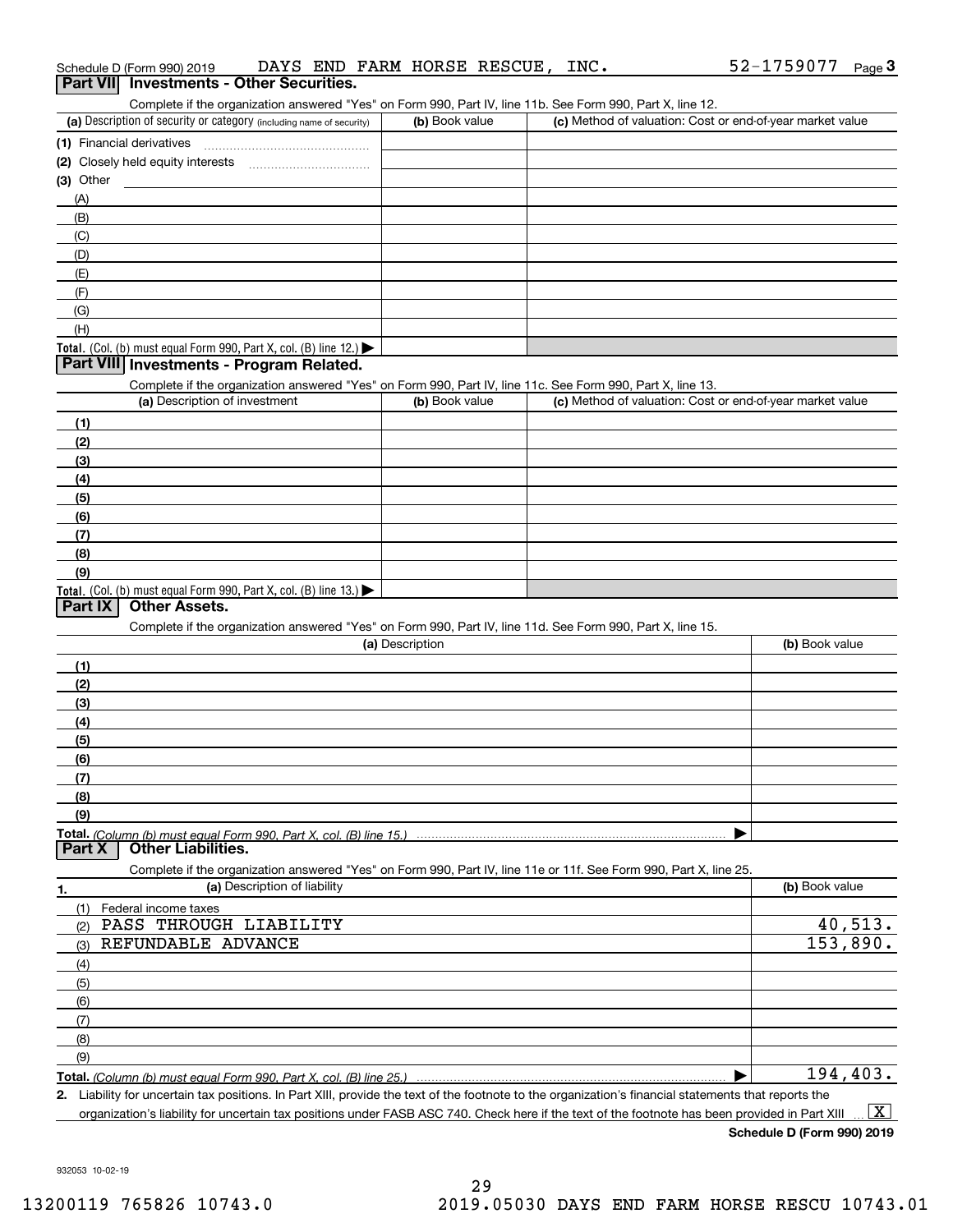|   | DAYS END FARM HORSE RESCUE, INC.<br>Schedule D (Form 990) 2019                                                                                                                                                                      |                |         |                | 52-1759077<br>Page 4         |
|---|-------------------------------------------------------------------------------------------------------------------------------------------------------------------------------------------------------------------------------------|----------------|---------|----------------|------------------------------|
|   | Part XI<br>Reconciliation of Revenue per Audited Financial Statements With Revenue per Return.                                                                                                                                      |                |         |                |                              |
|   | Complete if the organization answered "Yes" on Form 990, Part IV, line 12a.                                                                                                                                                         |                |         |                |                              |
| 1 | Total revenue, gains, and other support per audited financial statements                                                                                                                                                            |                |         | $\blacksquare$ | 2,342,536.                   |
| 2 | Amounts included on line 1 but not on Form 990, Part VIII, line 12:                                                                                                                                                                 |                |         |                |                              |
| a | Net unrealized gains (losses) on investments [11] matter contracts and the unrealized gains (losses) on investments                                                                                                                 | 2a             |         |                |                              |
| b |                                                                                                                                                                                                                                     | 2 <sub>b</sub> | 2,354.  |                |                              |
|   |                                                                                                                                                                                                                                     | 2c             |         |                |                              |
| d | Other (Describe in Part XIII.) <b>Construction Contract Construction</b> Construction Construction Construction Construction Construction Construction Construction Construction Construction Construction Construction Constructio | 2d             | 99,629. |                |                              |
| е | Add lines 2a through 2d                                                                                                                                                                                                             |                |         | 2e             | 101,983.                     |
| 3 |                                                                                                                                                                                                                                     |                |         | $\overline{3}$ | $\overline{2,240,553}$ .     |
| 4 | Amounts included on Form 990, Part VIII, line 12, but not on line 1:                                                                                                                                                                |                |         |                |                              |
| a | Investment expenses not included on Form 990, Part VIII, line 7b [100] [100] [100] [100] [100] [100] [100] [10                                                                                                                      | 4a             |         |                |                              |
|   | Other (Describe in Part XIII.) <b>Construction Construction</b> Chern Construction Chern Chern Chern Chern Chern Chern                                                                                                              | 4 <sub>b</sub> | 5,179.  |                |                              |
|   | c Add lines 4a and 4b                                                                                                                                                                                                               |                |         | 4с             | 5,179.                       |
| 5 |                                                                                                                                                                                                                                     |                |         | 5              | 2, 245, 732.                 |
|   |                                                                                                                                                                                                                                     |                |         |                |                              |
|   | Part XII   Reconciliation of Expenses per Audited Financial Statements With Expenses per Return.                                                                                                                                    |                |         |                |                              |
|   | Complete if the organization answered "Yes" on Form 990, Part IV, line 12a.                                                                                                                                                         |                |         |                |                              |
| 1 | Total expenses and losses per audited financial statements [11, 11] manuscription control expenses and losses per audited financial statements [11] manuscription of the statements [11] manuscription of the statements [11]       |                |         | $\mathbf{1}$   | 1,697,481.                   |
| 2 | Amounts included on line 1 but not on Form 990, Part IX, line 25:                                                                                                                                                                   |                |         |                |                              |
| a |                                                                                                                                                                                                                                     | 2a             | 1,306.  |                |                              |
| b |                                                                                                                                                                                                                                     | 2 <sub>b</sub> |         |                |                              |
|   |                                                                                                                                                                                                                                     | 2c             |         |                |                              |
|   |                                                                                                                                                                                                                                     | 2d             | 41,321. |                |                              |
| e | Add lines 2a through 2d <b>contained a contained a contained a contained a</b> contained a contact the state of the state of the state of the state of the state of the state of the state of the state of the state of the state o |                |         | 2e             |                              |
| з |                                                                                                                                                                                                                                     |                |         | 3              | $\frac{42,627.}{1,654,854.}$ |
|   | Amounts included on Form 990, Part IX, line 25, but not on line 1:                                                                                                                                                                  |                |         |                |                              |
| a |                                                                                                                                                                                                                                     | 4a             |         |                |                              |
|   | <b>b</b> Other (Describe in Part XIII.)                                                                                                                                                                                             | 4 <sub>b</sub> |         |                |                              |
|   | Add lines 4a and 4b                                                                                                                                                                                                                 |                |         | 4с             | 0.                           |
| 5 |                                                                                                                                                                                                                                     |                |         | 5              | 1,654,854.                   |
|   | Part XIII Supplemental Information.                                                                                                                                                                                                 |                |         |                |                              |

Provide the descriptions required for Part II, lines 3, 5, and 9; Part III, lines 1a and 4; Part IV, lines 1b and 2b; Part V, line 4; Part X, line 2; Part XI, lines 2d and 4b; and Part XII, lines 2d and 4b. Also complete this part to provide any additional information.

PART V, LINE 4:

|                 |  |  |  |  | THE ORGANIZATION HAS A ONE-THIRD BENEFICIAL INTEREST IN A PERPETUAL TRUST |  |  |  |  |
|-----------------|--|--|--|--|---------------------------------------------------------------------------|--|--|--|--|
|                 |  |  |  |  | THAT DISTRIBUTES ONE-THIRD OF 5% OF ITS FAIR VALUE TO THE ORGANIZATION ON |  |  |  |  |
|                 |  |  |  |  | AN ANNUAL BASIS.  THE FAIR VALUE OF THE TRUST IS RECORDED AS PERMANENTLY  |  |  |  |  |
|                 |  |  |  |  | RESTRICTED NET ASSETS AND THE CHANGES IN ITS FAIR VALUE ARE CLASSIFIED AS |  |  |  |  |
|                 |  |  |  |  | CHANGES IN PERMANENTLY RESTRICTED NET ASSETS.                             |  |  |  |  |
|                 |  |  |  |  |                                                                           |  |  |  |  |
| PART X, LINE 2: |  |  |  |  |                                                                           |  |  |  |  |

THE ORGANIZATION IS EXEMPT FROM FEDERAL AND LOCAL INCOME TAXES UNDER

SECTION 501(C)(3) OF THE INTERNAL REVENUE CODE ON INCOME DERIVED FROM

ACTIVITIES RELATED TO ITS EXEMPT PURPOSE. THE ORGANIZATION IS NOT

CLASSIFIED AS A PRIVATE FOUNDATION.

932054 10-02-19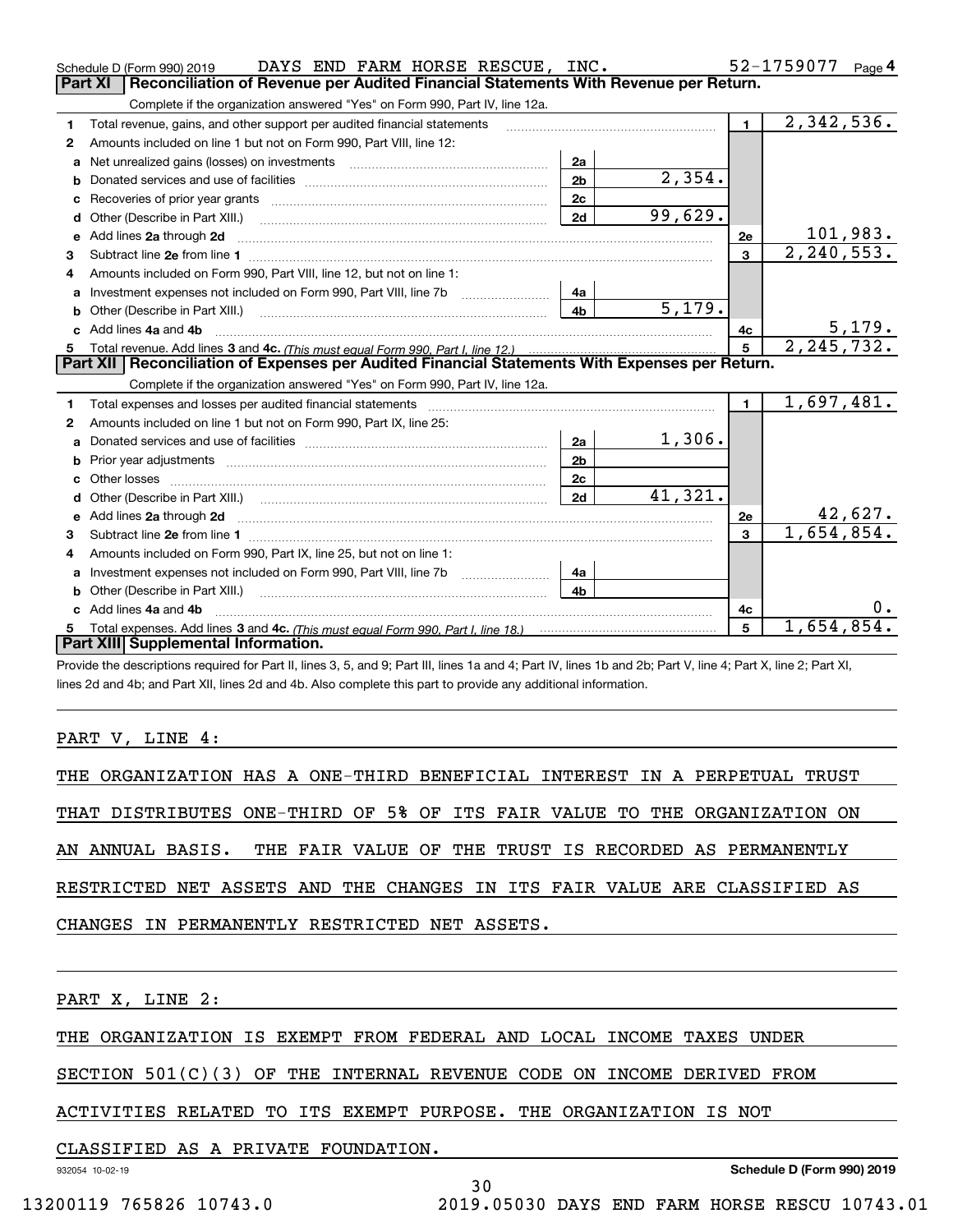| Schedule D (Form 990) 2019                            | DAYS | END |  | <b>FARM HORSE RESCUE</b> | INC. | 1759077<br>52- | Page 5 |
|-------------------------------------------------------|------|-----|--|--------------------------|------|----------------|--------|
| <b>Part XIII Supplemental Information</b> (continued) |      |     |  |                          |      |                |        |

| PART XI, LINE 2D - OTHER ADJUSTMENTS: |         |
|---------------------------------------|---------|
| SPECIAL EVENTS EXPENSES               | 41,321. |
| FUNDRAISING                           | 58,308. |
| TOTAL TO SCHEDULE D, PART XI, LINE 2D | 99,629. |
| PART XI, LINE 4B - OTHER ADJUSTMENTS: |         |

REALIZED GAIN ON SALE OF ASSETS 5,179.

PART XII, LINE 2D - OTHER ADJUSTMENTS:

SPECIAL EVENTS EXPENSES 41,321.

PART II, LINE 9:

THERE WERE NO REVENUES OR EXPENSES DIRECTLY RELATED TO CONSERVATION

EASEMENTS DURING THE YEAR. THE ORGANIZATION PAID MORTGAGE INTEREST ON THE

LAND, WHICH IS RESTRICTED BY CONSERVATION EASEMENTS. THE LAND IS REPORTED

ON THE BALANCE SHEET.

**Schedule D (Form 990) 2019**

932055 10-02-19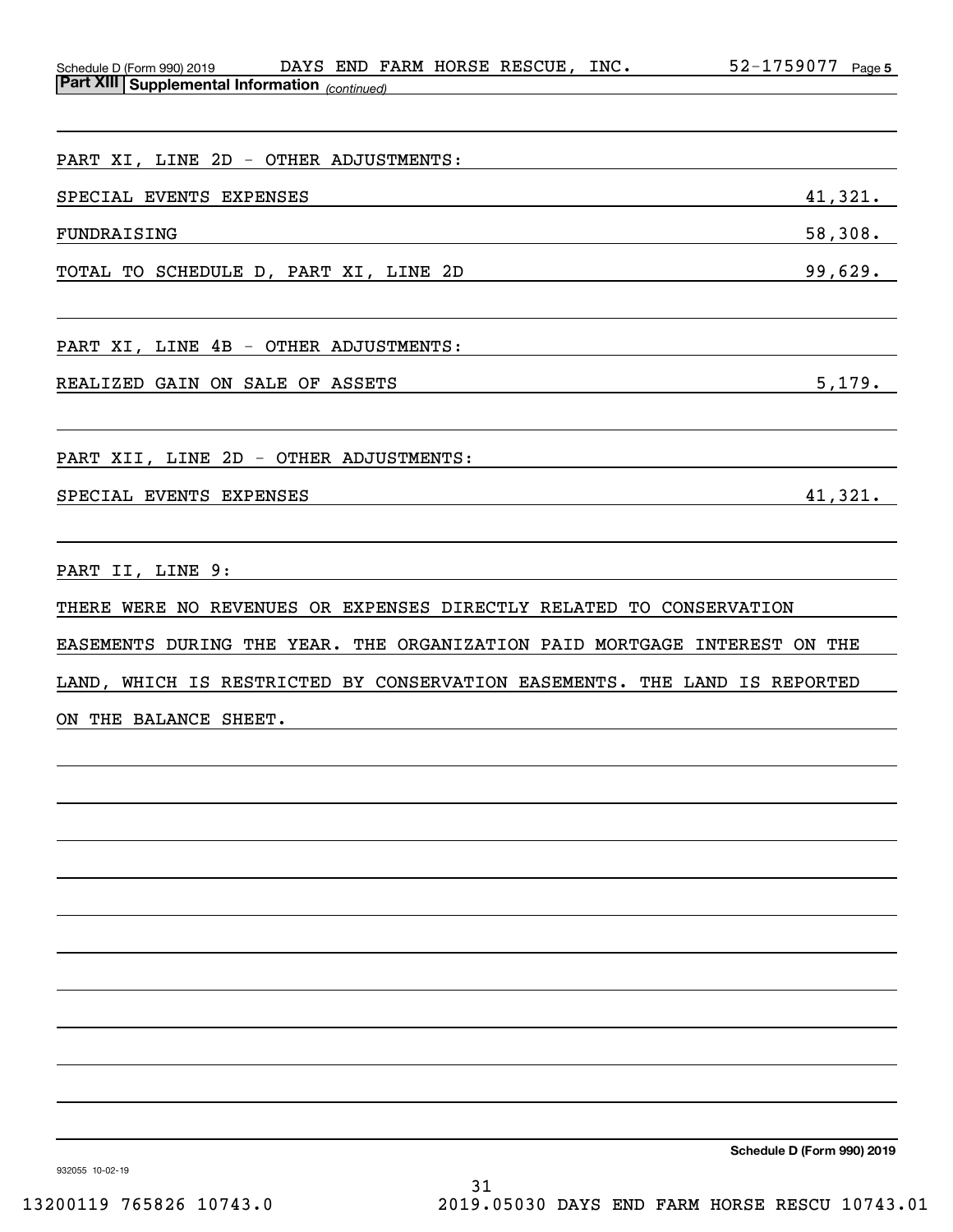| <b>SCHEDULE G</b>                                                                                                                                                                                                                                                                                                                                                                                                                                                                                                                       |                                                                     |                                    |                            |                                                                            |    | <b>Supplemental Information Regarding Fundraising or Gaming Activities</b>                                                                                                                |                                                                            | OMB No. 1545-0047                                       |
|-----------------------------------------------------------------------------------------------------------------------------------------------------------------------------------------------------------------------------------------------------------------------------------------------------------------------------------------------------------------------------------------------------------------------------------------------------------------------------------------------------------------------------------------|---------------------------------------------------------------------|------------------------------------|----------------------------|----------------------------------------------------------------------------|----|-------------------------------------------------------------------------------------------------------------------------------------------------------------------------------------------|----------------------------------------------------------------------------|---------------------------------------------------------|
| (Form 990 or 990-EZ)                                                                                                                                                                                                                                                                                                                                                                                                                                                                                                                    |                                                                     |                                    |                            |                                                                            |    | Complete if the organization answered "Yes" on Form 990, Part IV, line 17, 18, or 19, or if the<br>organization entered more than \$15,000 on Form 990-EZ, line 6a.                       |                                                                            | 2019                                                    |
| Department of the Treasury                                                                                                                                                                                                                                                                                                                                                                                                                                                                                                              |                                                                     | Attach to Form 990 or Form 990-EZ. |                            |                                                                            |    |                                                                                                                                                                                           |                                                                            | <b>Open to Public</b>                                   |
| <b>Internal Revenue Service</b><br>Name of the organization                                                                                                                                                                                                                                                                                                                                                                                                                                                                             |                                                                     |                                    |                            |                                                                            |    | Go to www.irs.gov/Form990 for instructions and the latest information.                                                                                                                    |                                                                            | Inspection<br><b>Employer identification number</b>     |
|                                                                                                                                                                                                                                                                                                                                                                                                                                                                                                                                         | DAYS END FARM HORSE RESCUE, INC.                                    |                                    |                            |                                                                            |    |                                                                                                                                                                                           | 52-1759077                                                                 |                                                         |
| Part I                                                                                                                                                                                                                                                                                                                                                                                                                                                                                                                                  |                                                                     |                                    |                            |                                                                            |    | Fundraising Activities. Complete if the organization answered "Yes" on Form 990, Part IV, line 17. Form 990-EZ filers are not                                                             |                                                                            |                                                         |
| 1 Indicate whether the organization raised funds through any of the following activities. Check all that apply.<br>Mail solicitations<br>a<br>b<br>Phone solicitations<br>c<br>In-person solicitations<br>d<br>2 a Did the organization have a written or oral agreement with any individual (including officers, directors, trustees, or<br>b If "Yes," list the 10 highest paid individuals or entities (fundraisers) pursuant to agreements under which the fundraiser is to be<br>compensated at least \$5,000 by the organization. | required to complete this part.<br>Internet and email solicitations | e<br>f<br>g                        | Special fundraising events |                                                                            |    | Solicitation of non-government grants<br>Solicitation of government grants<br>key employees listed in Form 990, Part VII) or entity in connection with professional fundraising services? | Yes                                                                        | No                                                      |
| (i) Name and address of individual<br>or entity (fundraiser)                                                                                                                                                                                                                                                                                                                                                                                                                                                                            |                                                                     | (ii) Activity                      |                            | (iii) Did<br>fundraiser<br>have custody<br>or control of<br>contributions? |    | (iv) Gross receipts<br>from activity                                                                                                                                                      | (v) Amount paid<br>to (or retained by)<br>fundraiser<br>listed in col. (i) | (vi) Amount paid<br>to (or retained by)<br>organization |
|                                                                                                                                                                                                                                                                                                                                                                                                                                                                                                                                         |                                                                     |                                    |                            | Yes                                                                        | No |                                                                                                                                                                                           |                                                                            |                                                         |
|                                                                                                                                                                                                                                                                                                                                                                                                                                                                                                                                         |                                                                     |                                    |                            |                                                                            |    |                                                                                                                                                                                           |                                                                            |                                                         |
|                                                                                                                                                                                                                                                                                                                                                                                                                                                                                                                                         |                                                                     |                                    |                            |                                                                            |    |                                                                                                                                                                                           |                                                                            |                                                         |
|                                                                                                                                                                                                                                                                                                                                                                                                                                                                                                                                         |                                                                     |                                    |                            |                                                                            |    |                                                                                                                                                                                           |                                                                            |                                                         |
|                                                                                                                                                                                                                                                                                                                                                                                                                                                                                                                                         |                                                                     |                                    |                            |                                                                            |    |                                                                                                                                                                                           |                                                                            |                                                         |
|                                                                                                                                                                                                                                                                                                                                                                                                                                                                                                                                         |                                                                     |                                    |                            |                                                                            |    |                                                                                                                                                                                           |                                                                            |                                                         |
|                                                                                                                                                                                                                                                                                                                                                                                                                                                                                                                                         |                                                                     |                                    |                            |                                                                            |    |                                                                                                                                                                                           |                                                                            |                                                         |
|                                                                                                                                                                                                                                                                                                                                                                                                                                                                                                                                         |                                                                     |                                    |                            |                                                                            |    |                                                                                                                                                                                           |                                                                            |                                                         |
|                                                                                                                                                                                                                                                                                                                                                                                                                                                                                                                                         |                                                                     |                                    |                            |                                                                            |    |                                                                                                                                                                                           |                                                                            |                                                         |
|                                                                                                                                                                                                                                                                                                                                                                                                                                                                                                                                         |                                                                     |                                    |                            |                                                                            |    |                                                                                                                                                                                           |                                                                            |                                                         |
|                                                                                                                                                                                                                                                                                                                                                                                                                                                                                                                                         |                                                                     |                                    |                            |                                                                            |    |                                                                                                                                                                                           |                                                                            |                                                         |
|                                                                                                                                                                                                                                                                                                                                                                                                                                                                                                                                         |                                                                     |                                    |                            |                                                                            |    |                                                                                                                                                                                           |                                                                            |                                                         |
|                                                                                                                                                                                                                                                                                                                                                                                                                                                                                                                                         |                                                                     |                                    |                            |                                                                            |    |                                                                                                                                                                                           |                                                                            |                                                         |
|                                                                                                                                                                                                                                                                                                                                                                                                                                                                                                                                         |                                                                     |                                    |                            |                                                                            |    |                                                                                                                                                                                           |                                                                            |                                                         |
|                                                                                                                                                                                                                                                                                                                                                                                                                                                                                                                                         |                                                                     |                                    |                            |                                                                            |    |                                                                                                                                                                                           |                                                                            |                                                         |
| Total<br>3 List all states in which the organization is registered or licensed to solicit contributions or has been notified it is exempt from registration<br>or licensing.                                                                                                                                                                                                                                                                                                                                                            |                                                                     |                                    |                            |                                                                            |    |                                                                                                                                                                                           |                                                                            |                                                         |
|                                                                                                                                                                                                                                                                                                                                                                                                                                                                                                                                         |                                                                     |                                    |                            |                                                                            |    |                                                                                                                                                                                           |                                                                            |                                                         |
|                                                                                                                                                                                                                                                                                                                                                                                                                                                                                                                                         |                                                                     |                                    |                            |                                                                            |    |                                                                                                                                                                                           |                                                                            |                                                         |
|                                                                                                                                                                                                                                                                                                                                                                                                                                                                                                                                         |                                                                     |                                    |                            |                                                                            |    |                                                                                                                                                                                           |                                                                            |                                                         |
|                                                                                                                                                                                                                                                                                                                                                                                                                                                                                                                                         |                                                                     |                                    |                            |                                                                            |    |                                                                                                                                                                                           |                                                                            |                                                         |
|                                                                                                                                                                                                                                                                                                                                                                                                                                                                                                                                         |                                                                     |                                    |                            |                                                                            |    |                                                                                                                                                                                           |                                                                            |                                                         |
|                                                                                                                                                                                                                                                                                                                                                                                                                                                                                                                                         |                                                                     |                                    |                            |                                                                            |    |                                                                                                                                                                                           |                                                                            |                                                         |
|                                                                                                                                                                                                                                                                                                                                                                                                                                                                                                                                         |                                                                     |                                    |                            |                                                                            |    |                                                                                                                                                                                           |                                                                            |                                                         |
|                                                                                                                                                                                                                                                                                                                                                                                                                                                                                                                                         |                                                                     |                                    |                            |                                                                            |    |                                                                                                                                                                                           |                                                                            |                                                         |
| LHA For Paperwork Reduction Act Notice, see the Instructions for Form 990 or 990-EZ.                                                                                                                                                                                                                                                                                                                                                                                                                                                    |                                                                     |                                    |                            |                                                                            |    |                                                                                                                                                                                           |                                                                            | Schedule G (Form 990 or 990-EZ) 2019                    |

932081 09-11-19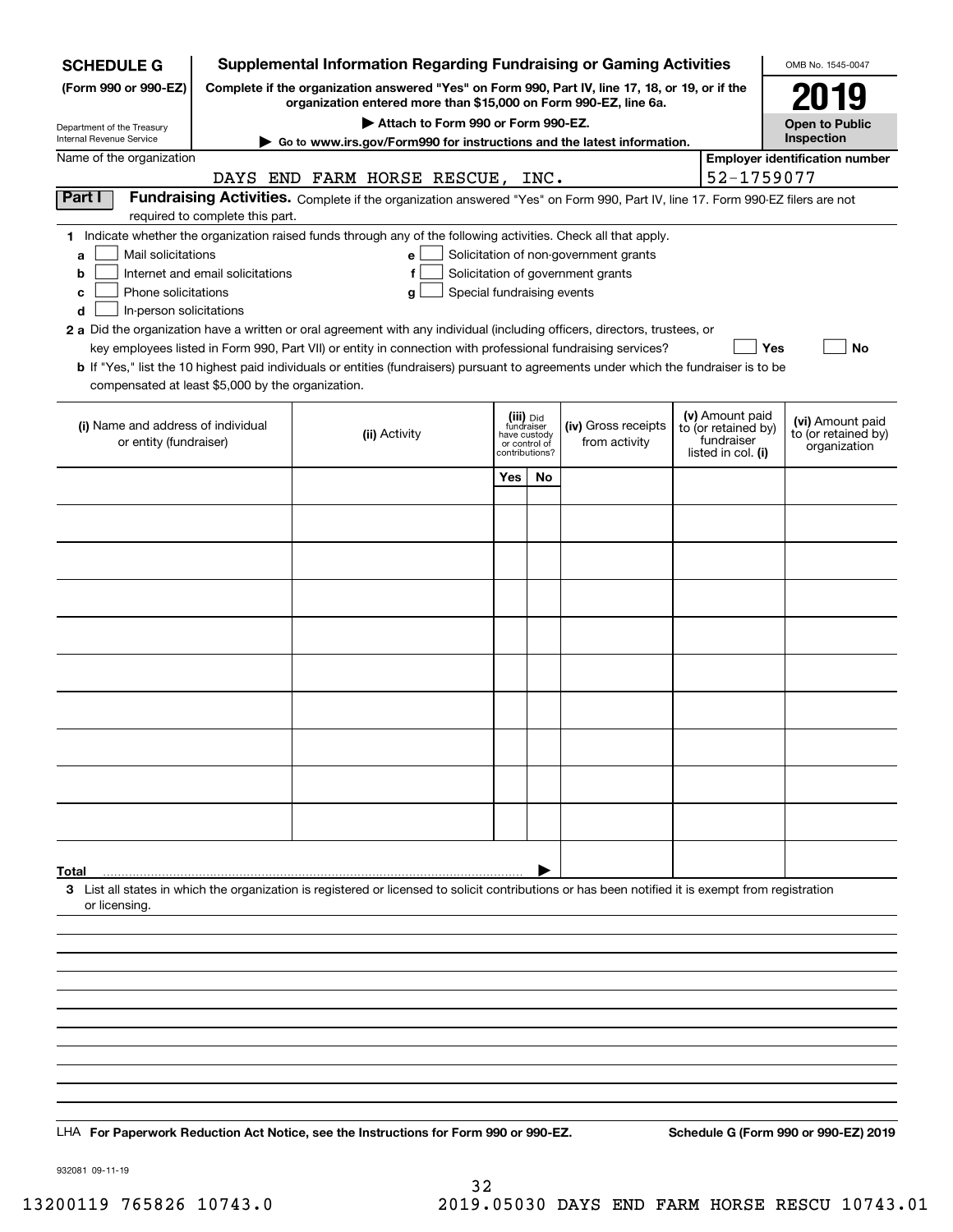Schedule G (Form 990 or 990-EZ) 2019 Page DAYS END FARM HORSE RESCUE, INC. 52-1759077

**Part II** | Fundraising Events. Complete if the organization answered "Yes" on Form 990, Part IV, line 18, or reported more than \$15,000

|                 |              | of fundraising event contributions and gross income on Form 990-EZ, lines 1 and 6b. List events with gross receipts greater than \$5,000. |              |                                                  |                  |                                                     |
|-----------------|--------------|-------------------------------------------------------------------------------------------------------------------------------------------|--------------|--------------------------------------------------|------------------|-----------------------------------------------------|
|                 |              |                                                                                                                                           | (a) Event #1 | (b) Event #2                                     | (c) Other events | (d) Total events                                    |
|                 |              |                                                                                                                                           | WINES AND    | FALL                                             |                  | (add col. (a) through                               |
|                 |              |                                                                                                                                           | EQUINES      | FESTIVAL                                         | 2                | col. (c)                                            |
|                 |              |                                                                                                                                           | (event type) | (event type)                                     | (total number)   |                                                     |
| Revenue         | 1            |                                                                                                                                           | 0.           | 19,040.                                          | 63,098.          | 82,138.                                             |
|                 |              |                                                                                                                                           | 0.           | 9,096.                                           | 49,212.          | 58,308.                                             |
|                 | 3            | Gross income (line 1 minus line 2)                                                                                                        |              | 9,944.                                           | 13,886.          | 23,830.                                             |
|                 | 4            |                                                                                                                                           |              |                                                  |                  |                                                     |
|                 | 5            |                                                                                                                                           |              |                                                  |                  |                                                     |
| Direct Expenses | 6            |                                                                                                                                           |              |                                                  |                  |                                                     |
|                 | 7            | Food and beverages                                                                                                                        |              |                                                  |                  |                                                     |
|                 | 8            |                                                                                                                                           |              |                                                  |                  |                                                     |
|                 | 9            |                                                                                                                                           | 24,731.      | 13,003.                                          | 3,587.           | 41,321.                                             |
|                 | 10           | Direct expense summary. Add lines 4 through 9 in column (d)                                                                               |              |                                                  |                  | 41,321.                                             |
|                 |              | 11 Net income summary. Subtract line 10 from line 3, column (d)                                                                           |              |                                                  |                  | $-17,491.$                                          |
|                 | Part III     | Gaming. Complete if the organization answered "Yes" on Form 990, Part IV, line 19, or reported more than                                  |              |                                                  |                  |                                                     |
|                 |              | \$15,000 on Form 990-EZ, line 6a.                                                                                                         |              |                                                  |                  |                                                     |
|                 |              |                                                                                                                                           | (a) Bingo    | (b) Pull tabs/instant<br>bingo/progressive bingo | (c) Other gaming | (d) Total gaming (add<br>col. (a) through col. (c)) |
| Revenue         |              |                                                                                                                                           |              |                                                  |                  |                                                     |
|                 | 1            |                                                                                                                                           |              |                                                  |                  |                                                     |
|                 |              |                                                                                                                                           |              |                                                  |                  |                                                     |
|                 | $\mathbf{2}$ |                                                                                                                                           |              |                                                  |                  |                                                     |
|                 |              |                                                                                                                                           |              |                                                  |                  |                                                     |
| Expenses        | 3            |                                                                                                                                           |              |                                                  |                  |                                                     |
|                 |              |                                                                                                                                           |              |                                                  |                  |                                                     |
| Direct          | 4            |                                                                                                                                           |              |                                                  |                  |                                                     |
|                 |              | 5 Other direct expenses                                                                                                                   |              |                                                  |                  |                                                     |
|                 |              |                                                                                                                                           | %<br>Yes     | %<br>Yes                                         | Yes<br>%         |                                                     |
|                 | 6.           | Volunteer labor                                                                                                                           | No           | No                                               | No               |                                                     |
|                 | 7            | Direct expense summary. Add lines 2 through 5 in column (d)                                                                               |              |                                                  |                  |                                                     |
|                 |              |                                                                                                                                           |              |                                                  |                  |                                                     |
|                 |              |                                                                                                                                           |              |                                                  |                  |                                                     |
|                 |              |                                                                                                                                           |              |                                                  |                  |                                                     |
| 9               |              |                                                                                                                                           |              |                                                  |                  |                                                     |
|                 |              |                                                                                                                                           |              |                                                  |                  | Yes<br>No                                           |
|                 |              |                                                                                                                                           |              |                                                  |                  |                                                     |
|                 |              |                                                                                                                                           |              |                                                  |                  |                                                     |
|                 |              |                                                                                                                                           |              |                                                  |                  | Yes<br>No                                           |
|                 |              |                                                                                                                                           |              |                                                  |                  |                                                     |
|                 |              |                                                                                                                                           |              |                                                  |                  |                                                     |
|                 |              |                                                                                                                                           |              |                                                  |                  |                                                     |
|                 |              | 932082 09-11-19                                                                                                                           |              |                                                  |                  | Schedule G (Form 990 or 990-EZ) 2019                |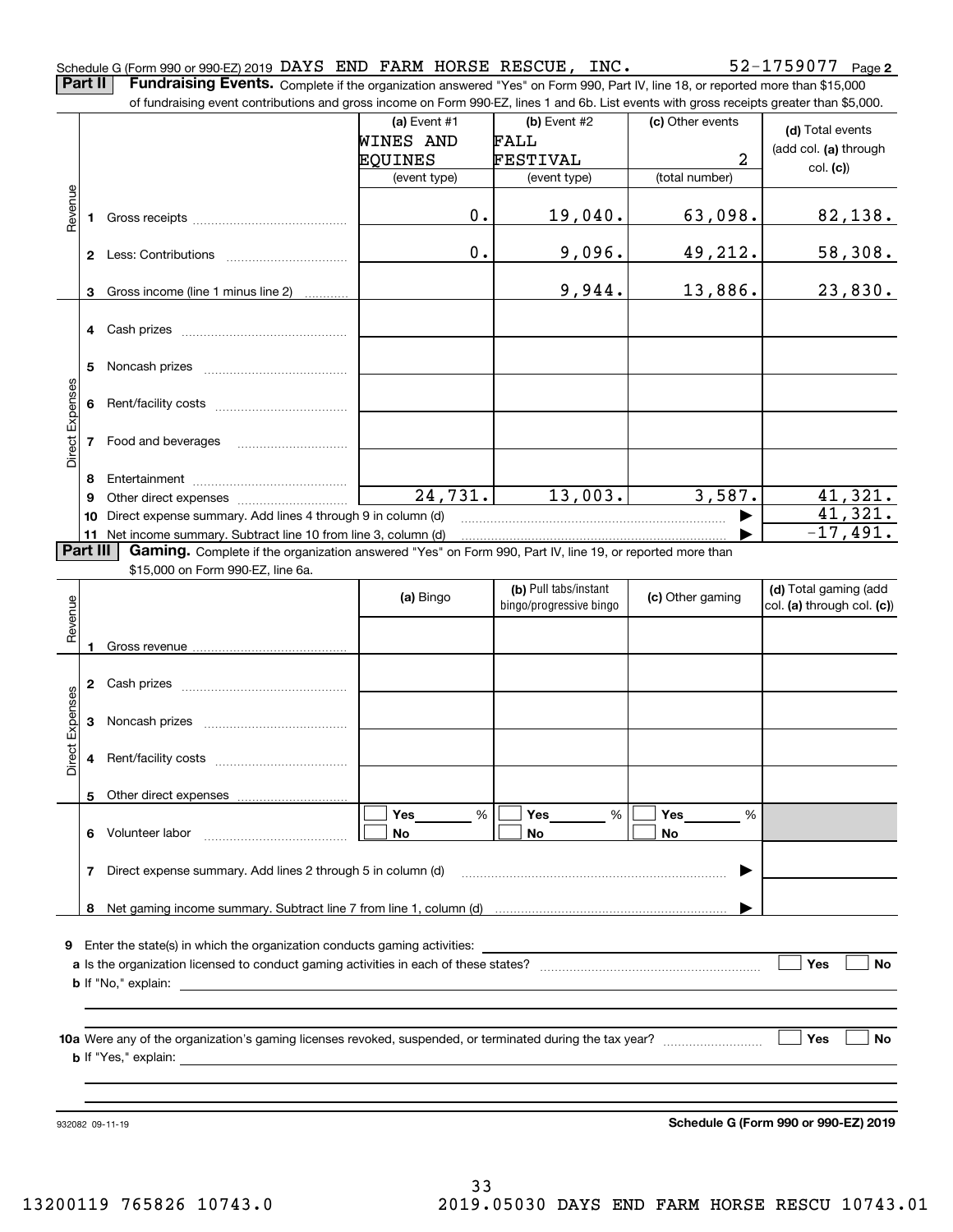|                                | Schedule G (Form 990 or 990-EZ) 2019 DAYS END FARM HORSE RESCUE, INC.                                                                                         | 52-1759077      | Page 3 |
|--------------------------------|---------------------------------------------------------------------------------------------------------------------------------------------------------------|-----------------|--------|
|                                |                                                                                                                                                               | Yes             | No     |
|                                | 12 Is the organization a grantor, beneficiary or trustee of a trust, or a member of a partnership or other entity formed                                      |                 |        |
|                                |                                                                                                                                                               | Yes             | No     |
|                                | 13 Indicate the percentage of gaming activity conducted in:                                                                                                   |                 |        |
|                                |                                                                                                                                                               | <u>13a</u>      | %      |
|                                | <b>b</b> An outside facility <i>www.communicality www.communicality.communicality www.communicality www.communicality.communicality www.communicality.com</i> | 13 <sub>b</sub> | %      |
|                                | 14 Enter the name and address of the person who prepares the organization's gaming/special events books and records:                                          |                 |        |
|                                |                                                                                                                                                               |                 |        |
|                                |                                                                                                                                                               |                 |        |
|                                |                                                                                                                                                               |                 |        |
|                                |                                                                                                                                                               |                 |        |
|                                |                                                                                                                                                               |                 |        |
|                                |                                                                                                                                                               |                 |        |
|                                | 15a Does the organization have a contract with a third party from whom the organization receives gaming revenue?                                              | Yes             | No     |
|                                |                                                                                                                                                               |                 |        |
|                                | <b>b</b> If "Yes," enter the amount of gaming revenue received by the organization $\triangleright$ \$ ____________________ and the amount                    |                 |        |
|                                |                                                                                                                                                               |                 |        |
|                                | c If "Yes," enter name and address of the third party:                                                                                                        |                 |        |
|                                |                                                                                                                                                               |                 |        |
|                                | Name $\blacktriangleright$ $\_\_\_\_\_\_\_\_\_\$                                                                                                              |                 |        |
|                                |                                                                                                                                                               |                 |        |
|                                |                                                                                                                                                               |                 |        |
|                                |                                                                                                                                                               |                 |        |
| 16 Gaming manager information: |                                                                                                                                                               |                 |        |
|                                |                                                                                                                                                               |                 |        |
|                                | Name $\triangleright$ $\square$                                                                                                                               |                 |        |
|                                |                                                                                                                                                               |                 |        |
|                                | Gaming manager compensation > \$                                                                                                                              |                 |        |
|                                |                                                                                                                                                               |                 |        |
|                                |                                                                                                                                                               |                 |        |
|                                |                                                                                                                                                               |                 |        |
|                                |                                                                                                                                                               |                 |        |
|                                |                                                                                                                                                               |                 |        |
|                                |                                                                                                                                                               |                 |        |
| Director/officer               | Employee<br>Independent contractor                                                                                                                            |                 |        |
|                                |                                                                                                                                                               |                 |        |
| 17 Mandatory distributions:    |                                                                                                                                                               |                 |        |
|                                | a Is the organization required under state law to make charitable distributions from the gaming proceeds to                                                   |                 |        |
|                                | $\Box$ Yes $\Box$ No<br>retain the state gaming license?                                                                                                      |                 |        |
|                                | <b>b</b> Enter the amount of distributions required under state law to be distributed to other exempt organizations or spent in the                           |                 |        |
|                                | organization's own exempt activities during the tax year $\triangleright$ \$                                                                                  |                 |        |
| <b>Part IV</b>                 | Supplemental Information. Provide the explanations required by Part I, line 2b, columns (iii) and (v); and Part III, lines 9, 9b, 10b,                        |                 |        |
|                                | 15b, 15c, 16, and 17b, as applicable. Also provide any additional information. See instructions.                                                              |                 |        |
|                                |                                                                                                                                                               |                 |        |
|                                |                                                                                                                                                               |                 |        |
|                                |                                                                                                                                                               |                 |        |
|                                |                                                                                                                                                               |                 |        |
|                                |                                                                                                                                                               |                 |        |
|                                |                                                                                                                                                               |                 |        |
|                                |                                                                                                                                                               |                 |        |
|                                |                                                                                                                                                               |                 |        |
|                                |                                                                                                                                                               |                 |        |
|                                |                                                                                                                                                               |                 |        |
|                                |                                                                                                                                                               |                 |        |
|                                |                                                                                                                                                               |                 |        |
|                                |                                                                                                                                                               |                 |        |
|                                |                                                                                                                                                               |                 |        |
|                                |                                                                                                                                                               |                 |        |
|                                |                                                                                                                                                               |                 |        |
|                                |                                                                                                                                                               |                 |        |
|                                |                                                                                                                                                               |                 |        |
| 932083 09-11-19                | Schedule G (Form 990 or 990-EZ) 2019                                                                                                                          |                 |        |
|                                | 34                                                                                                                                                            |                 |        |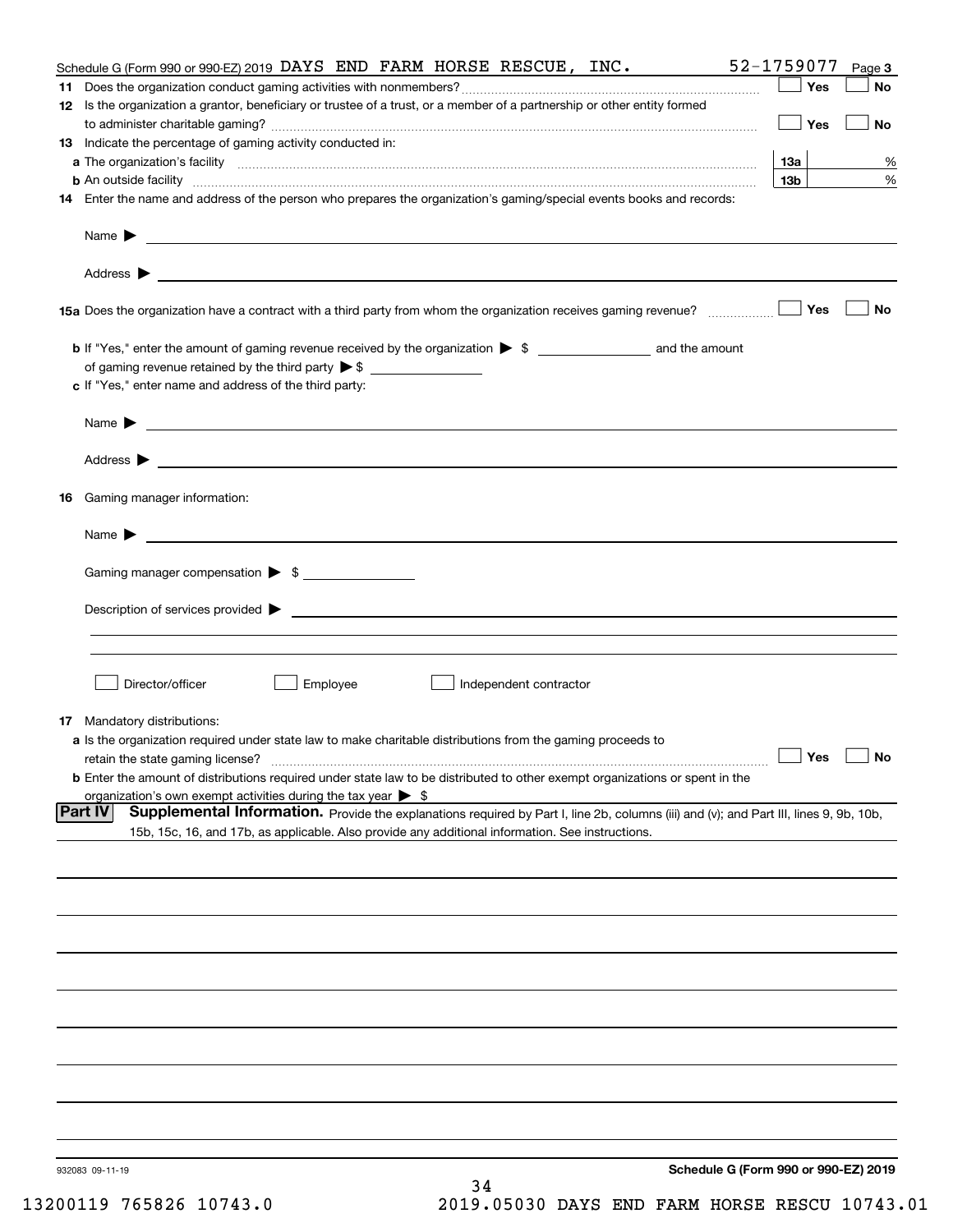| Schedule G (Form 990 or 990-EZ)                       |  |  | DAYS END FARM HORSE RESCUE, | INC. | 52-1759077 | Page 4 |
|-------------------------------------------------------|--|--|-----------------------------|------|------------|--------|
| <b>Part IV   Supplemental Information</b> (continued) |  |  |                             |      |            |        |

| <b>Part IV   Supplemental Information</b> (continued) |
|-------------------------------------------------------|
|                                                       |
|                                                       |
|                                                       |
|                                                       |
|                                                       |
|                                                       |
|                                                       |
|                                                       |
|                                                       |
|                                                       |
|                                                       |
|                                                       |
|                                                       |
|                                                       |
|                                                       |
|                                                       |
|                                                       |
|                                                       |
|                                                       |
|                                                       |
|                                                       |
|                                                       |
|                                                       |
|                                                       |
|                                                       |
|                                                       |
|                                                       |
|                                                       |
|                                                       |
| Cabadule O (Faure 000 au 000 F7)                      |

**Schedule G (Form 990 or 990-EZ)**

932084 04-01-19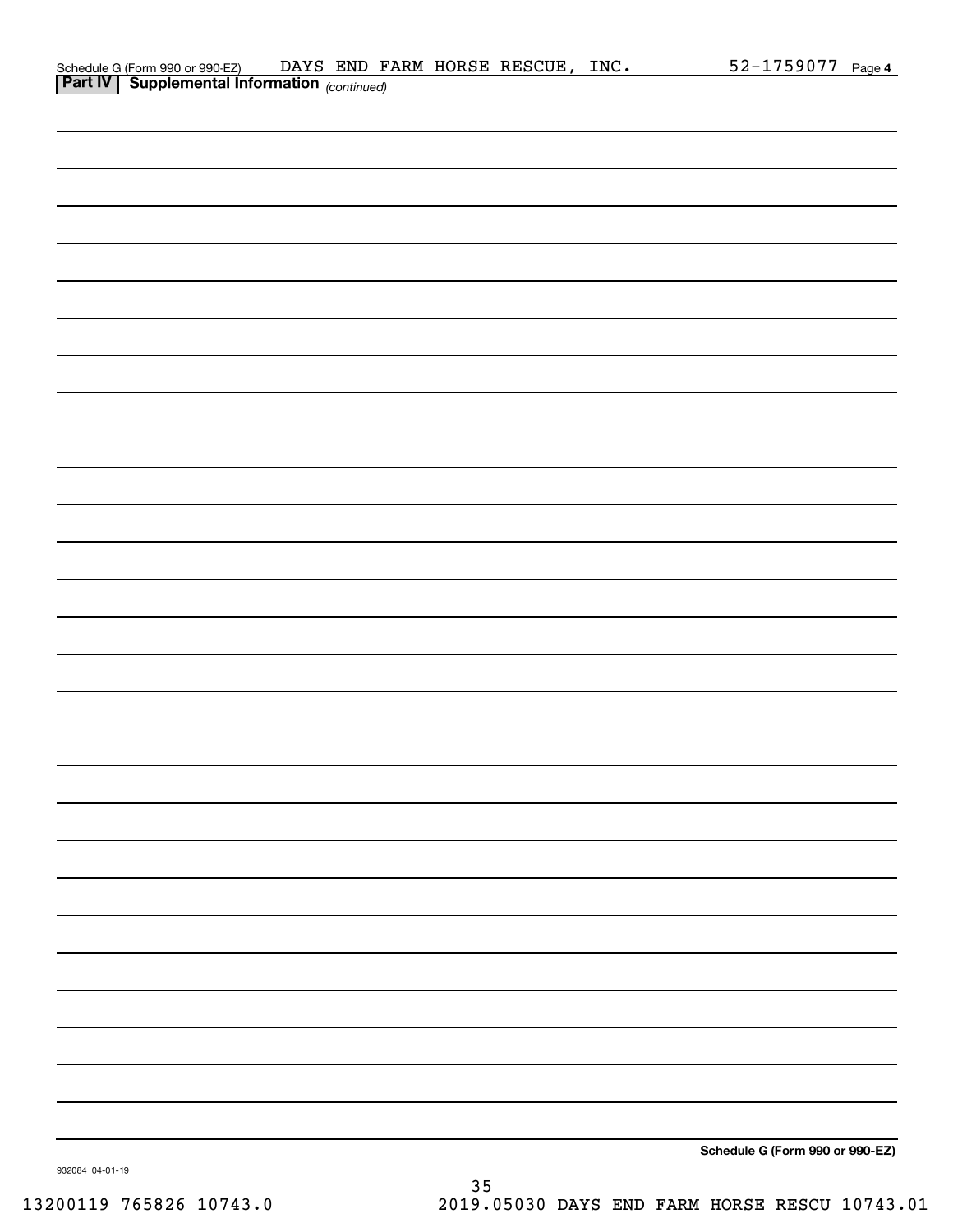| <b>SCHEDULE L</b>                                                                                             |                                                                            |  |                                                                       |    |                            | <b>Transactions With Interested Persons</b>                                                                                        |    |                                |                    |  |                                                     | OMB No. 1545-0047                                                      |     |                      |  |  |
|---------------------------------------------------------------------------------------------------------------|----------------------------------------------------------------------------|--|-----------------------------------------------------------------------|----|----------------------------|------------------------------------------------------------------------------------------------------------------------------------|----|--------------------------------|--------------------|--|-----------------------------------------------------|------------------------------------------------------------------------|-----|----------------------|--|--|
| (Form 990 or 990-EZ)                                                                                          |                                                                            |  |                                                                       |    |                            | Complete if the organization answered "Yes" on Form 990, Part IV, line 25a, 25b, 26, 27, 28a,                                      |    |                                |                    |  |                                                     |                                                                        |     |                      |  |  |
| Department of the Treasury                                                                                    |                                                                            |  |                                                                       |    |                            | 28b, or 28c, or Form 990-EZ, Part V, line 38a or 40b.<br>Attach to Form 990 or Form 990-EZ.                                        |    |                                |                    |  |                                                     | <b>Open To Public</b>                                                  |     |                      |  |  |
| Internal Revenue Service<br>Name of the organization                                                          |                                                                            |  |                                                                       |    |                            | Go to www.irs.gov/Form990 for instructions and the latest information.                                                             |    |                                |                    |  | Inspection<br><b>Employer identification number</b> |                                                                        |     |                      |  |  |
|                                                                                                               |                                                                            |  |                                                                       |    |                            | DAYS END FARM HORSE RESCUE, INC.                                                                                                   |    |                                |                    |  | 52-1759077                                          |                                                                        |     |                      |  |  |
| Part I                                                                                                        |                                                                            |  |                                                                       |    |                            | Excess Benefit Transactions (section 501(c)(3), section 501(c)(4), and section 501(c)(29) organizations only).                     |    |                                |                    |  |                                                     |                                                                        |     |                      |  |  |
|                                                                                                               |                                                                            |  |                                                                       |    |                            | Complete if the organization answered "Yes" on Form 990, Part IV, line 25a or 25b, or Form 990-EZ, Part V, line 40b.               |    |                                |                    |  |                                                     |                                                                        |     |                      |  |  |
| 1.<br>(a) Name of disqualified person                                                                         |                                                                            |  | (b) Relationship between disqualified<br>person and organization      |    |                            |                                                                                                                                    |    | (c) Description of transaction |                    |  |                                                     |                                                                        | Yes | (d) Corrected?<br>No |  |  |
|                                                                                                               |                                                                            |  |                                                                       |    |                            |                                                                                                                                    |    |                                |                    |  |                                                     |                                                                        |     |                      |  |  |
|                                                                                                               |                                                                            |  |                                                                       |    |                            |                                                                                                                                    |    |                                |                    |  |                                                     |                                                                        |     |                      |  |  |
|                                                                                                               |                                                                            |  |                                                                       |    |                            |                                                                                                                                    |    |                                |                    |  |                                                     |                                                                        |     |                      |  |  |
|                                                                                                               |                                                                            |  |                                                                       |    |                            |                                                                                                                                    |    |                                |                    |  |                                                     |                                                                        |     |                      |  |  |
| 2 Enter the amount of tax incurred by the organization managers or disqualified persons during the year under |                                                                            |  |                                                                       |    |                            |                                                                                                                                    |    |                                |                    |  |                                                     |                                                                        |     |                      |  |  |
| section 4958                                                                                                  |                                                                            |  |                                                                       |    |                            |                                                                                                                                    |    |                                |                    |  |                                                     |                                                                        |     |                      |  |  |
|                                                                                                               |                                                                            |  |                                                                       |    |                            |                                                                                                                                    |    |                                |                    |  |                                                     |                                                                        |     |                      |  |  |
| Part II                                                                                                       | Loans to and/or From Interested Persons.                                   |  |                                                                       |    |                            |                                                                                                                                    |    |                                |                    |  |                                                     |                                                                        |     |                      |  |  |
|                                                                                                               |                                                                            |  |                                                                       |    |                            | Complete if the organization answered "Yes" on Form 990-EZ, Part V, line 38a or Form 990, Part IV, line 26; or if the organization |    |                                |                    |  |                                                     |                                                                        |     |                      |  |  |
|                                                                                                               | reported an amount on Form 990, Part X, line 5, 6, or 22.                  |  |                                                                       |    |                            |                                                                                                                                    |    |                                |                    |  |                                                     |                                                                        |     |                      |  |  |
| (a) Name of<br>interested person                                                                              | (b) Relationship<br>with organization                                      |  | (c) Purpose<br>of loan                                                |    | (d) Loan to or<br>from the | (e) Original<br>principal amount                                                                                                   |    | (f) Balance due                | (g) In<br>default? |  |                                                     | (h) Approved<br>(i) Written<br>by board or<br>agreement?<br>committee? |     |                      |  |  |
|                                                                                                               |                                                                            |  |                                                                       | To | organization?<br>From      |                                                                                                                                    |    |                                | Yes<br>No          |  | Yes                                                 | No.                                                                    | Yes | No.                  |  |  |
|                                                                                                               |                                                                            |  |                                                                       |    |                            |                                                                                                                                    |    |                                |                    |  |                                                     |                                                                        |     |                      |  |  |
|                                                                                                               |                                                                            |  |                                                                       |    |                            |                                                                                                                                    |    |                                |                    |  |                                                     |                                                                        |     |                      |  |  |
|                                                                                                               |                                                                            |  |                                                                       |    |                            |                                                                                                                                    |    |                                |                    |  |                                                     |                                                                        |     |                      |  |  |
|                                                                                                               |                                                                            |  |                                                                       |    |                            |                                                                                                                                    |    |                                |                    |  |                                                     |                                                                        |     |                      |  |  |
|                                                                                                               |                                                                            |  |                                                                       |    |                            |                                                                                                                                    |    |                                |                    |  |                                                     |                                                                        |     |                      |  |  |
|                                                                                                               |                                                                            |  |                                                                       |    |                            |                                                                                                                                    |    |                                |                    |  |                                                     |                                                                        |     |                      |  |  |
|                                                                                                               |                                                                            |  |                                                                       |    |                            |                                                                                                                                    |    |                                |                    |  |                                                     |                                                                        |     |                      |  |  |
|                                                                                                               |                                                                            |  |                                                                       |    |                            |                                                                                                                                    |    |                                |                    |  |                                                     |                                                                        |     |                      |  |  |
| Total<br>Part II                                                                                              | <b>Grants or Assistance Benefiting Interested Persons.</b>                 |  |                                                                       |    |                            |                                                                                                                                    | \$ |                                |                    |  |                                                     |                                                                        |     |                      |  |  |
|                                                                                                               | Complete if the organization answered "Yes" on Form 990, Part IV, line 27. |  |                                                                       |    |                            |                                                                                                                                    |    |                                |                    |  |                                                     |                                                                        |     |                      |  |  |
| (a) Name of interested person                                                                                 |                                                                            |  | (b) Relationship between<br>interested person and<br>the organization |    |                            | (c) Amount of<br>assistance                                                                                                        |    | (d) Type of<br>assistance      |                    |  |                                                     | (e) Purpose of<br>assistance                                           |     |                      |  |  |
|                                                                                                               |                                                                            |  |                                                                       |    |                            |                                                                                                                                    |    |                                |                    |  |                                                     |                                                                        |     |                      |  |  |
|                                                                                                               |                                                                            |  |                                                                       |    |                            |                                                                                                                                    |    |                                |                    |  |                                                     |                                                                        |     |                      |  |  |
|                                                                                                               |                                                                            |  |                                                                       |    |                            |                                                                                                                                    |    |                                |                    |  |                                                     |                                                                        |     |                      |  |  |
|                                                                                                               |                                                                            |  |                                                                       |    |                            |                                                                                                                                    |    |                                |                    |  |                                                     |                                                                        |     |                      |  |  |
|                                                                                                               |                                                                            |  |                                                                       |    |                            |                                                                                                                                    |    |                                |                    |  |                                                     |                                                                        |     |                      |  |  |
|                                                                                                               |                                                                            |  |                                                                       |    |                            |                                                                                                                                    |    |                                |                    |  |                                                     |                                                                        |     |                      |  |  |
|                                                                                                               |                                                                            |  |                                                                       |    |                            |                                                                                                                                    |    |                                |                    |  |                                                     |                                                                        |     |                      |  |  |
|                                                                                                               |                                                                            |  |                                                                       |    |                            |                                                                                                                                    |    |                                |                    |  |                                                     |                                                                        |     |                      |  |  |

LHA For Paperwork Reduction Act Notice, see the Instructions for Form 990 or 990-EZ. Schedule L (Form 990 or 990-EZ) 2019

932131 10-21-19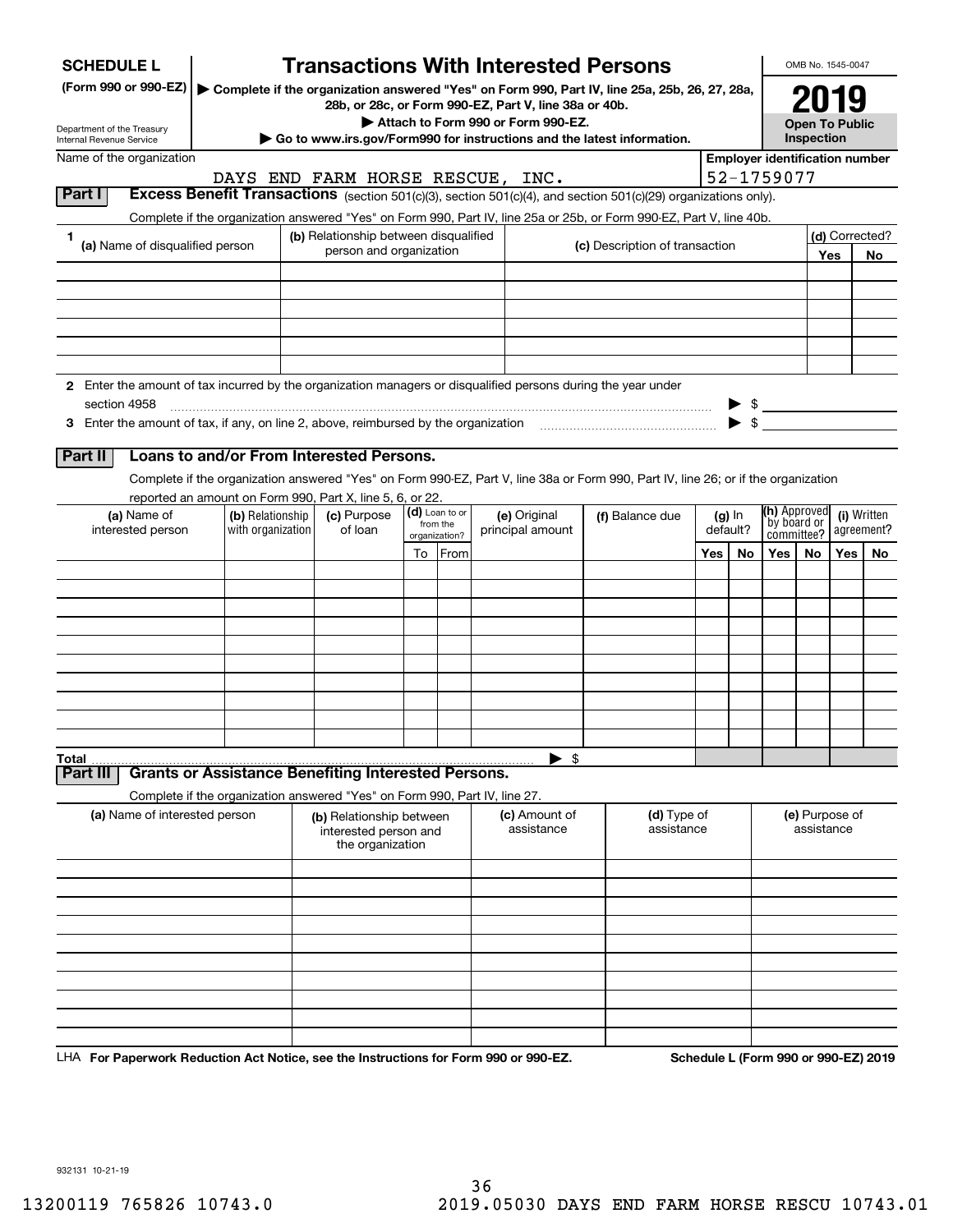| Schedule L (Form 990 or 990-EZ) 2019 DAYS END FARM HORSE RESCUE, INC. |  |  |  | 52-1759077 Page 2 |  |
|-----------------------------------------------------------------------|--|--|--|-------------------|--|
| <b>Part IV Business Transactions Involving Interested Persons.</b>    |  |  |  |                   |  |

Complete if the organization answered "Yes" on Form 990, Part IV, line 28a, 28b, or 28c.

| (a) Name of interested person | (b) Relationship between interested<br>person and the organization |  |  | (c) Amount of<br>transaction | (d) Description of<br>transaction | (e) Sharing of<br>organization's<br>revenues? |     |    |
|-------------------------------|--------------------------------------------------------------------|--|--|------------------------------|-----------------------------------|-----------------------------------------------|-----|----|
|                               |                                                                    |  |  |                              |                                   |                                               | Yes | No |
| HARMONY HILL FARM LLC         | MEMBER OF LLC IS RE                                                |  |  |                              | 30,000. RENT FOR DE               |                                               |     | Χ  |
|                               |                                                                    |  |  |                              |                                   |                                               |     |    |
|                               |                                                                    |  |  |                              |                                   |                                               |     |    |
|                               |                                                                    |  |  |                              |                                   |                                               |     |    |
|                               |                                                                    |  |  |                              |                                   |                                               |     |    |
|                               |                                                                    |  |  |                              |                                   |                                               |     |    |
|                               |                                                                    |  |  |                              |                                   |                                               |     |    |
|                               |                                                                    |  |  |                              |                                   |                                               |     |    |
|                               |                                                                    |  |  |                              |                                   |                                               |     |    |
|                               |                                                                    |  |  |                              |                                   |                                               |     |    |

#### **Part V** Supplemental Information.

Provide additional information for responses to questions on Schedule L (see instructions).

#### SCH L, PART IV, BUSINESS TRANSACTIONS INVOLVING INTERESTED PERSONS:

(A) NAME OF PERSON: HARMONY HILL FARM LLC

(B) RELATIONSHIP BETWEEN INTERESTED PERSON AND ORGANIZATION:

MEMBER OF LLC IS RELATED TO EXECUTIVE DIRECTOR OF ORGANIZATION

(D) DESCRIPTION OF TRANSACTION: RENT FOR DE2 WHICH IS A SATELLITE

FACILITY USED FOR OVERFLOW AND QUARANTINE PURPOSES

**Schedule L (Form 990 or 990-EZ) 2019**

932132 10-21-19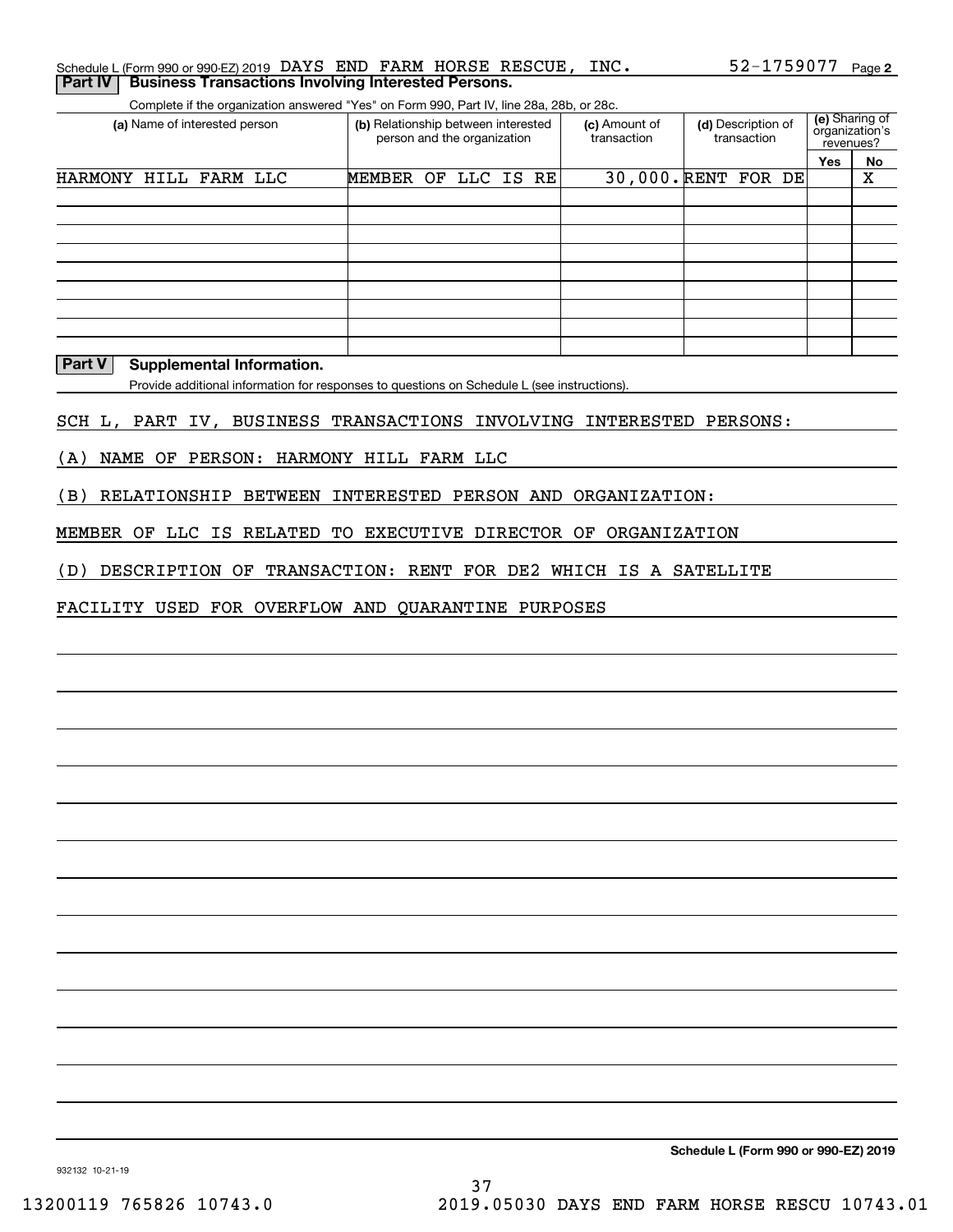#### **SCHEDULE M (Form 990)**

## **Noncash Contributions**

OMB No. 1545-0047

| Department of the Treasury |  |
|----------------------------|--|
| Internal Revenue Service   |  |

**Complete if the organizations answered "Yes" on Form 990, Part IV, lines 29 or 30.** <sup>J</sup>**2019 Attach to Form 990.** J

 **Go to www.irs.gov/Form990 for instructions and the latest information.** J

| <b>Open to Public</b><br>Inspection |
|-------------------------------------|

**Employer identification number**

52-1759077

| Name of the organization |  |  |
|--------------------------|--|--|
|--------------------------|--|--|

| DAYS END FARM HORSE RESCUE, INC. |  |
|----------------------------------|--|
|----------------------------------|--|

| <b>Part I</b> | <b>Types of Property</b>                                                                                                       |                         |                  |                                                |                              |            |     |    |
|---------------|--------------------------------------------------------------------------------------------------------------------------------|-------------------------|------------------|------------------------------------------------|------------------------------|------------|-----|----|
|               |                                                                                                                                | (a)<br>Check if         | (b)<br>Number of | (c)<br>Noncash contribution                    | (d)<br>Method of determining |            |     |    |
|               |                                                                                                                                | applicable              | contributions or | amounts reported on                            | noncash contribution amounts |            |     |    |
|               |                                                                                                                                |                         |                  | items contributed Form 990, Part VIII, line 1g |                              |            |     |    |
| 1.            |                                                                                                                                |                         |                  |                                                |                              |            |     |    |
| 2             |                                                                                                                                |                         |                  |                                                |                              |            |     |    |
| З             | Art - Fractional interests                                                                                                     |                         |                  |                                                |                              |            |     |    |
| 4             | Books and publications                                                                                                         |                         |                  |                                                |                              |            |     |    |
| 5             | Clothing and household goods                                                                                                   |                         |                  |                                                |                              |            |     |    |
| 6             |                                                                                                                                |                         |                  |                                                |                              |            |     |    |
| 7             |                                                                                                                                |                         |                  |                                                |                              |            |     |    |
| 8             | Intellectual property                                                                                                          |                         |                  |                                                |                              |            |     |    |
| 9             |                                                                                                                                | X                       | 1                |                                                | 10,464. PUBLICLY TRADED VALU |            |     |    |
| 10            |                                                                                                                                |                         |                  |                                                |                              |            |     |    |
| 11            | Securities - Partnership, LLC, or                                                                                              |                         |                  |                                                |                              |            |     |    |
|               | trust interests                                                                                                                |                         |                  |                                                |                              |            |     |    |
| 12            | Securities - Miscellaneous                                                                                                     |                         |                  |                                                |                              |            |     |    |
| 13            | Qualified conservation contribution -                                                                                          |                         |                  |                                                |                              |            |     |    |
|               |                                                                                                                                |                         |                  |                                                |                              |            |     |    |
| 14            | Qualified conservation contribution - Other                                                                                    |                         |                  |                                                |                              |            |     |    |
| 15            | Real estate - Residential                                                                                                      |                         |                  |                                                |                              |            |     |    |
| 16            | Real estate - Commercial                                                                                                       |                         |                  |                                                |                              |            |     |    |
| 17            |                                                                                                                                |                         |                  |                                                |                              |            |     |    |
| 18            |                                                                                                                                |                         |                  |                                                |                              |            |     |    |
| 19            |                                                                                                                                |                         |                  |                                                |                              |            |     |    |
| 20            | Drugs and medical supplies                                                                                                     |                         |                  |                                                |                              |            |     |    |
| 21            |                                                                                                                                |                         |                  |                                                |                              |            |     |    |
| 22            |                                                                                                                                |                         |                  |                                                |                              |            |     |    |
| 23            |                                                                                                                                |                         |                  |                                                |                              |            |     |    |
| 24            | Archeological artifacts                                                                                                        |                         |                  |                                                |                              |            |     |    |
| 25            | (GUARDIAN PROG)<br>Other $\blacktriangleright$                                                                                 | х                       | 20               | 100,331.FMV                                    |                              |            |     |    |
| 26            | (HORSE AND BAR)<br>▶<br>Other                                                                                                  | $\mathbf X$             | 205              | 59,395.FMV                                     |                              |            |     |    |
| 27            | (OFFICE SUPPLI)<br>Other $\blacktriangleright$                                                                                 | X                       | 17               | $2,983.$ FMV                                   |                              |            |     |    |
| 28            | ( MISCELLANEOUS<br>Other $\blacktriangleright$                                                                                 | $\overline{\mathbf{x}}$ | $\overline{24}$  | 2,661.FMV                                      |                              |            |     |    |
| 29            | Number of Forms 8283 received by the organization during the tax year for contributions                                        |                         |                  |                                                |                              |            |     |    |
|               | for which the organization completed Form 8283, Part IV, Donee Acknowledgement                                                 |                         |                  | 29                                             |                              |            |     |    |
|               |                                                                                                                                |                         |                  |                                                |                              |            | Yes | No |
|               | 30a During the year, did the organization receive by contribution any property reported in Part I, lines 1 through 28, that it |                         |                  |                                                |                              |            |     |    |
|               | must hold for at least three years from the date of the initial contribution, and which isn't required to be used for          |                         |                  |                                                |                              |            |     |    |
|               | exempt purposes for the entire holding period?                                                                                 |                         |                  |                                                |                              | <b>30a</b> |     | х  |
|               | <b>b</b> If "Yes," describe the arrangement in Part II.                                                                        |                         |                  |                                                |                              |            |     |    |
| 31            | Does the organization have a gift acceptance policy that requires the review of any nonstandard contributions?                 |                         |                  |                                                |                              | 31         |     | X  |

**32a** Does the organization hire or use third parties or related organizations to solicit, process, or sell noncash **33**If the organization didn't report an amount in column (c) for a type of property for which column (a) is checked, **32a b**If "Yes," describe in Part II. contributions? ~~~~~~~~~~~~~~~~~~~~~~~~~~~~~~~~~~~~~~~~~~~~~~~~~~~~~~

describe in Part II.

**For Paperwork Reduction Act Notice, see the Instructions for Form 990. Schedule M (Form 990) 2019** LHA

X

932141 09-27-19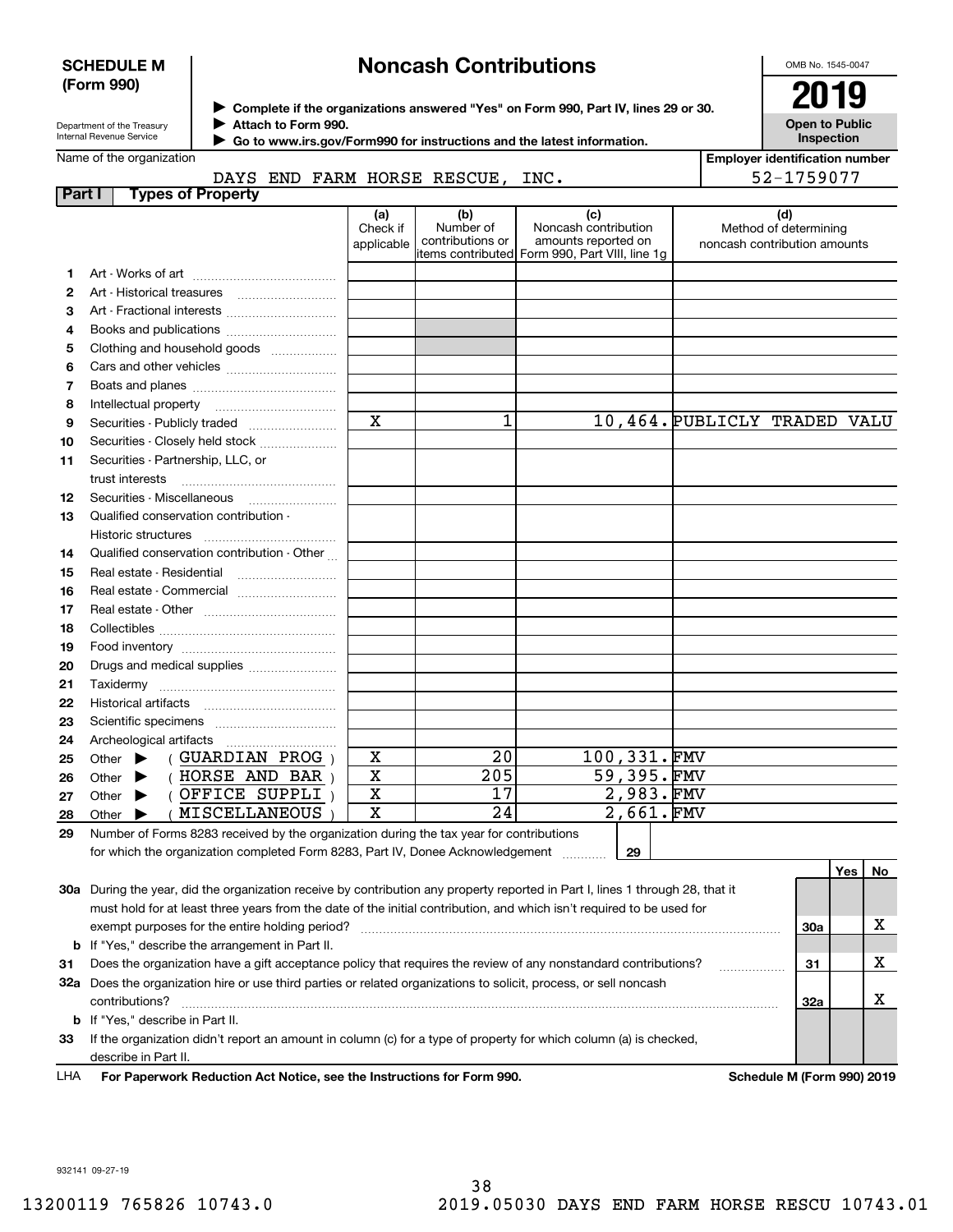| Part II         | <b>Supplemental Information.</b> Provide the information required by Part I, lines 30b, 32b, and 33, and whether the organization is reporting in Part I, column (b), the number of contributions, the number of items received, or |                            |
|-----------------|-------------------------------------------------------------------------------------------------------------------------------------------------------------------------------------------------------------------------------------|----------------------------|
|                 |                                                                                                                                                                                                                                     |                            |
|                 |                                                                                                                                                                                                                                     |                            |
|                 |                                                                                                                                                                                                                                     |                            |
|                 |                                                                                                                                                                                                                                     |                            |
|                 |                                                                                                                                                                                                                                     |                            |
|                 |                                                                                                                                                                                                                                     |                            |
|                 |                                                                                                                                                                                                                                     |                            |
|                 |                                                                                                                                                                                                                                     |                            |
|                 |                                                                                                                                                                                                                                     |                            |
|                 |                                                                                                                                                                                                                                     |                            |
|                 |                                                                                                                                                                                                                                     |                            |
|                 |                                                                                                                                                                                                                                     |                            |
|                 |                                                                                                                                                                                                                                     |                            |
|                 |                                                                                                                                                                                                                                     |                            |
|                 |                                                                                                                                                                                                                                     |                            |
|                 |                                                                                                                                                                                                                                     |                            |
|                 |                                                                                                                                                                                                                                     |                            |
|                 |                                                                                                                                                                                                                                     |                            |
|                 |                                                                                                                                                                                                                                     |                            |
|                 |                                                                                                                                                                                                                                     |                            |
|                 |                                                                                                                                                                                                                                     |                            |
|                 |                                                                                                                                                                                                                                     |                            |
|                 |                                                                                                                                                                                                                                     |                            |
|                 |                                                                                                                                                                                                                                     |                            |
|                 |                                                                                                                                                                                                                                     |                            |
|                 |                                                                                                                                                                                                                                     |                            |
|                 |                                                                                                                                                                                                                                     |                            |
|                 |                                                                                                                                                                                                                                     |                            |
|                 |                                                                                                                                                                                                                                     |                            |
|                 |                                                                                                                                                                                                                                     |                            |
|                 |                                                                                                                                                                                                                                     |                            |
|                 |                                                                                                                                                                                                                                     |                            |
| 932142 09-27-19 |                                                                                                                                                                                                                                     | Schedule M (Form 990) 2019 |
|                 | 39                                                                                                                                                                                                                                  |                            |

Schedule M (Form 990) 2019  $\,$  <code>DAYS END FARM HORSE RESCUE</code> , <code>INC.</code>  $\,$  <code>S2-1759077</code>  $\,$  <code>Page</code>

**2**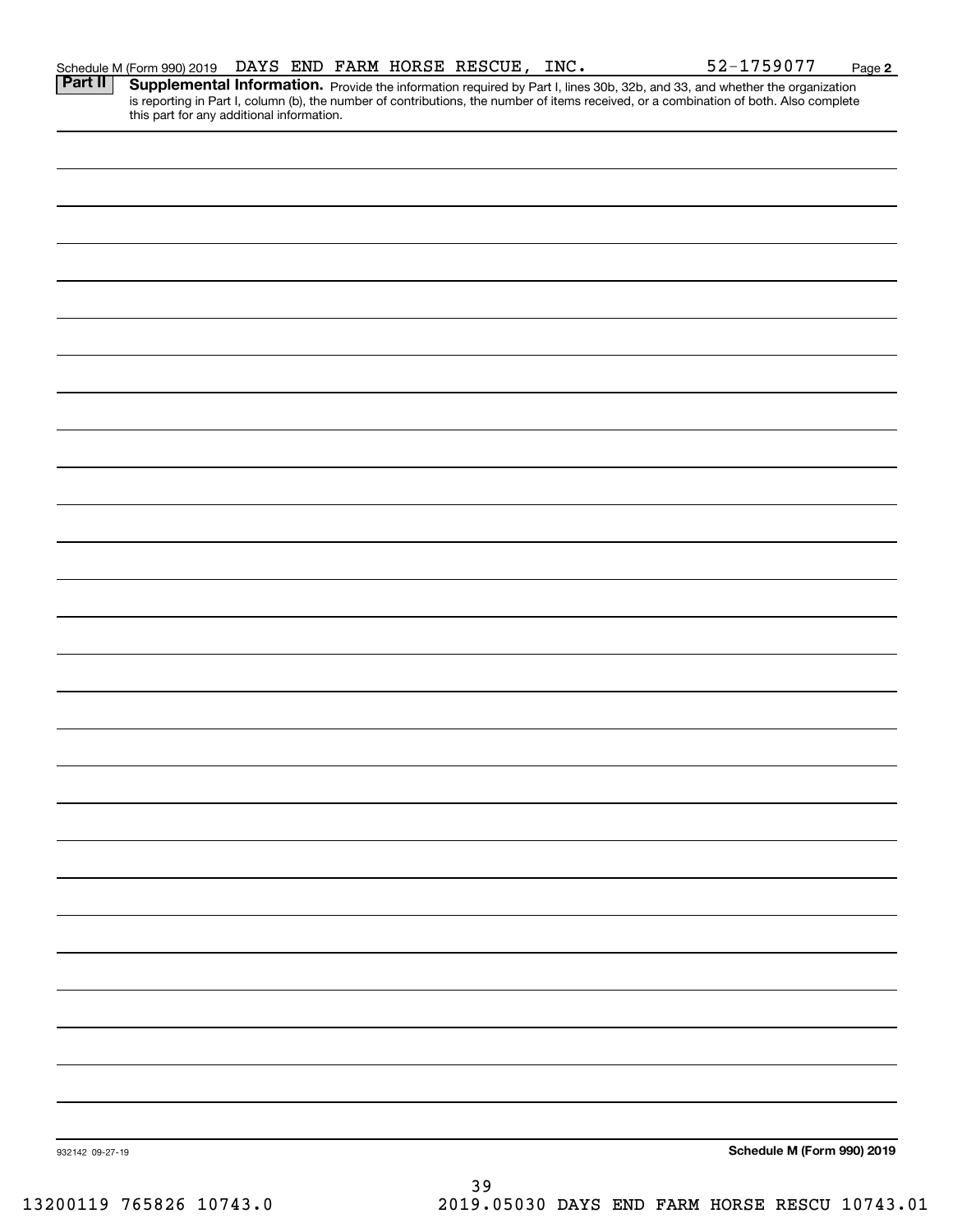**(Form 990 or 990-EZ)**

Department of the Treasury Internal Revenue Service Name of the organization

**Complete to provide information for responses to specific questions on Form 990 or 990-EZ or to provide any additional information. | Attach to Form 990 or 990-EZ. | Go to www.irs.gov/Form990 for the latest information. SCHEDULE O Supplemental Information to Form 990 or 990-EZ**



DAYS END FARM HORSE RESCUE, INC.  $\vert$  52-1759077

**Employer identification number**

FORM 990, PART III, LINE 3, CHANGES IN PROGRAM SERVICES:

DUE TO THE COVID-19 CRISIS, THE FOLLOWING PROGRAMS AND EVENTS HAVE BEEN

CANCELLED OR POSTPONED FOR THE YEAR 2020: LEGACY CAMP; PA & MD EXPO;

ON SITE HOMESCHOOL; VOLUNTEER PROGRAM; ALL SPECIAL EVENTS; SEMINARS;

DEFHR FAMILY FOREVER & YOUTH GROUPS.

FORM 990, PART VI, SECTION B, LINE 11B:

ACCORDING TO DEFHR POLICY: EACH YEAR, PRIOR TO THE SUBMISSION OF THE

ORGANIZATION'S FORM 990 TO THE IRS, EACH VOTING MEMBER OF THE BOARD OF

DIRECTORS IS PROVIDED WITH A COPY OF THE FINAL FORM 990 AS COMPLETED BY THE

INDEPENDENT AUDITORS. BOARD MEMBERS ARE PROVIDED AT LEAST 5 BUSINESS DAYS

TO REVIEW THE FORM AND RAISE QUESTIONS, MAKE SUGGESTIONS AND ADDRESS ANY

POTENTIAL PROBLEMS OR CONCERNS WITH THE TREASURER.

FORM 990, PART VI, SECTION B, LINE 12C:

OFFICERS AND DIRECTORS ARE REQUIRED TO SIGN "ANNUAL AFFIRMATION OF

COMPLIANCE WITH CONFLICT OF INTEREST POLICY."

FORM 990, PART VI, SECTION B, LINE 15A:

THE CEO'S SALARY IS DETERMINED BY COMPARABLE DATA AND DELIBERATION BY THE

BOARD OF DIRECTORS. ANNUAL PERFORMANCE REVIEW FOLLOWED BY PERCENTAGE

INCREASE, AS APPROPRIATE.

FORM 990, PART VI, SECTION C, LINE 18:

AT THE ORGANIZATION'S HEADQUARTERS, OWN WEBSITE AND UPON REQUEST.

932211 09-06-19 LHA For Paperwork Reduction Act Notice, see the Instructions for Form 990 or 990-EZ. Schedule O (Form 990 or 990-EZ) (2019)

40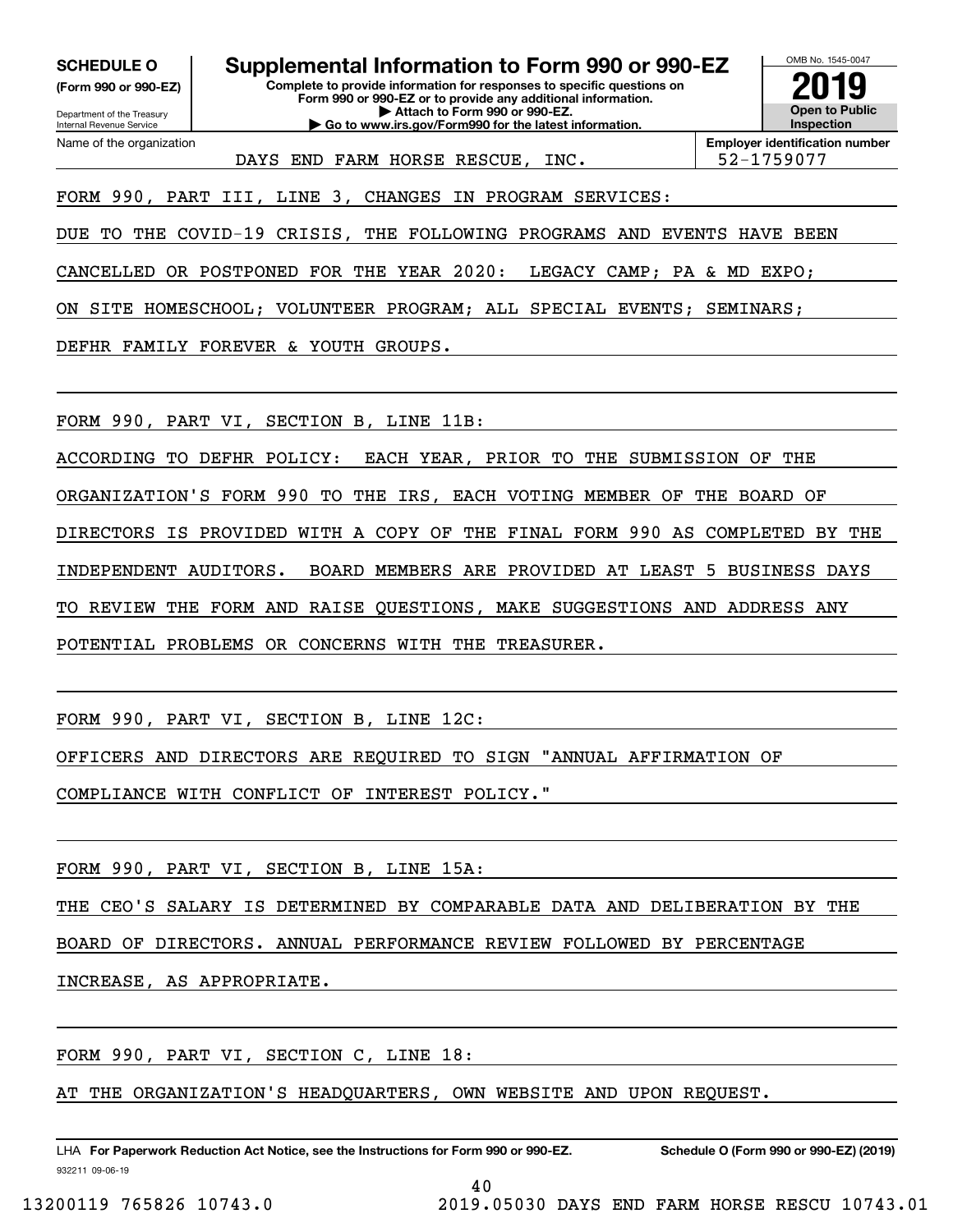| Name of the organization                          | DAYS END FARM HORSE RESCUE, INC. | Employer identification number<br>52-1759077 |
|---------------------------------------------------|----------------------------------|----------------------------------------------|
|                                                   |                                  |                                              |
| FORM 990, PART VI, SECTION C, LINE 19:            |                                  |                                              |
| THROUGH THE WEBSITE AND UPON REQUEST.             |                                  |                                              |
|                                                   |                                  |                                              |
|                                                   |                                  |                                              |
| FORM 990, PART XI, LINE 9, CHANGES IN NET ASSETS: |                                  |                                              |
| FUNDRAISING                                       |                                  | 58,308.                                      |
|                                                   |                                  |                                              |
|                                                   |                                  |                                              |
|                                                   |                                  |                                              |
|                                                   |                                  |                                              |
|                                                   |                                  |                                              |
|                                                   |                                  |                                              |
|                                                   |                                  |                                              |
|                                                   |                                  |                                              |
|                                                   |                                  |                                              |
|                                                   |                                  |                                              |
|                                                   |                                  |                                              |
|                                                   |                                  |                                              |
|                                                   |                                  |                                              |
|                                                   |                                  |                                              |
|                                                   |                                  |                                              |
|                                                   |                                  |                                              |
|                                                   |                                  |                                              |
|                                                   |                                  |                                              |
|                                                   |                                  |                                              |
|                                                   |                                  |                                              |
|                                                   |                                  |                                              |
|                                                   |                                  |                                              |
|                                                   |                                  |                                              |
|                                                   |                                  |                                              |
|                                                   |                                  |                                              |
|                                                   |                                  |                                              |
|                                                   |                                  |                                              |
|                                                   |                                  |                                              |
|                                                   |                                  |                                              |
|                                                   |                                  |                                              |
|                                                   |                                  |                                              |
|                                                   |                                  |                                              |